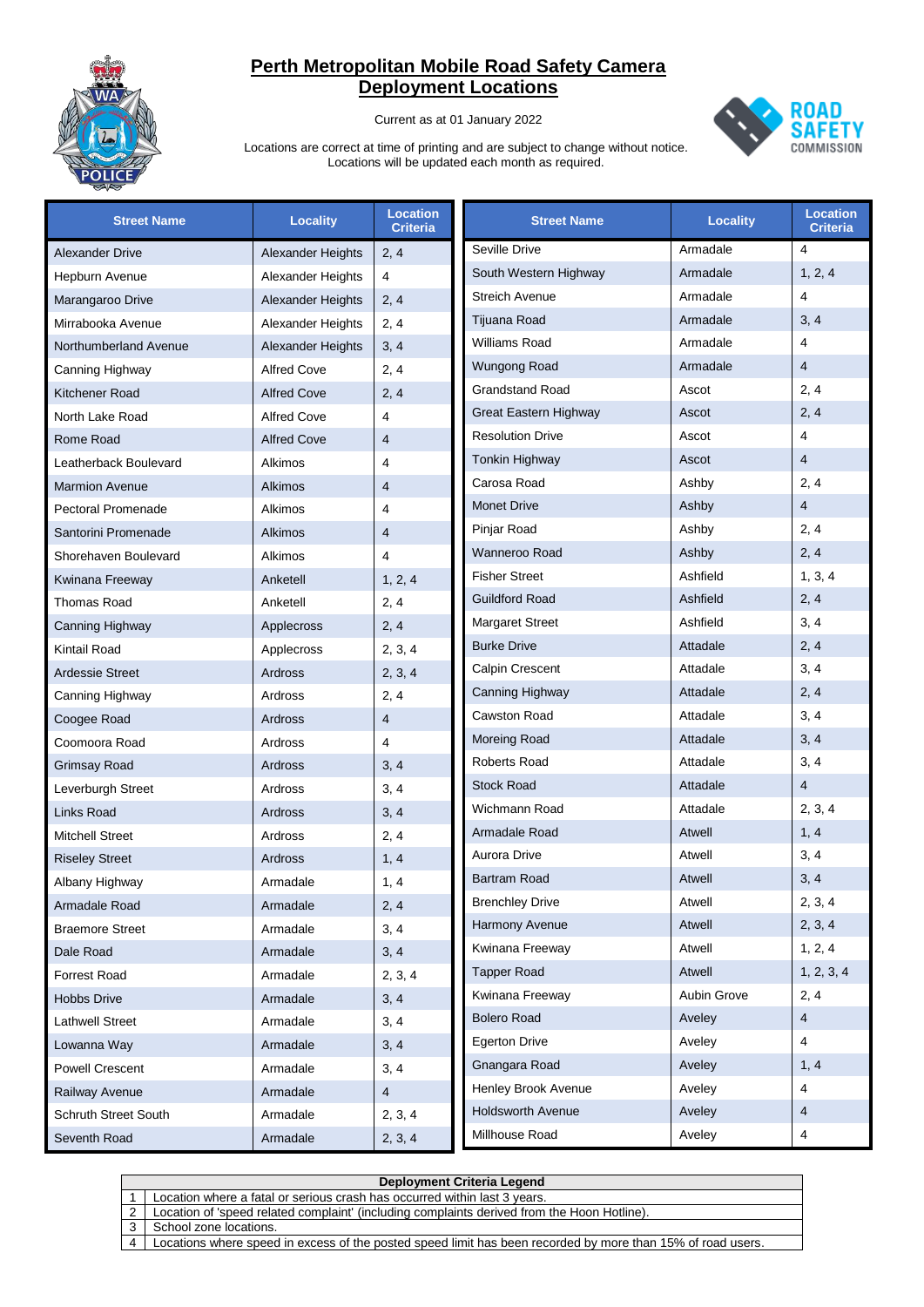

Current as at 01 January 2022



| <b>Street Name</b>       | <b>Locality</b> | <b>Location</b><br><b>Criteria</b> | <b>Street Name</b>            | <b>Locality</b>      | <b>Location</b><br><b>Criteria</b> |
|--------------------------|-----------------|------------------------------------|-------------------------------|----------------------|------------------------------------|
| Strinesdale Boulevard    | Aveley          | $\overline{4}$                     | <b>Wallington Road</b>        | Balga                | 2, 3, 4                            |
| Swanleigh Parade         | Aveley          | 3, 4                               | Wanneroo Road                 | Balga                | 2, 4                               |
| <b>Toodyay Road</b>      | Bailup          | $\overline{4}$                     | <b>Wittering Crescent</b>     | Balga                | 3, 4                               |
| <b>Albert Street</b>     | <b>Balcatta</b> | 3, 4                               | <b>Bellefin Drive</b>         | <b>Ballajura</b>     | 2, 4                               |
| Amelia Street            | <b>Balcatta</b> | 1, 2, 3, 4                         | <b>Cassowary Drive</b>        | Ballajura            | 2, 3, 4                            |
| <b>Balcatta Road</b>     | <b>Balcatta</b> | 4                                  | <b>Hepburn Avenue</b>         | <b>Ballajura</b>     | $\overline{4}$                     |
| <b>Cedric Street</b>     | <b>Balcatta</b> | 3, 4                               | Illawarra Crescent North      | Ballajura            | 1, 2, 3, 4                         |
| <b>Delawney Street</b>   | <b>Balcatta</b> | 2, 4                               | Illawarra Crescent South      | <b>Ballajura</b>     | 1, 2, 3, 4                         |
| <b>Erindale Road</b>     | <b>Balcatta</b> | 2, 4                               | Kingfisher Avenue             | Ballajura            | 1, 2, 4                            |
| Jones Street             | <b>Balcatta</b> | 3, 4                               | Marangaroo Drive              | <b>Ballajura</b>     | 2, 4                               |
| Karrinyup Road           | <b>Balcatta</b> | 2, 4                               | Marshall Road                 | Ballajura            | 4                                  |
| <b>Main Street</b>       | <b>Balcatta</b> | 1, 2, 3, 4                         | Summerlakes Parade            | <b>Ballajura</b>     | $\overline{4}$                     |
| <b>Morley Drive</b>      | <b>Balcatta</b> | $\overline{4}$                     | Tonkin Highway                | Ballajura            | 4                                  |
| Reid Highway             | <b>Balcatta</b> | 2, 4                               | Armadale Road                 | Banjup               | 2, 4                               |
| Wanneroo Road            | <b>Balcatta</b> | 1, 2, 4                            | Liddelow Road                 | Banjup               | 2, 4                               |
| <b>Arpenteur Drive</b>   | <b>Baldivis</b> | 3, 4                               | <b>Rowley Road</b>            | Banjup               | 2, 4                               |
| <b>Baldivis Road</b>     | <b>Baldivis</b> | 2, 4                               | <b>Tapper Road</b>            | Banjup               | 2, 4                               |
| Crinia Drive             | <b>Baldivis</b> | 4                                  | <b>Grandis Boulevard</b>      | <b>Banksia Grove</b> | $\overline{4}$                     |
| Eighty Road              | <b>Baldivis</b> | 2, 3, 4                            | Joondalup Drive               | <b>Banksia Grove</b> | 2, 4                               |
| <b>Fifty Road</b>        | <b>Baldivis</b> | 2, 3, 4                            | Joseph Banks Boulevard        | <b>Banksia Grove</b> | 2, 4                               |
| <b>Folly Road</b>        | <b>Baldivis</b> | 2, 4                               | Mornington Drive              | <b>Banksia Grove</b> | 2, 4                               |
| Kwinana Freeway          | <b>Baldivis</b> | 1, 2, 4                            | Pinjar Road                   | <b>Banksia Grove</b> | 2, 4                               |
| <b>Lionel Parade</b>     | <b>Baldivis</b> | 2, 4                               | Lakes Road                    | Barragup             | 4                                  |
| Mandurah Road            | <b>Baldivis</b> | 1, 2, 4                            | Pinjarra Road                 | Barragup             | 1, 4                               |
| <b>Ridge Boulevard</b>   | <b>Baldivis</b> | $\overline{4}$                     | Campersic Road                | <b>Baskerville</b>   | 4                                  |
| Safety Bay Road          | <b>Baldivis</b> | 1, 2, 4                            | <b>Great Northern Highway</b> | <b>Baskerville</b>   | $\overline{4}$                     |
| Sixty Eight Road         | <b>Baldivis</b> | 2, 3, 4                            | Anzac Terrace                 | Bassendean           | 3, 4                               |
| Stakehill Road           | <b>Baldivis</b> | 1, 2, 4                            | <b>Collier Road</b>           | Bassendean           | 2, 4                               |
| <b>Stillwater Drive</b>  | <b>Baldivis</b> | 4                                  | <b>Grey Street</b>            | Bassendean           | 2, 4                               |
| <b>Tranby Drive</b>      | <b>Baldivis</b> | 3, 4                               | <b>Guildford Road</b>         | Bassendean           | 1, 4                               |
| <b>Balga Avenue</b>      | Balga           | 3, 4                               | <b>Ida Street</b>             | Bassendean           | 4                                  |
| Beach Road               | Balga           | 1, 2, 3, 4                         | <b>Iolanthe Street</b>        | Bassendean           | 2, 4                               |
| <b>Culloton Crescent</b> | Balga           | 1, 4                               | Lord Street                   | Bassendean           | 4                                  |
| Maitland Road            | Balga           | 3, 4                               | <b>Mickleton Terrace</b>      | Bassendean           | 3, 4                               |
| Mirrabooka Avenue        | Balga           | 2, 3, 4                            | North Road                    | Bassendean           | 4                                  |
| Princess Road            | Balga           | 2, 4                               | Railway Parade                | Bassendean           | 1, 2, 4                            |
| Redcliffe Avenue         | Balga           | 3, 4                               | <b>Reid Street</b>            | Bassendean           | 2, 3, 4                            |
| Reid Highway             | Balga           | 2, 4                               | Walter Road East              | Bassendean           | 1, 2, 4                            |
| <b>Walderton Avenue</b>  | Balga           | 2, 3, 4                            | West Road                     | Bassendean           | 2, 3, 4                            |

|   | <b>Deployment Criteria Legend</b>                                                                           |  |  |  |
|---|-------------------------------------------------------------------------------------------------------------|--|--|--|
|   | Location where a fatal or serious crash has occurred within last 3 years.                                   |  |  |  |
|   | Location of 'speed related complaint' (including complaints derived from the Hoon Hotline).                 |  |  |  |
|   | School zone locations.                                                                                      |  |  |  |
| Δ | Locations where speed in excess of the posted speed limit has been recorded by more than 15% of road users. |  |  |  |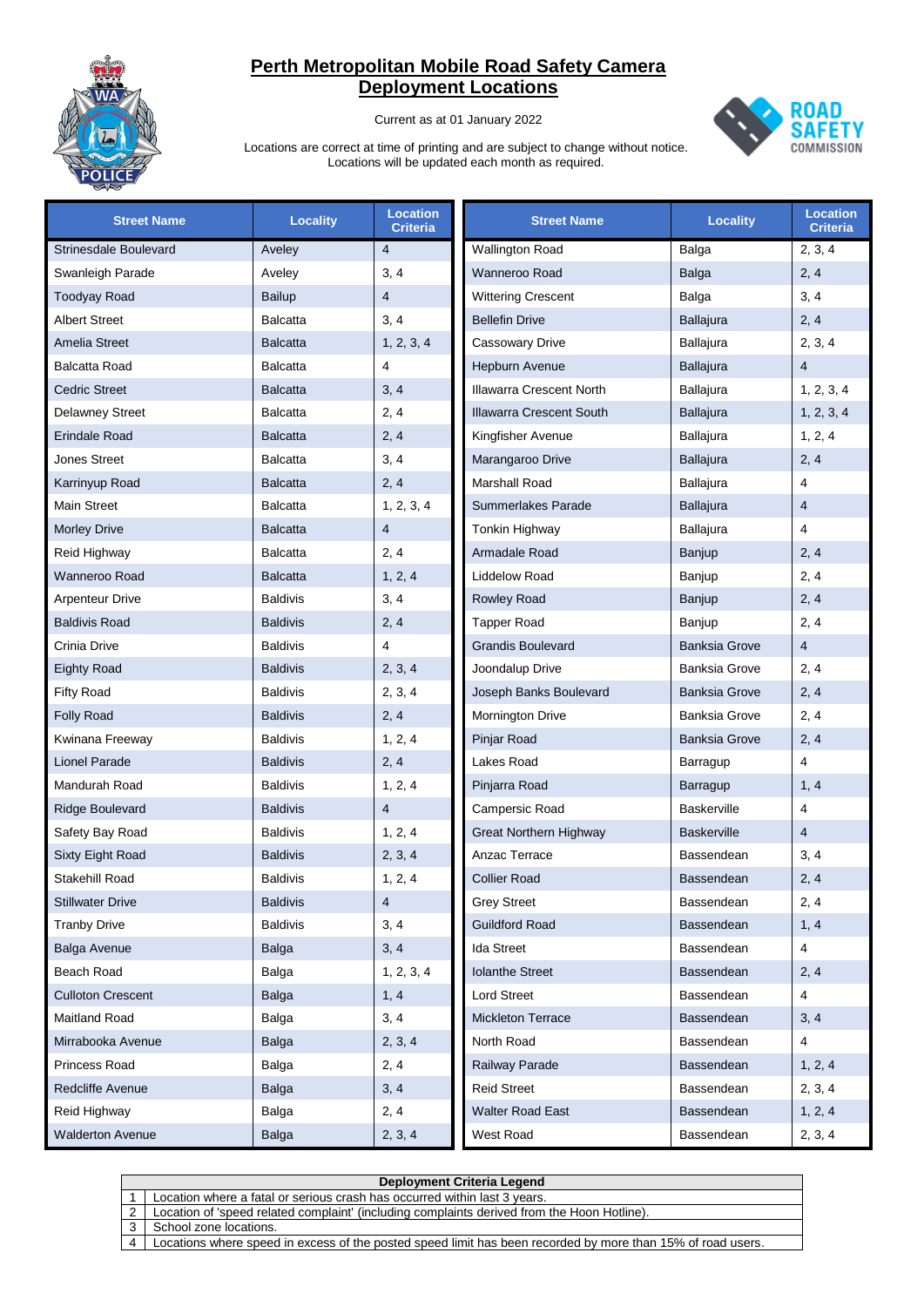

Current as at 01 January 2022



| <b>Street Name</b>       | <b>Locality</b>  | <b>Location</b><br>Criteria | <b>Street Name</b>            | <b>Locality</b>   | <b>Location</b><br>Criteria |
|--------------------------|------------------|-----------------------------|-------------------------------|-------------------|-----------------------------|
| <b>Whitfield Street</b>  | Bassendean       | 3, 4                        | <b>Broun Avenue</b>           | Bedford           | 1, 3, 4                     |
| Dean Road                | <b>Bateman</b>   | 3, 4                        | <b>Coode Street</b>           | <b>Bedford</b>    | 1, 4                        |
| Kwinana Freeway          | <b>Bateman</b>   | 4                           | <b>Grand Promenade</b>        | Bedford           | 2, 4                        |
| Leach Highway            | <b>Bateman</b>   | 2, 4                        | Shaftesbury Avenue            | <b>Bedford</b>    | $\overline{4}$              |
| Murdoch Drive            | <b>Bateman</b>   | 3, 4                        | Albany Highway                | Bedfordale        | 1, 2, 4                     |
| Parry Avenue             | <b>Bateman</b>   | 2, 4                        | Canns Road                    | <b>Bedfordale</b> | 1, 2, 4                     |
| <b>South Street</b>      | <b>Bateman</b>   | 1, 4                        | Carradine Road                | Bedfordale        | 3, 4                        |
| Beechboro Road South     | <b>Bayswater</b> | 1, 4                        | <b>Altone Road</b>            | Beechboro         | 2, 4                        |
| <b>Clavering Road</b>    | <b>Bayswater</b> | 2, 3, 4                     | Avignon Way                   | Beechboro         | 3, 4                        |
| <b>Collier Road</b>      | <b>Bayswater</b> | 4                           | Beechboro Road North          | Beechboro         | 1, 2, 3, 4                  |
| <b>Coode Street</b>      | <b>Bayswater</b> | 2, 3, 4                     | Benara Road                   | Beechboro         | 1, 2, 4                     |
| Garratt Road             | <b>Bayswater</b> | 2, 4                        | <b>Brockmill Avenue</b>       | Beechboro         | 3, 4                        |
| <b>Grafton Road</b>      | <b>Bayswater</b> | 2, 4                        | Darwin Crescent               | Beechboro         | 2, 3, 4                     |
| <b>Grand Promenade</b>   | <b>Bayswater</b> | 2, 4                        | King Road                     | Beechboro         | 3, 4                        |
| <b>Guildford Road</b>    | <b>Bayswater</b> | 1, 2, 4                     | Lord Street                   | Beechboro         | 2, 4                        |
| <b>King Street</b>       | <b>Bayswater</b> | 4                           | Maguire Avenue                | Beechboro         | 3, 4                        |
| King William Street      | <b>Bayswater</b> | 2, 4                        | <b>Tigris Way</b>             | Beechboro         | 3, 4                        |
| May Street               | <b>Bayswater</b> | 2, 4                        | Great Eastern Highway         | <b>Beechina</b>   | 2, 4                        |
| Railway Parade           | <b>Bayswater</b> | 4                           | <b>Beeliar Drive</b>          | <b>Beeliar</b>    | 1, 2, 4                     |
| Tonkin Highway           | <b>Bayswater</b> | 1, 2, 4                     | Congdon Avenue                | <b>Beeliar</b>    | 3, 4                        |
| Walter Road East         | <b>Bayswater</b> | 4                           | Ivankovich Avenue             | <b>Beeliar</b>    | 3, 4                        |
| <b>Whatley Crescent</b>  | <b>Bayswater</b> | 1, 4                        | Jervois Street                | <b>Beeliar</b>    | $\overline{4}$              |
| <b>Wyatt Road</b>        | <b>Bayswater</b> | 2, 4                        | Merevale Gardens              | <b>Beeliar</b>    | 3, 4                        |
| Annie Street             | Beaconsfield     | 1, 3, 4                     | <b>Russell Road</b>           | <b>Beeliar</b>    | 2, 4                        |
| <b>Carrington Street</b> | Beaconsfield     | 2, 4                        | <b>Stock Road</b>             | Beeliar           | $\overline{4}$              |
| <b>Hale Street</b>       | Beaconsfield     | 3, 4                        | The Grange                    | <b>Beeliar</b>    | 1, 3, 4                     |
| Lefroy Road              | Beaconsfield     | 2, 3, 4                     | Craigie Drive                 | Beldon            | 2, 4                        |
| <b>South Street</b>      | Beaconsfield     | 1, 2, 4                     | <b>Eddystone Avenue</b>       | Beldon            | $\overline{4}$              |
| <b>York Street</b>       | Beaconsfield     | 3, 4                        | <b>Gradient Way</b>           | Beldon            | 1, 3, 4                     |
| Albany Highway           | Beckenham        | 2, 4                        | <b>Gwendoline Drive</b>       | Beldon            | 3, 4                        |
| <b>Bickley Road</b>      | Beckenham        | 2, 4                        | <b>Marmion Avenue</b>         | Beldon            | 2, 4                        |
| <b>Brixton Street</b>    | Beckenham        | 2, 4                        | Ocean Reef Road               | Beldon            | 1, 2, 4                     |
| <b>Dulwich Street</b>    | Beckenham        | $\overline{4}$              | Pacific Way                   | Beldon            | 3, 4                        |
| Kenwick Link             | Beckenham        | 2, 4                        | <b>Great Northern Highway</b> | <b>Belhus</b>     | 4                           |
| Luyer Avenue             | <b>Beckenham</b> | 2, 4                        | Millhouse Road                | <b>Belhus</b>     | 4                           |
| Railway Parade           | Beckenham        | 3, 4                        | West Swan Road                | <b>Belhus</b>     | 4                           |
| Roe Highway              | Beckenham        | 2, 4                        | <b>Clayton Street</b>         | <b>Bellevue</b>   | $\overline{4}$              |
| William Street           | Beckenham        | 1, 4                        | <b>Military Road</b>          | <b>Bellevue</b>   | 2, 4                        |
| <b>Beaufort Street</b>   | <b>Bedford</b>   | 1, 2, 3, 4                  | Roe Highway                   | Bellevue          | 2, 4                        |

|                | Deployment Criteria Legend                                                                                  |  |  |  |  |
|----------------|-------------------------------------------------------------------------------------------------------------|--|--|--|--|
|                | Location where a fatal or serious crash has occurred within last 3 years.                                   |  |  |  |  |
|                | Location of 'speed related complaint' (including complaints derived from the Hoon Hotline).                 |  |  |  |  |
|                | School zone locations.                                                                                      |  |  |  |  |
| $\overline{4}$ | Locations where speed in excess of the posted speed limit has been recorded by more than 15% of road users. |  |  |  |  |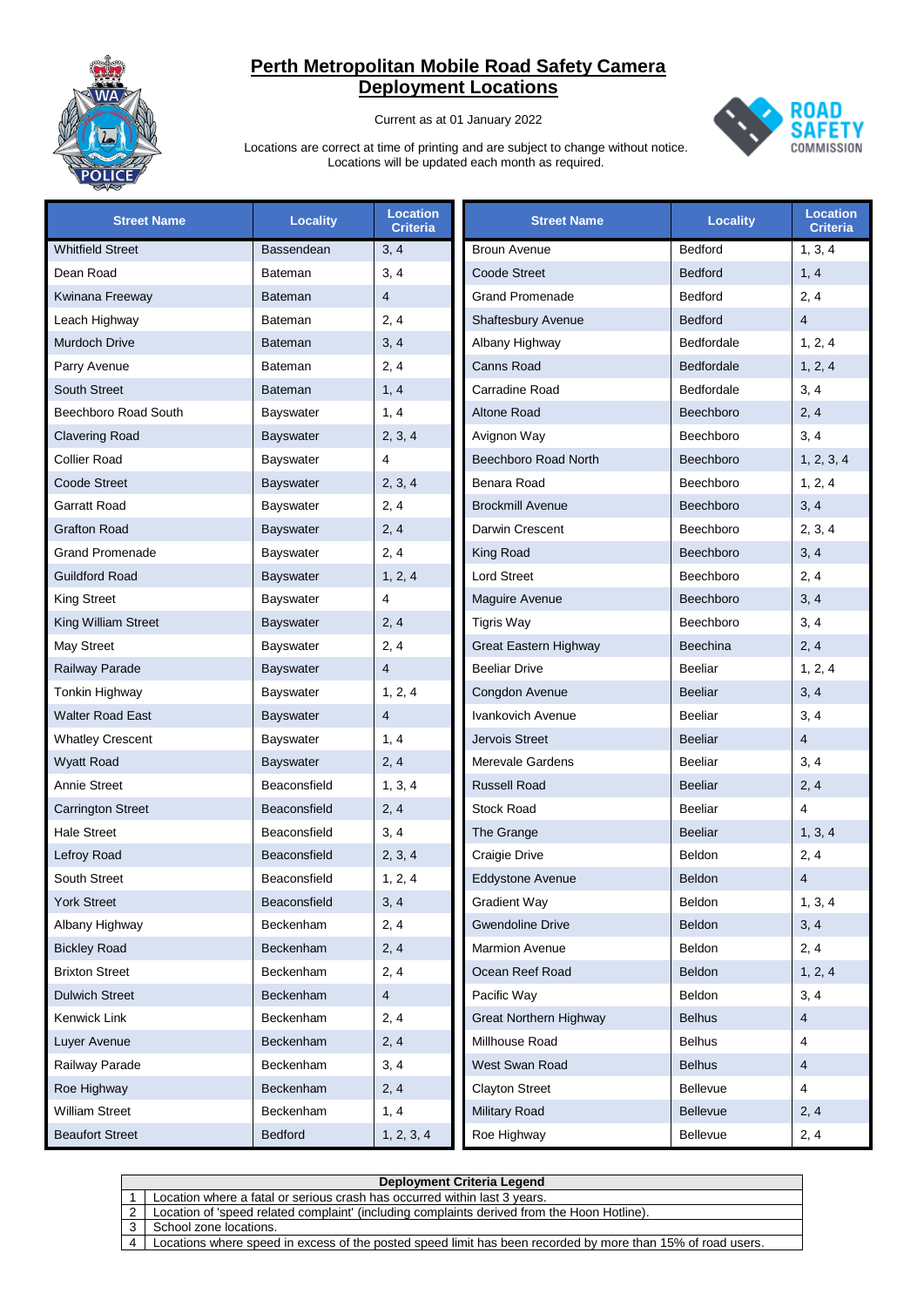

Current as at 01 January 2022



| <b>Street Name</b>           | <b>Locality</b>        | <b>Location</b><br><b>Criteria</b> | <b>Street Name</b>        | <b>Locality</b>   | <b>Location</b><br><b>Criteria</b> |
|------------------------------|------------------------|------------------------------------|---------------------------|-------------------|------------------------------------|
| Abernethy Road               | <b>Belmont</b>         | 1, 3, 4                            | Spearwood Avenue          | <b>Bibra Lake</b> | 1, 2, 4                            |
| Alexander Road               | <b>Belmont</b>         | 3, 4                               | <b>Stock Road</b>         | <b>Bibra Lake</b> | $\overline{4}$                     |
| <b>Belgravia Street</b>      | <b>Belmont</b>         | 1, 3, 4                            | Sudlow Road               | <b>Bibra Lake</b> | 2, 4                               |
| <b>Belmont Avenue</b>        | <b>Belmont</b>         | 2, 4                               | <b>Wellard Street</b>     | <b>Bibra Lake</b> | 1, 2, 4                            |
| <b>Fisher Street</b>         | <b>Belmont</b>         | 3, 4                               | Aldersyde Road            | <b>Bickley</b>    | 2, 4                               |
| Great Eastern Highway        | <b>Belmont</b>         | 2, 4                               | Canning Highway           | <b>Bicton</b>     | 1, 2, 4                            |
| <b>Hardey Road</b>           | <b>Belmont</b>         | 1, 4                               | <b>Foss Street</b>        | Bicton            | $\overline{4}$                     |
| <b>Keymer Street</b>         | <b>Belmont</b>         | $\overline{4}$                     | <b>Harris Street</b>      | <b>Bicton</b>     | 3, 4                               |
| Lapage Street                | <b>Belmont</b>         | 3, 4                               | <b>Preston Point Road</b> | <b>Bicton</b>     | 1, 2, 4                            |
| Sydenham Street              | <b>Belmont</b>         | 3, 4                               | Forrest Highway           | <b>Birchmont</b>  | $\overline{4}$                     |
| <b>Bennett Springs Drive</b> | <b>Bennett Springs</b> | 4                                  | Greenlands Road           | Blythewood        | 4                                  |
| <b>Lord Street</b>           | <b>Bennett Springs</b> | 4                                  | South Western Highway     | Blythewood        | 2, 4                               |
| <b>Marshall Road</b>         | <b>Bennett Springs</b> | 2, 3, 4                            | <b>Clements Road</b>      | Booragoon         | 3, 4                               |
| Reid Highway                 | <b>Bennett Springs</b> | 4                                  | Leach Highway             | Booragoon         | 2, 4                               |
| Albany Highway               | <b>Bentley</b>         | 1, 2, 4                            | <b>Marmion Street</b>     | Booragoon         | 2, 4                               |
| <b>Baldock Street</b>        | Bentley                | 3, 4                               | <b>Riseley Street</b>     | Booragoon         | 2, 4                               |
| Chapman Road                 | <b>Bentley</b>         | $\overline{4}$                     | Old Coast Road            | <b>Bouvard</b>    | 1, 4                               |
| Hayman Road                  | Bentley                | 1, 4                               | Clayton Road              | Boya              | $\overline{4}$                     |
| <b>Hedley Street</b>         | <b>Bentley</b>         | 2, 3, 4                            | <b>Coulston Road</b>      | Boya              | 4                                  |
| <b>Hill View Terrace</b>     | Bentley                | 4                                  | <b>Scott Street</b>       | Boya              | 1, 2, 4                            |
| <b>John Street</b>           | <b>Bentley</b>         | $\overline{4}$                     | Isoodon Street            | <b>Brabham</b>    | 2, 4                               |
| <b>Kent Street</b>           | <b>Bentley</b>         | 4                                  | <b>Lord Street</b>        | <b>Brabham</b>    | 1, 2, 4                            |
| Leach Highway                | <b>Bentley</b>         | 2, 4                               | <b>Park Street</b>        | <b>Brabham</b>    | $\overline{4}$                     |
| <b>Manning Road</b>          | <b>Bentley</b>         | 1, 4                               | <b>Cranford Avenue</b>    | <b>Brentwood</b>  | 2, 4                               |
| Sevenoaks Street             | <b>Bentley</b>         | 2, 4                               | <b>Disney Street</b>      | <b>Brentwood</b>  | 3, 4                               |
| Wyong Road                   | <b>Bentley</b>         | 2, 4                               | Leach Highway             | <b>Brentwood</b>  | 2, 4                               |
| <b>Bertram Road</b>          | <b>Bertram</b>         | 1, 2, 3, 4                         | Moolyeen Road             | Brentwood         | 3, 4                               |
| Johnson Road                 | Bertram                | 2, 4                               | Campersic Road            | <b>Brigadoon</b>  | 2, 4                               |
| Kwinana Freeway              | Bertram                | 1, 2, 4                            | <b>Powell Crescent</b>    | <b>Brookdale</b>  | 3, 4                               |
| Annois Road                  | <b>Bibra Lake</b>      | 3, 4                               | Tijuana Road              | <b>Brookdale</b>  | 3, 4                               |
| <b>Bibra Drive</b>           | <b>Bibra Lake</b>      | 2, 3, 4                            | Wungong Road              | <b>Brookdale</b>  | 2, 4                               |
| <b>Discovery Drive</b>       | <b>Bibra Lake</b>      | 4                                  | Benningfield Road         | <b>Bull Creek</b> | 2, 4                               |
| <b>Forrest Road</b>          | <b>Bibra Lake</b>      | $\overline{4}$                     | <b>Bull Creek Drive</b>   | <b>Bull Creek</b> | 4                                  |
| Gwilliam Drive               | <b>Bibra Lake</b>      | 3, 4                               | Karel Avenue              | <b>Bull Creek</b> | 2, 3, 4                            |
| Hope Road                    | <b>Bibra Lake</b>      | 3, 4                               | Kwinana Freeway           | <b>Bull Creek</b> | 2, 4                               |
| Miguel Road                  | <b>Bibra Lake</b>      | 2, 4                               | Leach Highway             | <b>Bull Creek</b> | 1, 4                               |
| North Lake Road              | <b>Bibra Lake</b>      | 1, 2, 4                            | Parry Avenue              | <b>Bull Creek</b> | 2, 4                               |
| Parkway Road                 | <b>Bibra Lake</b>      | 3, 4                               | <b>South Street</b>       | <b>Bull Creek</b> | 1, 2, 4                            |
| Phoenix Road                 | <b>Bibra Lake</b>      | 2, 4                               | <b>Chittering Road</b>    | <b>Bullsbrook</b> | 3, 4                               |

|                | <b>Deployment Criteria Legend</b>                                                                           |  |  |  |
|----------------|-------------------------------------------------------------------------------------------------------------|--|--|--|
|                | Location where a fatal or serious crash has occurred within last 3 years.                                   |  |  |  |
|                | Location of 'speed related complaint' (including complaints derived from the Hoon Hotline).                 |  |  |  |
|                | School zone locations.                                                                                      |  |  |  |
| $\overline{4}$ | Locations where speed in excess of the posted speed limit has been recorded by more than 15% of road users. |  |  |  |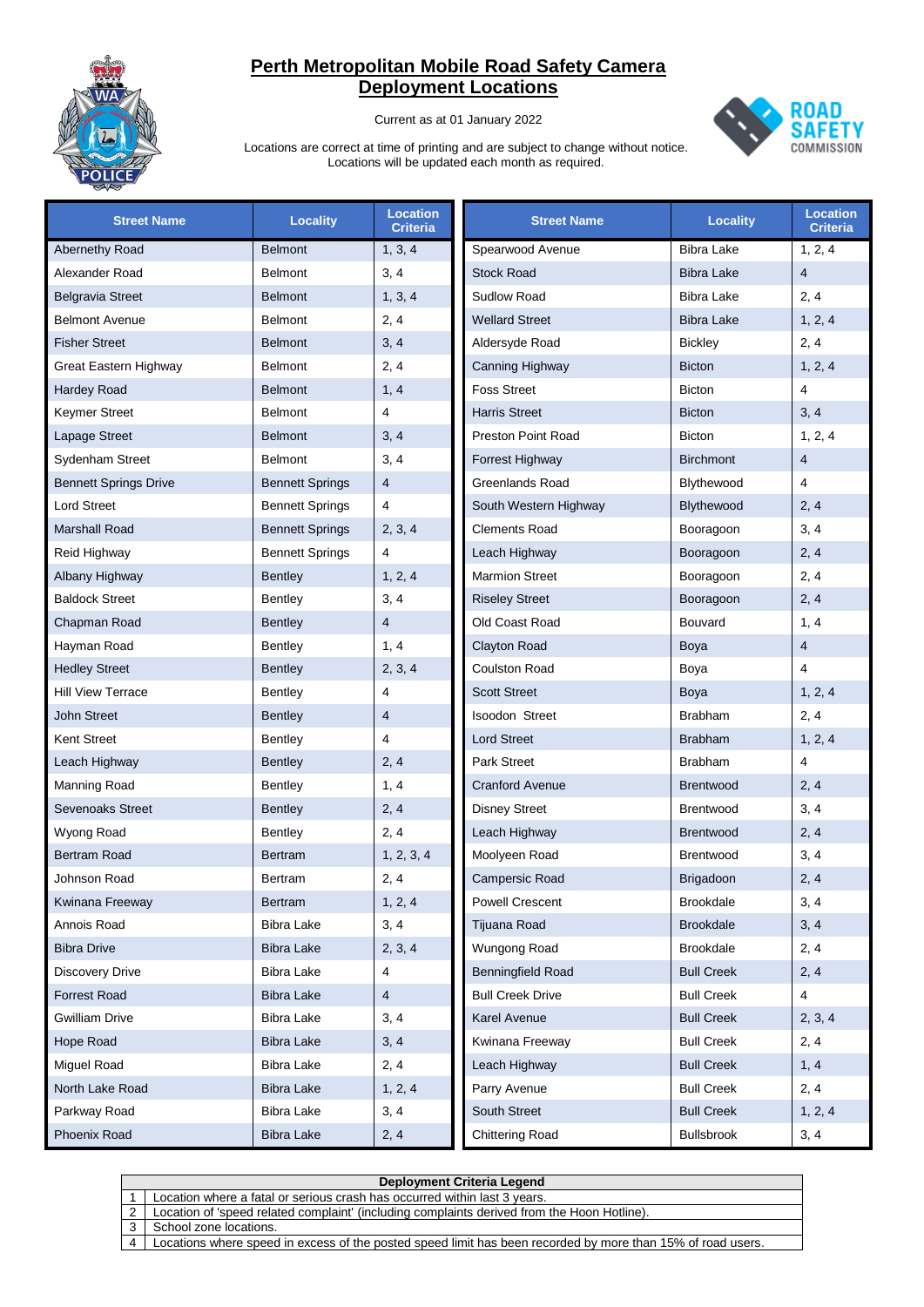

Current as at 01 January 2022



| <b>Street Name</b>            | <b>Locality</b>    | <b>Location</b><br><b>Criteria</b> | <b>Street Name</b>          | <b>Locality</b>     | <b>Location</b><br><b>Criteria</b> |
|-------------------------------|--------------------|------------------------------------|-----------------------------|---------------------|------------------------------------|
| <b>Great Northern Highway</b> | <b>Bullsbrook</b>  | 1, 4                               | Boardman Road               | Canning Vale        | 3, 4                               |
| Neaves Road                   | <b>Bullsbrook</b>  | 1, 4                               | <b>Bushy Gardens</b>        | <b>Canning Vale</b> | 3, 4                               |
| Railway Parade                | <b>Bullsbrook</b>  | $\overline{4}$                     | Candeloro Road              | Canning Vale        | $\overline{4}$                     |
| Tonkin Highway                | <b>Bullsbrook</b>  | 4                                  | <b>Comrie Road</b>          | <b>Canning Vale</b> | 2, 3, 4                            |
| Warren Road                   | <b>Bullsbrook</b>  | $\overline{4}$                     | Dumbarton Road              | Canning Vale        | 3, 4                               |
| <b>Marmion Avenue</b>         | <b>Burns Beach</b> | 1, 4                               | <b>Eucalyptus Boulevard</b> | <b>Canning Vale</b> | $\overline{4}$                     |
| <b>Burswood Road</b>          | <b>Burswood</b>    | $\overline{4}$                     | Garden Street               | Canning Vale        | $\overline{\mathbf{4}}$            |
| Causeway                      | <b>Burswood</b>    | 1, 4                               | Livingstone Drive           | <b>Canning Vale</b> | 2, 4                               |
| <b>Graham Farmer Freeway</b>  | <b>Burswood</b>    | 2, 4                               | Nicholson Road              | Canning Vale        | 2, 4                               |
| Great Eastern Highway         | <b>Burswood</b>    | 2, 4                               | <b>Ranford Road</b>         | <b>Canning Vale</b> | 2, 4                               |
| Shepperton Road               | <b>Burswood</b>    | $\overline{4}$                     | Roe Highway                 | Canning Vale        | 1, 2, 4                            |
| Victoria Park Drive           | <b>Burswood</b>    | 4                                  | <b>Shreeve Road</b>         | <b>Canning Vale</b> | 3, 4                               |
| Benenden Avenue               | <b>Butler</b>      | 2, 4                               | South Street                | Canning Vale        | 2, 4                               |
| Camborne Parkway              | <b>Butler</b>      | 4                                  | <b>Warton Road</b>          | <b>Canning Vale</b> | 1, 2, 4                            |
| <b>Connolly Drive</b>         | <b>Butler</b>      | 2, 3, 4                            | Albany Highway              | Cannington          | 1, 2, 4                            |
| <b>Halesworth Parade</b>      | <b>Butler</b>      | $\overline{4}$                     | <b>Bickley Road</b>         | Cannington          | 2, 4                               |
| Landbeach Boulevard           | <b>Butler</b>      | 3, 4                               | Cecil Avenue                | Cannington          | $\overline{4}$                     |
| <b>Lukin Drive</b>            | <b>Butler</b>      | 4                                  | <b>George Street West</b>   | Cannington          | 2, 4                               |
| <b>Marmion Avenue</b>         | <b>Butler</b>      | 2, 4                               | Manning Road                | Cannington          | $\overline{4}$                     |
| <b>Shepperton Drive</b>       | <b>Butler</b>      | 3, 4                               | <b>Sevenoaks Street</b>     | Cannington          | 3, 4                               |
| <b>Tollesbury Avenue</b>      | <b>Butler</b>      | 3, 4                               | <b>Station Street</b>       | Cannington          | 2, 4                               |
| <b>Clifton Street</b>         | <b>Byford</b>      | 3, 4                               | <b>Wharf Street</b>         | Cannington          | 3, 4                               |
| <b>Hopkinson Road</b>         | <b>Byford</b>      | 2, 4                               | Wanneroo Road               | Carabooda           | 1, 2, 4                            |
| Larsen Road                   | <b>Byford</b>      | 3, 4                               | Hopkinson Road              | Cardup              | 2, 4                               |
| <b>Mary Street</b>            | <b>Byford</b>      | 3, 4                               | Soldiers Road               | Cardup              | 1, 2, 4                            |
| <b>Nettleton Road</b>         | <b>Byford</b>      | 1, 2, 4                            | South Western Highway       | Cardup              | 1, 4                               |
| <b>Soldiers Road</b>          | <b>Byford</b>      | 2, 3, 4                            | Beach Road                  | Carine              | 2, 4                               |
| South Western Highway         | <b>Byford</b>      | 2, 4                               | Duffy Road                  | Carine              | 4                                  |
| <b>Thomas Road</b>            | <b>Byford</b>      | 1, 4                               | Everingham Street           | Carine              | 1, 3, 4                            |
| Gilmore Avenue                | Calista            | 4                                  | <b>Marmion Avenue</b>       | Carine              | 2, 4                               |
| <b>Wellard Road</b>           | Calista            | 2, 4                               | North Beach Road            | Carine              | 1, 4                               |
| Cammillo Road                 | Camillo            | 3, 4                               | Okely Road                  | Carine              | 4                                  |
| <b>Centre Road</b>            | Camillo            | 3, 4                               | Reid Highway                | Carine              | 1, 4                               |
| <b>Grovelands Drive</b>       | Camillo            | 3, 4                               | Silica Road                 | Carine              | 3, 4                               |
| <b>Westfield Road</b>         | Camillo            | 1, 2, 3, 4                         | <b>Archer Street</b>        | Carlisle            | 2, 4                               |
| <b>Acourt Road</b>            | Canning Vale       | 2, 4                               | <b>Bishopsgate Street</b>   | Carlisle            | 2, 4                               |
| Amherst Road                  | Canning Vale       | 3, 4                               | Oats Street                 | Carlisle            | 1, 4                               |
| <b>Baile Road</b>             | Canning Vale       | 4                                  | Orrong Road                 | Carlisle            | 1, 2, 4                            |
| <b>Bannister Road</b>         | Canning Vale       | 1, 2, 4                            | Roberts Road                | Carlisle            | 2, 4                               |

|                | Deployment Criteria Legend                                                                                  |  |  |  |
|----------------|-------------------------------------------------------------------------------------------------------------|--|--|--|
|                | Location where a fatal or serious crash has occurred within last 3 years.                                   |  |  |  |
|                | Location of 'speed related complaint' (including complaints derived from the Hoon Hotline).                 |  |  |  |
|                | School zone locations.                                                                                      |  |  |  |
| $\overline{4}$ | Locations where speed in excess of the posted speed limit has been recorded by more than 15% of road users. |  |  |  |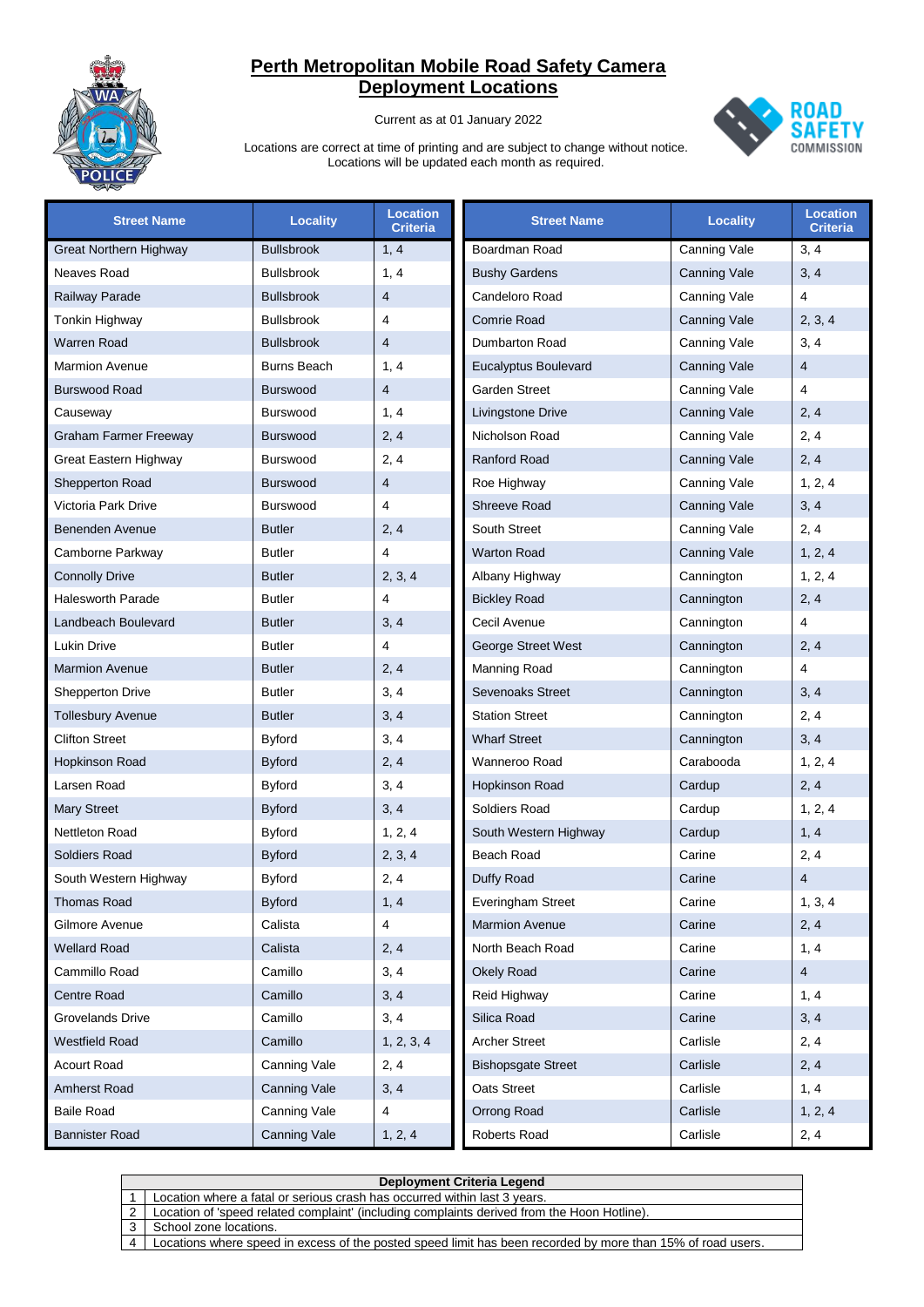

Current as at 01 January 2022



| <b>Street Name</b>         | <b>Locality</b>       | <b>Location</b><br><b>Criteria</b> | <b>Street Name</b>        | <b>Locality</b>  | <b>Location</b><br><b>Criteria</b> |
|----------------------------|-----------------------|------------------------------------|---------------------------|------------------|------------------------------------|
| <b>Rutland Avenue</b>      | Carlisle              | 1, 4                               | Stephenson Avenue         | City Beach       | 4                                  |
| <b>Star Street</b>         | Carlisle              | 4                                  | Templetonia Crescent      | City Beach       | 3, 4                               |
| <b>Canning Road</b>        | Carmel                | 1, 4                               | The Boulevard             | City Beach       | 2, 4                               |
| <b>Welshpool Road East</b> | Carmel                | 2, 4                               | West Coast Highway        | City Beach       | 1, 2, 4                            |
| <b>Balladong Loop</b>      | Carramar              | $\overline{4}$                     | <b>Alfred Road</b>        | Claremont        | $\overline{4}$                     |
| <b>Flynn Drive</b>         | Carramar              | 2, 4                               | <b>Bay View Terrace</b>   | Claremont        | 3, 4                               |
| <b>Golf Links Drive</b>    | Carramar              | 2, 4                               | <b>College Road</b>       | Claremont        | 3, 4                               |
| Pinjar Road                | Carramar              | $\overline{4}$                     | <b>Davies Road</b>        | Claremont        | $\overline{4}$                     |
| Wanneroo Road              | Carramar              | 1, 2, 4                            | Graylands Road            | Claremont        | $\overline{4}$                     |
| Kwinana Freeway            | Casuarina             | 1, 2, 4                            | <b>Gugeri Street</b>      | Claremont        | 2, 4                               |
| <b>Mortimer Road</b>       | Casuarina             | 2, 4                               | <b>Loch Street</b>        | Claremont        | $\overline{4}$                     |
| <b>Thomas Road</b>         | Casuarina             | 1, 4                               | <b>Melville Street</b>    | Claremont        | 3, 4                               |
| Benara Road                | Caversham             | 2, 4                               | Princess Road             | Claremont        | 3, 4                               |
| Reid Highway               | Caversham             | 1, 2, 4                            | <b>Stirling Highway</b>   | Claremont        | 1, 4                               |
| West Swan Road             | Caversham             | 1, 2, 4                            | <b>Stubbs Terrace</b>     | Claremont        | $\overline{4}$                     |
| <b>Champion Drive</b>      | <b>Champion Lakes</b> | 4                                  | Aldersea Circle           | Clarkson         | 3, 4                               |
| Lake Road                  | <b>Champion Lakes</b> | 3, 4                               | <b>Belleville Gardens</b> | Clarkson         | $\overline{4}$                     |
| Mcneill Road               | <b>Champion Lakes</b> | 4                                  | <b>Connolly Drive</b>     | Clarkson         | 2, 3, 4                            |
| <b>Tonkin Highway</b>      | <b>Champion Lakes</b> | 1, 2, 4                            | <b>Hester Avenue</b>      | Clarkson         | 2, 4                               |
| Great Eastern Highway      | Chidlow               | $\overline{4}$                     | <b>Marmion Avenue</b>     | Clarkson         | $\overline{4}$                     |
| Lilydale Road              | Chidlow               | 1, 3, 4                            | Mitchell Freeway          | Clarkson         | 2, 4                               |
| <b>Northcote Street</b>    | Chidlow               | 3, 4                               | <b>Renshaw Boulevard</b>  | Clarkson         | 2, 4                               |
| <b>Empire Avenue</b>       | Churchlands           | 3, 4                               | Victorsen Parade          | Clarkson         | 3, 4                               |
| <b>Flynn Street</b>        | Churchlands           | 1, 4                               | <b>Waring Green</b>       | Clarkson         | 3, 4                               |
| Hale Road                  | Churchlands           | 2, 3, 4                            | Abernethy Road            | Cloverdale       | 1, 2, 3, 4                         |
| <b>Pearson Street</b>      | Churchlands           | 1, 3, 4                            | <b>Belgravia Street</b>   | Cloverdale       | $\overline{4}$                     |
| <b>Tuscany Way</b>         | Churchlands           | 3, 4                               | Daly Street               | Cloverdale       | 3, 4                               |
| <b>Bent Street</b>         | City Beach            | 3, 4                               | Epsom Avenue              | Cloverdale       | 3, 4                               |
| <b>Brompton Road</b>       | City Beach            | 3, 4                               | <b>Fisher Street</b>      | Cloverdale       | 3, 4                               |
| <b>Catesby Street</b>      | City Beach            | 3, 4                               | Hardey Road               | Cloverdale       | 1, 4                               |
| <b>Challenger Parade</b>   | City Beach            | 2, 4                               | Keymer Street             | Cloverdale       | 3, 4                               |
| Dupont Avenue              | City Beach            | 3, 4                               | Leach Highway             | Cloverdale       | $\overline{4}$                     |
| <b>Empire Avenue</b>       | City Beach            | 2, 4                               | Sydenham Street           | Cloverdale       | 3, 4                               |
| Hale Road                  | City Beach            | 2, 4                               | <b>Wright Street</b>      | Cloverdale       | 1, 3, 4                            |
| <b>Kalari Drive</b>        | City Beach            | 3, 4                               | <b>Beeliar Drive</b>      | Cockburn Central | 2, 4                               |
| Kalinda Drive              | City Beach            | 3, 4                               | Berrigan Drive            | Cockburn Central | $\overline{4}$                     |
| Marapana Road              | City Beach            | 3, 4                               | Hammond Road              | Cockburn Central | 2, 4                               |
| Oban Road                  | City Beach            | 3, 4                               | North Lake Road           | Cockburn Central | 2, 4                               |
| Oceanic Drive              | City Beach            | 2, 4                               | <b>Bruce Street</b>       | Como             | 3, 4                               |

| <b>Deployment Criteria Legend</b>                                                                           |  |  |  |
|-------------------------------------------------------------------------------------------------------------|--|--|--|
| Location where a fatal or serious crash has occurred within last 3 years.                                   |  |  |  |
| Location of 'speed related complaint' (including complaints derived from the Hoon Hotline).                 |  |  |  |
| School zone locations.                                                                                      |  |  |  |
| Locations where speed in excess of the posted speed limit has been recorded by more than 15% of road users. |  |  |  |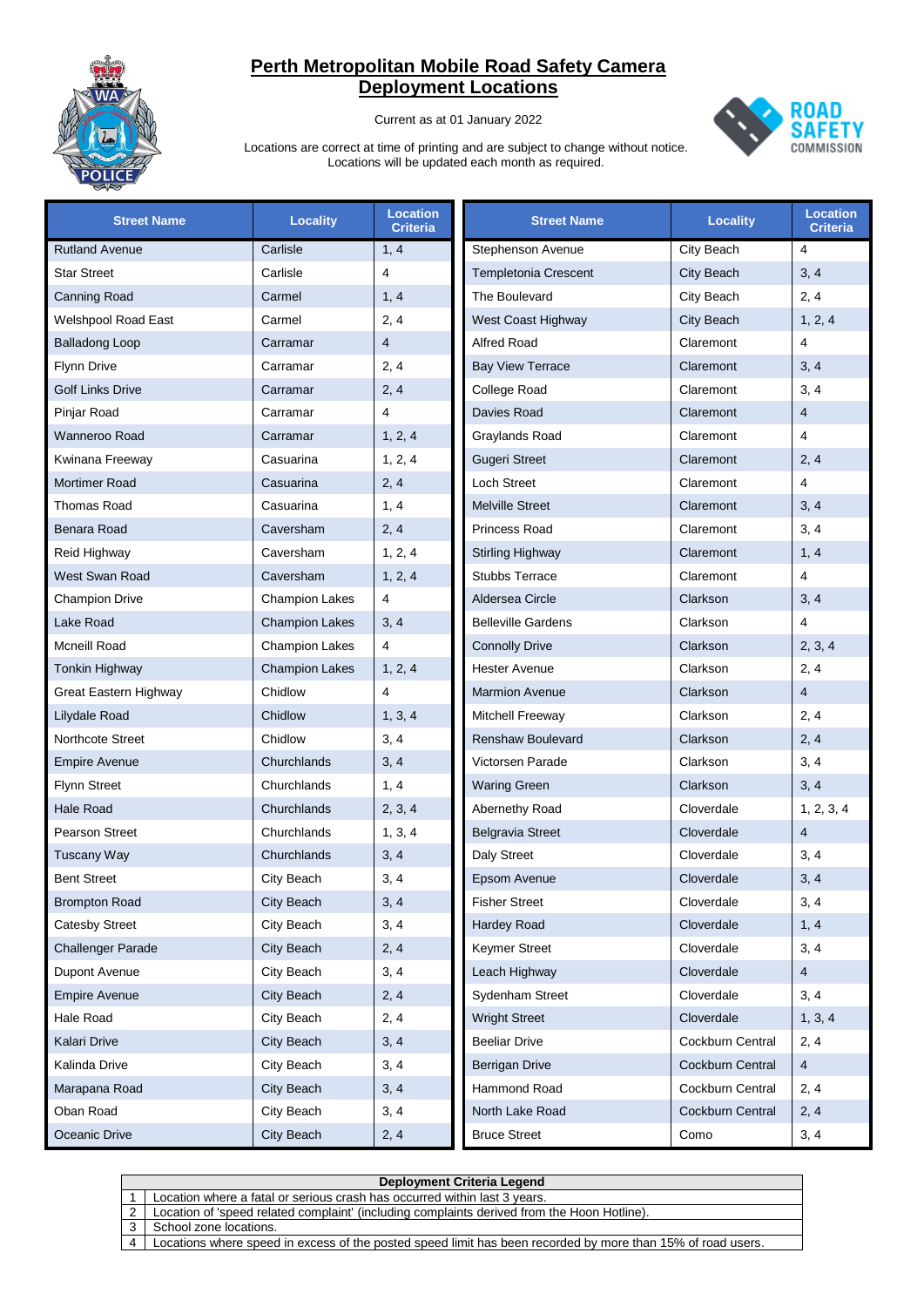

Current as at 01 January 2022



| <b>Street Name</b>     | <b>Locality</b> | <b>Location</b><br><b>Criteria</b> | <b>Street Name</b>      | <b>Locality</b> | <b>Location</b><br><b>Criteria</b> |
|------------------------|-----------------|------------------------------------|-------------------------|-----------------|------------------------------------|
| Canning Highway        | Como            | 1, 2, 4                            | <b>Curtin Avenue</b>    | Cottesloe       | 1, 2, 3, 4                         |
| Hayman Road            | Como            | 4                                  | <b>Eric Street</b>      | Cottesloe       | 3, 4                               |
| <b>Henley Street</b>   | Como            | 2, 3, 4                            | Marine Parade           | Cottesloe       | 4                                  |
| Hobbs Avenue           | Como            | 3, 4                               | <b>North Street</b>     | Cottesloe       | $\overline{4}$                     |
| Kwinana Freeway        | Como            | 1, 2, 4                            | <b>Railway Street</b>   | Cottesloe       | 3, 4                               |
| Labouchere Road        | Como            | 1, 2, 3, 4                         | <b>Stirling Highway</b> | Cottesloe       | 2, 4                               |
| Ley Street             | Como            | 4                                  | Camberwarra Drive       | Craigie         | 1, 2, 3, 4                         |
| Manning Road           | Como            | 2, 4                               | <b>Chadstone Road</b>   | Craigie         | 2, 4                               |
| Monash Avenue          | Como            | 3, 4                               | Craigie Drive           | Craigie         | 2, 4                               |
| <b>Morrison Street</b> | Como            | 4                                  | <b>Eddystone Avenue</b> | Craigie         | $\overline{4}$                     |
| <b>Murray Street</b>   | Como            | 3, 4                               | <b>Marmion Avenue</b>   | Craigie         | 1, 2, 4                            |
| <b>Paterson Street</b> | Como            | 4                                  | <b>Mitchell Freeway</b> | Craigie         | 2, 4                               |
| <b>Thelma Street</b>   | Como            | 3, 4                               | <b>Whitfords Avenue</b> | Craigie         | 1, 2, 4                            |
| Fairway Circle         | Connolly        | 3, 4                               | <b>Hackett Drive</b>    | Crawley         | $\overline{4}$                     |
| <b>Hodges Drive</b>    | Connolly        | 2, 4                               | Mounts Bay Road         | Crawley         | 4                                  |
| <b>Marmion Avenue</b>  | Connolly        | 1, 2, 4                            | <b>Winthrop Avenue</b>  | Crawley         | $\overline{4}$                     |
| <b>Shenton Avenue</b>  | Connolly        | 2, 4                               | Beechboro Road North    | Cullacabardee   | 2, 4                               |
| Coodanup Drive         | Coodanup        | 3, 4                               | Gnangara Road           | Cullacabardee   | $\overline{4}$                     |
| Pinjarra Road          | Coodanup        | 1, 2, 4                            | Hepburn Avenue          | Cullacabardee   | 2, 4                               |
| Wanjeep Street         | Coodanup        | 3, 4                               | Tonkin Highway          | Cullacabardee   | $\overline{4}$                     |
| Cockburn Road          | Coogee          | 2, 4                               | <b>Burns Beach Road</b> | Currambine      | 4                                  |
| Coolbellup Avenue      | Coolbellup      | 4                                  | <b>Connolly Drive</b>   | Currambine      | 2, 4                               |
| Cordelia Avenue        | Coolbellup      | 3, 4                               | Delamere Avenue         | Currambine      | 2, 4                               |
| <b>Forrest Road</b>    | Coolbellup      | 2, 4                               | <b>Marmion Avenue</b>   | Currambine      | 2, 4                               |
| North Lake Road        | Coolbellup      | 2, 4                               | Mitchell Freeway        | Currambine      | 2, 4                               |
| <b>Stock Road</b>      | Coolbellup      | 2, 4                               | <b>Moore Drive</b>      | Currambine      | 2, 3, 4                            |
| <b>Waverley Road</b>   | Coolbellup      | 2, 3, 4                            | <b>Shenton Avenue</b>   | Currambine      | 1, 2, 4                            |
| Winterfold Road        | Coolbellup      | 4                                  | Railway Road            | Daglish         | $\overline{4}$                     |
| <b>Bradford Street</b> | Coolbinia       | 2, 3, 4                            | Selby Street            | Daglish         | 4                                  |
| <b>Glick Road</b>      | Coolbinia       | 3, 4                               | <b>Stubbs Terrace</b>   | Daglish         | $\overline{4}$                     |
| <b>Walcott Street</b>  | Coolbinia       | 2, 4                               | Adelma Road             | Dalkeith        | 3, 4                               |
| Elanora Drive          | Cooloongup      | $\overline{4}$                     | <b>Birdwood Parade</b>  | Dalkeith        | $\overline{4}$                     |
| <b>Ennis Avenue</b>    | Cooloongup      | 1, 2, 4                            | Victoria Avenue         | Dalkeith        | 4                                  |
| <b>Grange Drive</b>    | Cooloongup      | 1, 4                               | <b>Waratah Avenue</b>   | Dalkeith        | $\overline{4}$                     |
| Mandurah Road          | Cooloongup      | 2, 4                               | Ashdale Boulevard       | Darch           | 3, 4                               |
| Rae Road               | Cooloongup      | 4                                  | Carripan Road           | Darch           | 3, 4                               |
| <b>Read Street</b>     | Cooloongup      | $\overline{4}$                     | Driver Road             | Darch           | 2, 4                               |
| <b>Willmott Drive</b>  | Cooloongup      | 2, 3, 4                            | Hepburn Avenue          | Darch           | 2, 4                               |
| South Western Highway  | Coolup          | 1, 2, 4                            | Kingsway                | Darch           | 1, 2, 3, 4                         |

|                | <b>Deployment Criteria Legend</b>                                                                           |  |  |  |
|----------------|-------------------------------------------------------------------------------------------------------------|--|--|--|
|                | Location where a fatal or serious crash has occurred within last 3 years.                                   |  |  |  |
|                | Location of 'speed related complaint' (including complaints derived from the Hoon Hotline).                 |  |  |  |
|                | School zone locations.                                                                                      |  |  |  |
| $\overline{4}$ | Locations where speed in excess of the posted speed limit has been recorded by more than 15% of road users. |  |  |  |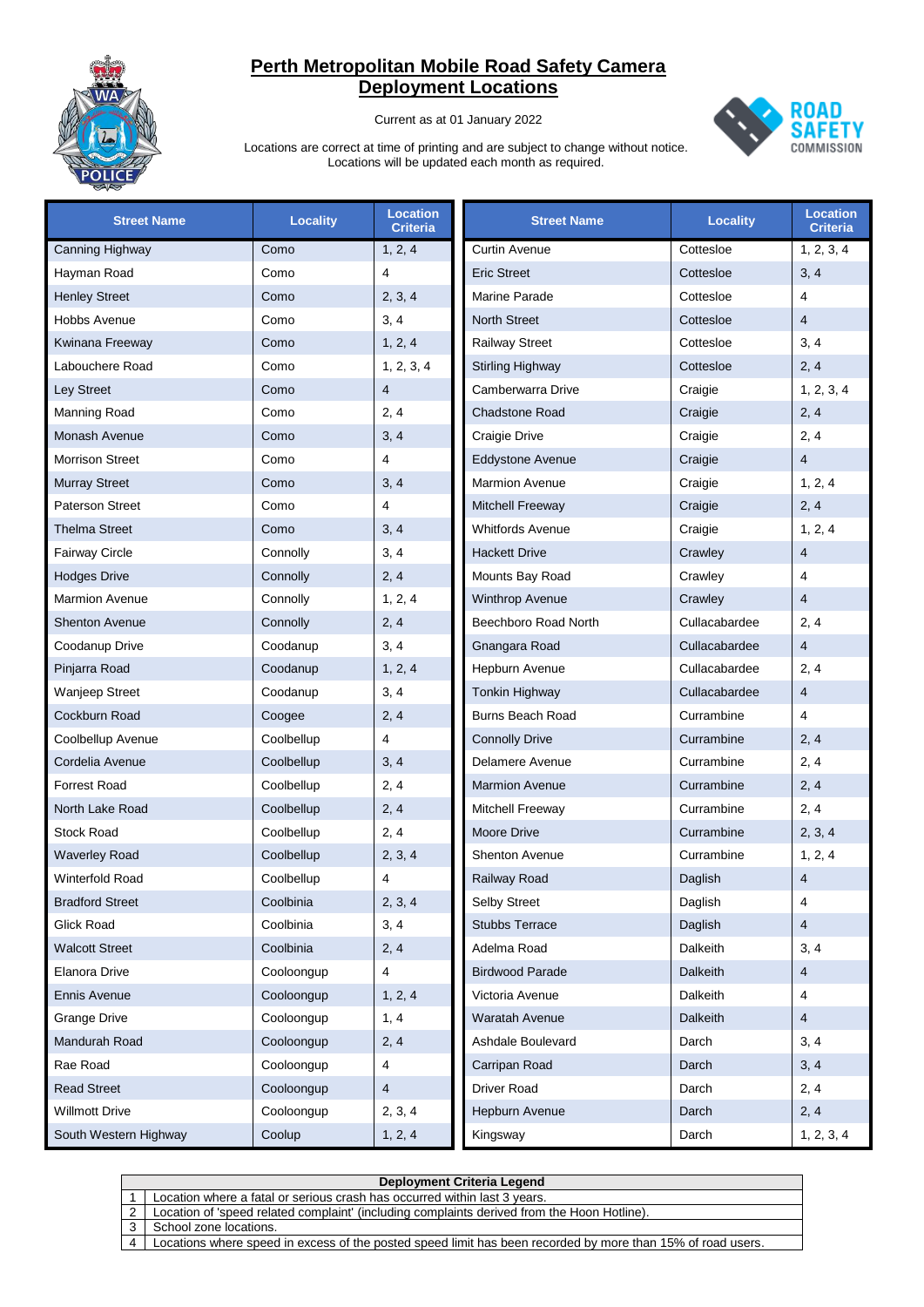

Current as at 01 January 2022



| <b>Street Name</b>           | <b>Locality</b>      | <b>Location</b><br><b>Criteria</b> | <b>Street Name</b>           | <b>Locality</b>       | <b>Location</b><br><b>Criteria</b> |
|------------------------------|----------------------|------------------------------------|------------------------------|-----------------------|------------------------------------|
| Landsdale Road               | Darch                | 2, 4                               | <b>Boundary Road</b>         | <b>Dudley Park</b>    | 3, 4                               |
| Mirrabooka Avenue            | Darch                | 4                                  | <b>Leslie Street</b>         | <b>Dudley Park</b>    | $\overline{4}$                     |
| <b>Westport Parade</b>       | Darch                | 3, 4                               | Mandurah Road                | Dudley Park           | 2, 4                               |
| Hopkinson Road               | Darling Downs        | 2, 4                               | <b>Chessell Drive</b>        | Duncraig              | 2, 4                               |
| <b>Masters Road</b>          | <b>Darling Downs</b> | 2, 4                               | Davallia Road                | Duncraig              | 4                                  |
| Rowley Road                  | Darling Downs        | 4                                  | Doveridge Drive              | Duncraig              | 3, 4                               |
| <b>Thomas Road</b>           | <b>Darling Downs</b> | 1, 2, 4                            | <b>Gilbert Road</b>          | Duncraig              | 3, 4                               |
| Glen Road                    | Darlington           | 3, 4                               | <b>Glengarry Drive</b>       | Duncraig              | 2, 3, 4                            |
| <b>Great Eastern Highway</b> | Darlington           | 1, 2, 4                            | Hepburn Avenue               | Duncraig              | 1, 2, 4                            |
| Leithdale Road               | Darlington           | 1, 4                               | Lilburne Road                | Duncraig              | 2, 3, 4                            |
| Lionel Road                  | Darlington           | $\overline{4}$                     | <b>Marmion Avenue</b>        | Duncraig              | 2, 4                               |
| <b>Ryecroft Road</b>         | Darlington           | 1, 4                               | Marri Road                   | Duncraig              | 3, 4                               |
| Dawesville Bypass            | <b>Dawesville</b>    | 1, 2, 4                            | Mitchell Freeway             | Duncraig              | 2, 4                               |
| Ocean Road                   | Dawesville           | 3, 4                               | Poynter Drive                | Duncraig              | 3, 4                               |
| Old Coast Road               | Dawesville           | 1, 2, 4                            | Readshaw Road                | Duncraig              | 3, 4                               |
| <b>Touchstone Drive</b>      | Dawesville           | 2, 4                               | Roche Road                   | Duncraig              | 3, 4                               |
| <b>Isoodon Street</b>        | Dayton               | $\overline{4}$                     | <b>Warwick Road</b>          | Duncraig              | 2, 4                               |
| Reid Highway                 | Dayton               | 4                                  | Del Park Road                | Dwellingup            | 1, 2, 4                            |
| <b>Alexander Drive</b>       | Dianella             | 1, 2, 3, 4                         | Pinjarra-williams Road       | Dwellingup            | 1, 2, 4                            |
| <b>Cornwall Street</b>       | Dianella             | 1, 4                               | <b>Batten Road</b>           | East Cannington       | 3, 4                               |
| <b>Cresswell Road</b>        | Dianella             | 2, 3, 4                            | <b>Elizabeth Street</b>      | East Cannington       | 2, 4                               |
| Dianella Drive               | Dianella             | 2, 4                               | <b>Gerard Street</b>         | East Cannington       | 2, 3, 4                            |
| <b>Grand Promenade</b>       | Dianella             | 1, 2, 4                            | Gibbs Street                 | East Cannington       | 2, 3, 4                            |
| <b>Hellenic Drive</b>        | Dianella             | 3, 4                               | Luyer Avenue                 | East Cannington       | 2, 4                               |
| <b>Homer Street</b>          | Dianella             | $\overline{4}$                     | <b>Station Street</b>        | East Cannington       | 4                                  |
| <b>Howes Crescent</b>        | Dianella             | 3, 4                               | <b>Thomas Street</b>         | East Cannington       | 1, 4                               |
| <b>Morley Drive</b>          | Dianella             | 1, 2, 4                            | Welshpool Road               | East Cannington       | 4                                  |
| Nollamara Avenue             | Dianella             | 3, 4                               | Canning Highway              | <b>East Fremantle</b> | 2, 4                               |
| Reid Highway                 | Dianella             | 1, 2, 4                            | <b>Marmion Street</b>        | East Fremantle        | 3, 4                               |
| <b>Smith Street</b>          | Dianella             | 2, 3, 4                            | Preston Point Road           | <b>East Fremantle</b> | 2, 4                               |
| <b>Walter Road West</b>      | Dianella             | 2, 4                               | Stirling Highway             | East Fremantle        | $\overline{4}$                     |
| <b>Woodrow Avenue</b>        | Dianella             | 2, 4                               | <b>Windsor Road</b>          | <b>East Fremantle</b> | 3, 4                               |
| <b>Yirrigan Drive</b>        | Dianella             | 2, 4                               | <b>Bennett Street</b>        | East Perth            | 4                                  |
| <b>Ewen Street</b>           | Doubleview           | 3, 4                               | Causeway                     | East Perth            | 2, 4                               |
| Huntriss Road                | Doubleview           | 2, 4                               | East Parade                  | East Perth            | 1, 2, 4                            |
| Newborough Street            | Doubleview           | 3, 4                               | <b>Graham Farmer Freeway</b> | East Perth            | 2, 4                               |
| Sackville Terrace            | <b>Doubleview</b>    | $\overline{4}$                     | <b>Plain Street</b>          | East Perth            | 2, 4                               |
| Scarborough Beach Road       | Doubleview           | 1, 2, 4                            | <b>Waterloo Crescent</b>     | East Perth            | 4                                  |
| St Brigids Terrace           | Doubleview           | 3, 4                               | Dixon Road                   | East Rockingham       | 4                                  |

|                | Deployment Criteria Legend                                                                                  |  |  |  |
|----------------|-------------------------------------------------------------------------------------------------------------|--|--|--|
|                | Location where a fatal or serious crash has occurred within last 3 years.                                   |  |  |  |
|                | Location of 'speed related complaint' (including complaints derived from the Hoon Hotline).                 |  |  |  |
|                | School zone locations.                                                                                      |  |  |  |
| $\overline{4}$ | Locations where speed in excess of the posted speed limit has been recorded by more than 15% of road users. |  |  |  |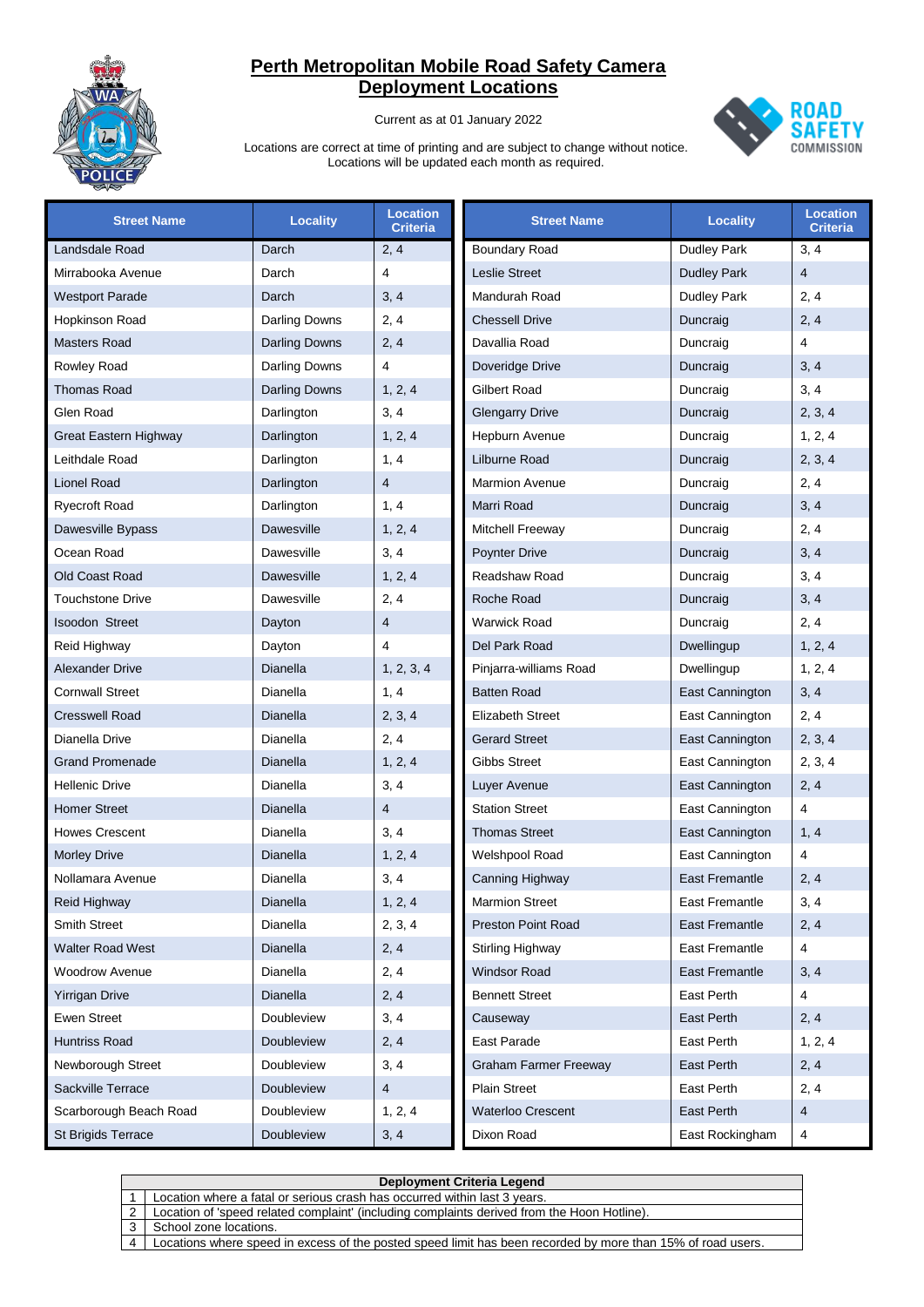

Current as at 01 January 2022



| <b>Street Name</b>        | <b>Locality</b>    | <b>Location</b><br><b>Criteria</b> | <b>Street Name</b>       | <b>Locality</b> | <b>Location</b><br><b>Criteria</b> |
|---------------------------|--------------------|------------------------------------|--------------------------|-----------------|------------------------------------|
| Mandurah Road             | East Rockingham    | 2, 4                               | <b>Drake Street</b>      | Embleton        | 3, 4                               |
| Patterson Road            | East Rockingham    | 1, 2, 4                            | <b>Embleton Avenue</b>   | Embleton        | 2, 4                               |
| Albany Highway            | East Victoria Park | $\overline{4}$                     | <b>Priestley Street</b>  | Embleton        | 4                                  |
| <b>Beatty Avenue</b>      | East Victoria Park | 2, 3, 4                            | Tonkin Highway           | Embleton        | 1, 2, 4                            |
| <b>Berwick Street</b>     | East Victoria Park | 1, 4                               | Mandurah Road            | Erskine         | 4                                  |
| <b>Camberwell Street</b>  | East Victoria Park | 3, 4                               | Old Coast Road           | Erskine         | 1, 2, 4                            |
| <b>Etwell Street</b>      | East Victoria Park | $\overline{4}$                     | <b>Sticks Boulevard</b>  | Erskine         | 4                                  |
| <b>Hill View Terrace</b>  | East Victoria Park | 2, 4                               | South Western Highway    | Fairbridge      | 1, 2, 4                            |
| Jarrah Road               | East Victoria Park | 2, 4                               | Dorothy Avenue           | Falcon          | 2, 4                               |
| <b>Kent Street</b>        | East Victoria Park | 3, 4                               | Old Coast Road           | Falcon          | 1, 2, 4                            |
| <b>Mint Street</b>        | East Victoria Park | $\overline{4}$                     | Panamuna Drive           | Falcon          | 4                                  |
| <b>Pinedale Street</b>    | East Victoria Park | 2, 3, 4                            | <b>Ferndale Crescent</b> | Ferndale        | $\overline{4}$                     |
| <b>Playfield Street</b>   | East Victoria Park | 3, 4                               | <b>High Road</b>         | Ferndale        | 2, 3, 4                            |
| Shepperton Road           | East Victoria Park | 2, 4                               | Latham Road              | Ferndale        | 4                                  |
| Ivanhoe Street            | Eden Hill          | 3, 4                               | Metcalfe Road            | Ferndale        | 4                                  |
| <b>Lord Street</b>        | Eden Hill          | 2, 4                               | <b>Birkdale Street</b>   | Floreat         | 2, 4                               |
| <b>Marion Street</b>      | Eden Hill          | 3, 4                               | <b>Brookdale Street</b>  | Floreat         | 4                                  |
| Mary Crescent             | Eden Hill          | $\overline{4}$                     | <b>Cambridge Street</b>  | Floreat         | 2, 4                               |
| Morley Drive East         | Eden Hill          | 2, 4                               | <b>Grantham Street</b>   | Floreat         | 3, 4                               |
| <b>Edgewater Drive</b>    | Edgewater          | 2, 4                               | <b>Howtree Place</b>     | Floreat         | 2, 3, 4                            |
| Joondalup Drive           | Edgewater          | 1, 4                               | Moray Avenue             | Floreat         | 4                                  |
| Mitchell Freeway          | Edgewater          | 2, 4                               | Oceanic Drive            | Floreat         | 2, 4                               |
| Ocean Reef Road           | Edgewater          | 1, 2, 4                            | <b>Pearson Street</b>    | Floreat         | $\overline{4}$                     |
| <b>Treetop Avenue</b>     | Edgewater          | 2, 3, 4                            | Peebles Road             | Floreat         | $\overline{4}$                     |
| <b>Wedgewood Drive</b>    | Edgewater          | 2, 4                               | Perry Lakes Drive        | Floreat         | 4                                  |
| <b>Marmion Avenue</b>     | Eglinton           | 2, 4                               | <b>Selby Street</b>      | Floreat         | $\overline{4}$                     |
| <b>Bronzewing Avenue</b>  | Ellenbrook         | 3, 4                               | The Boulevard            | Floreat         | 1, 2, 4                            |
| <b>Brookmount Drive</b>   | Ellenbrook         | 4                                  | <b>Underwood Avenue</b>  | Floreat         | 2, 4                               |
| Charlottes Vista          | Ellenbrook         | $\overline{\mathbf{4}}$            | Armadale Road            | Forrestdale     | 1, 2, 4                            |
| Elmridge Parkway          | Ellenbrook         | $\overline{4}$                     | <b>Broome Street</b>     | Forrestdale     | 3, 4                               |
| Gnangara Road             | Ellenbrook         | 2, 4                               | <b>Commercial Road</b>   | Forrestdale     | 2, 4                               |
| Henley Brook Avenue       | Ellenbrook         | 4                                  | <b>Forrest Road</b>      | Forrestdale     | $\overline{4}$                     |
| <b>Pinaster Parade</b>    | Ellenbrook         | $\overline{4}$                     | Nicholson Road           | Forrestdale     | 2, 4                               |
| Santona Boulevard         | Ellenbrook         | 3, 4                               | Ranford Road             | Forrestdale     | 1, 2, 4                            |
| <b>Strathmore Parkway</b> | Ellenbrook         | 3, 4                               | <b>Taylor Road</b>       | Forrestdale     | 4                                  |
| Tonkin Highway            | Ellenbrook         | 4                                  | Tonkin Highway           | Forrestdale     | 1, 2, 4                            |
| <b>Westgrove Drive</b>    | Ellenbrook         | 3, 4                               | Abernethy Road           | Forrestfield    | 1, 2, 4                            |
| <b>Broun Avenue</b>       | Embleton           | 1, 2, 3, 4                         | <b>Apricot Street</b>    | Forrestfield    | 2, 4                               |
| <b>Collier Road</b>       | Embleton           | 2, 3, 4                            | Berkshire Road           | Forrestfield    | 2, 3, 4                            |

|                | Deployment Criteria Legend                                                                                  |  |  |  |
|----------------|-------------------------------------------------------------------------------------------------------------|--|--|--|
|                | Location where a fatal or serious crash has occurred within last 3 years.                                   |  |  |  |
|                | Location of 'speed related complaint' (including complaints derived from the Hoon Hotline).                 |  |  |  |
|                | School zone locations.                                                                                      |  |  |  |
| $\overline{A}$ | Locations where speed in excess of the posted speed limit has been recorded by more than 15% of road users. |  |  |  |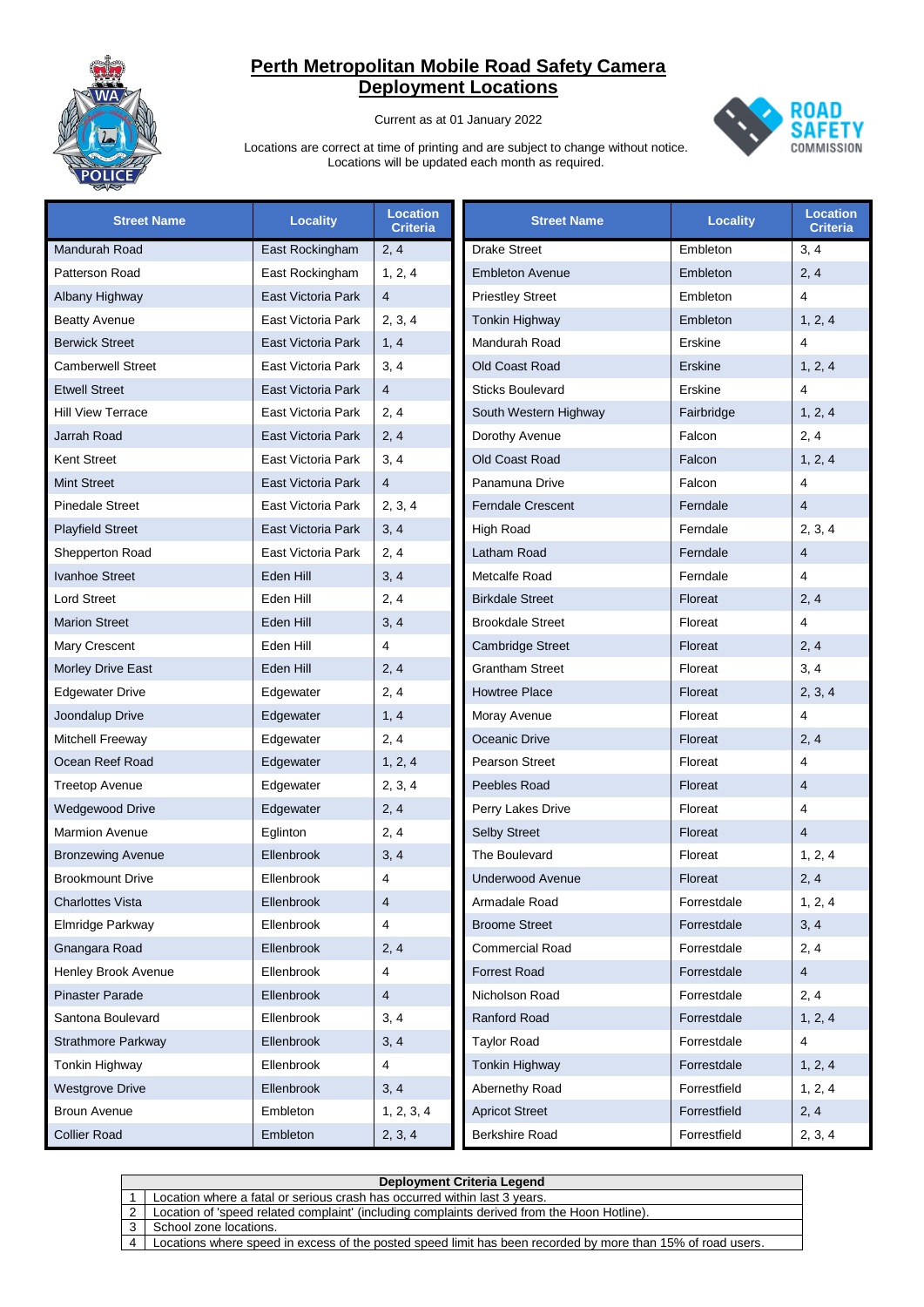

Current as at 01 January 2022



| <b>Street Name</b>       | <b>Locality</b> | <b>Location</b><br><b>Criteria</b> | <b>Street Name</b>        | <b>Locality</b>     | <b>Location</b><br><b>Criteria</b> |
|--------------------------|-----------------|------------------------------------|---------------------------|---------------------|------------------------------------|
| Bougainvillea Avenue     | Forrestfield    | 2, 4                               | Montrose Avenue           | Girrawheen          | 1, 4                               |
| Calliandra Way           | Forrestfield    | 3, 4                               | Salcott Road              | Girrawheen          | 3, 4                               |
| Dawson Avenue            | Forrestfield    | 1, 2, 3, 4                         | Wanneroo Road             | Girrawheen          | $\overline{4}$                     |
| Dundas Road              | Forrestfield    | 2, 4                               | <b>Bilgoman Road</b>      | <b>Glen Forrest</b> | 1, 3, 4                            |
| Edinburgh Road           | Forrestfield    | 2, 3, 4                            | <b>Glen Forrest Drive</b> | <b>Glen Forrest</b> | 3, 4                               |
| Hale Road                | Forrestfield    | 2, 4                               | Great Eastern Highway     | <b>Glen Forrest</b> | 1, 2, 4                            |
| <b>Harewood Street</b>   | Forrestfield    | 3, 4                               | <b>Ryecroft Road</b>      | <b>Glen Forrest</b> | 3, 4                               |
| <b>Hartfield Road</b>    | Forrestfield    | 4                                  | <b>Tillbrook Street</b>   | <b>Glen Forrest</b> | 3, 4                               |
| <b>Hawtin Road</b>       | Forrestfield    | 2, 3, 4                            | Harborne Street           | Glendalough         | 1, 4                               |
| <b>Hibiscus Drive</b>    | Forrestfield    | 3, 4                               | <b>Jon Sanders Drive</b>  | Glendalough         | 2, 4                               |
| <b>Hicks Street</b>      | Forrestfield    | $\overline{4}$                     | <b>Powis Street</b>       | Glendalough         | 2, 4                               |
| Lewis Road               | Forrestfield    | 4                                  | <b>Badgerup Road</b>      | Gnangara            | 2, 4                               |
| Mahonia Way              | Forrestfield    | 3, 4                               | Gnangara Road             | Gnangara            | 2, 4                               |
| Roe Highway              | Forrestfield    | 1, 2, 4                            | <b>Lakelands Drive</b>    | Gnangara            | $\overline{4}$                     |
| Solandra Way             | Forrestfield    | 3, 4                               | Ocean Reef Road           | Gnangara            | 1, 2, 4                            |
| Tonkin Highway           | Forrestfield    | 1, 2, 4                            | <b>Sydney Road</b>        | Gnangara            | 1, 4                               |
| Canning Highway          | Fremantle       | $\overline{4}$                     | Aurea Boulevard           | Golden Bay          | $\overline{4}$                     |
| <b>Carrington Street</b> | Fremantle       | 4                                  | <b>Dampier Drive</b>      | Golden Bay          | 2, 4                               |
| <b>East Street</b>       | Fremantle       | 3, 4                               | Mandurah Road             | Golden Bay          | $\overline{4}$                     |
| <b>Elder Place</b>       | Fremantle       | 2, 4                               | Davies Crescent           | Gooseberry Hill     | 2, 3, 4                            |
| Hampton Road             | Fremantle       | 1, 4                               | Gooseberry Hill Road      | Gooseberry Hill     | $\overline{4}$                     |
| <b>High Street</b>       | Fremantle       | 2, 4                               | Kalamunda Road            | Gooseberry Hill     | $\overline{4}$                     |
| Leach Highway            | Fremantle       | $\overline{4}$                     | Ridge Hill Road           | Gooseberry Hill     | 2, 4                               |
| <b>Marmion Street</b>    | Fremantle       | 3, 4                               | Watsonia Road             | Gooseberry Hill     | 2, 4                               |
| <b>Ord Street</b>        | Fremantle       | 1, 4                               | Great Eastern Highway     | Gorrie              | 4                                  |
| Queen Victoria Street    | Fremantle       | 4                                  | Albany Highway            | Gosnells            | 1, 2, 4                            |
| Stirling Highway         | Fremantle       | $\overline{4}$                     | Anaconda Drive            | Gosnells            | 2, 3, 4                            |
| Pinjarra Road            | Furnissdale     | 2, 4                               | <b>Ashburton Drive</b>    | Gosnells            | 1, 2, 3, 4                         |
| Berry Road               | Gidgegannup     | $\overline{4}$                     | <b>Astley Street</b>      | Gosnells            | 4                                  |
| <b>Clenton Road</b>      | Gidgegannup     | 1, 2, 4                            | <b>Corfield Street</b>    | Gosnells            | 2, 3, 4                            |
| O'brien Road             | Gidgegannup     | 4                                  | Dorothy Street            | Gosnells            | 1, 2, 4                            |
| Reserve Road             | Gidgegannup     | 4                                  | <b>Eileen Street</b>      | Gosnells            | $\overline{4}$                     |
| <b>Toodyay Road</b>      | Gidgegannup     | 1, 2, 3, 4                         | Fremantle Road            | Gosnells            | 1, 2, 4                            |
| <b>Blackmore Avenue</b>  | Girrawheen      | 2, 4                               | <b>Hicks Street</b>       | Gosnells            | 2, 3, 4                            |
| <b>Calvert Way</b>       | Girrawheen      | 3, 4                               | May Street                | Gosnells            | 3, 4                               |
| Girrawheen Avenue        | Girrawheen      | 3, 4                               | Mills Road West           | Gosnells            | $\overline{4}$                     |
| <b>Hainsworth Avenue</b> | Girrawheen      | 3, 4                               | Nullagine Way             | Gosnells            | 3, 4                               |
| Marangaroo Drive         | Girrawheen      | 2, 4                               | Southern River Road       | Gosnells            | 3, 4                               |
| Mirrabooka Avenue        | Girrawheen      | 2, 3, 4                            | Tonkin Highway            | Gosnells            | 1, 2, 4                            |

|   | <b>Deployment Criteria Legend</b>                                                                           |  |  |  |
|---|-------------------------------------------------------------------------------------------------------------|--|--|--|
|   | Location where a fatal or serious crash has occurred within last 3 years.                                   |  |  |  |
|   | Location of 'speed related complaint' (including complaints derived from the Hoon Hotline).                 |  |  |  |
|   | School zone locations.                                                                                      |  |  |  |
| 4 | Locations where speed in excess of the posted speed limit has been recorded by more than 15% of road users. |  |  |  |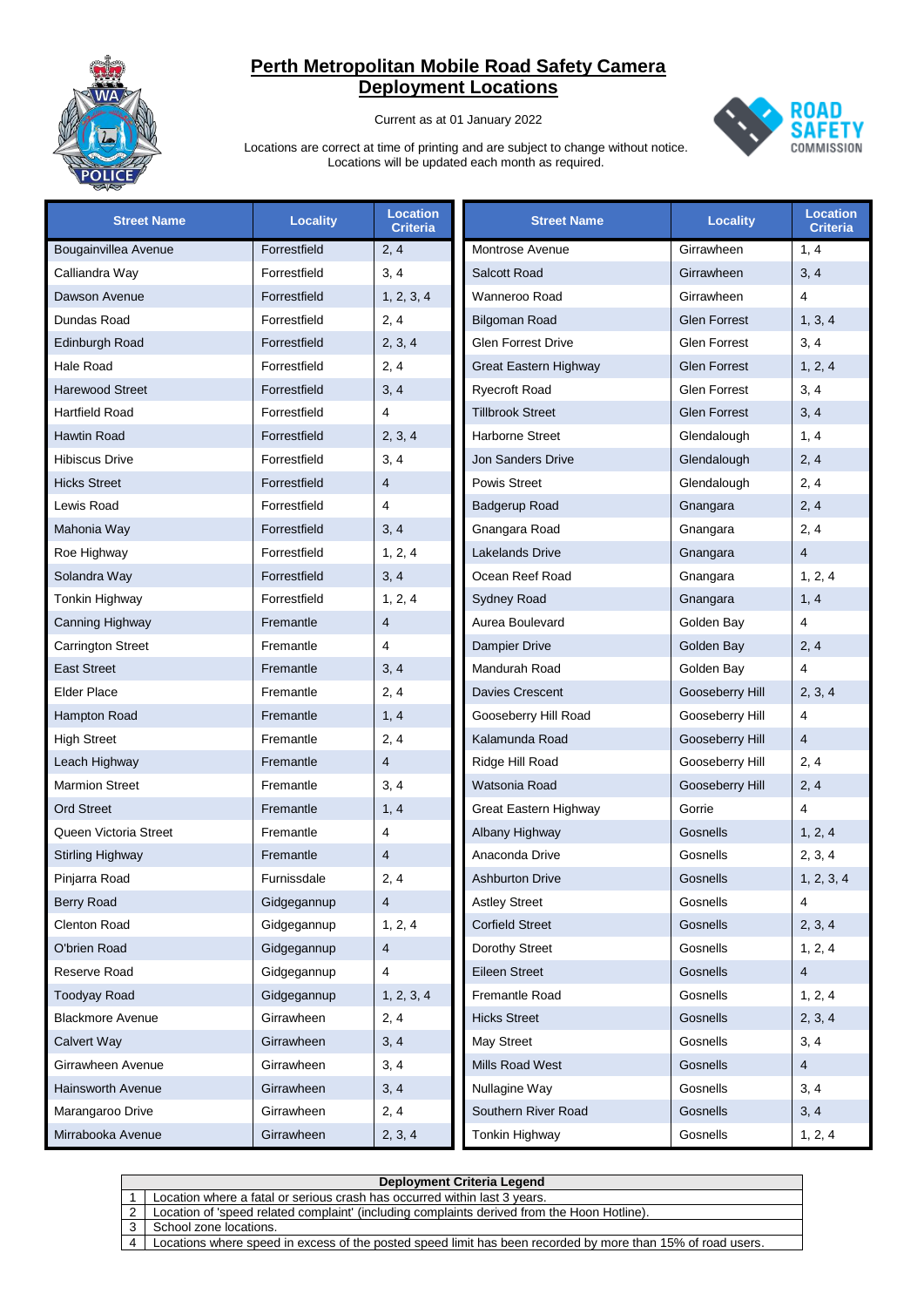

Current as at 01 January 2022



| <b>Street Name</b>    | <b>Locality</b>       | <b>Location</b><br><b>Criteria</b> | <b>Street Name</b>           | <b>Locality</b>      | <b>Location</b><br><b>Criteria</b> |
|-----------------------|-----------------------|------------------------------------|------------------------------|----------------------|------------------------------------|
| Verna Street          | Gosnells              | 1, 3, 4                            | Erindale Road                | Hamersley            | 4                                  |
| <b>Bortolo Drive</b>  | Greenfields           | 4                                  | <b>Mitchell Freeway</b>      | Hamersley            | 1, 2, 4                            |
| Gordon Road           | Greenfields           | 1, 2, 3, 4                         | Reid Highway                 | Hamersley            | 2, 4                               |
| Lakes Road            | Greenfields           | 1, 2, 3, 4                         | Wanneroo Road                | Hamersley            | 2, 4                               |
| Mandjoogoordap Drive  | Greenfields           | 1, 2, 4                            | <b>Blackwood Avenue</b>      | Hamilton Hill        | 4                                  |
| Mandurah Road         | Greenfields           | 1, 2, 4                            | <b>Bradbury Road</b>         | <b>Hamilton Hill</b> | 2, 3, 4                            |
| Minilya Parkway       | Greenfields           | 1, 3, 4                            | <b>Carrington Street</b>     | Hamilton Hill        | 1, 2, 4                            |
| <b>Murdoch Drive</b>  | Greenfields           | 4                                  | Cockburn Road                | <b>Hamilton Hill</b> | $\overline{4}$                     |
| Pinjarra Road         | Greenfields           | 1, 2, 4                            | Davilak Avenue               | Hamilton Hill        | $\overline{4}$                     |
| <b>Teranca Road</b>   | Greenfields           | 3, 4                               | Derinton Way                 | <b>Hamilton Hill</b> | 3, 4                               |
| Great Eastern Highway | Greenmount            | 1, 2, 4                            | <b>Forrest Road</b>          | Hamilton Hill        | 1, 4                               |
| Innamincka Road       | Greenmount            | 2, 3, 4                            | <b>Grandpre Crescent</b>     | <b>Hamilton Hill</b> | 3, 4                               |
| <b>Scott Street</b>   | Greenmount            | 2, 4                               | <b>Healy Road</b>            | Hamilton Hill        | $\overline{4}$                     |
| Swan View Road        | Greenmount            | 2, 4                               | <b>Oldridge Street</b>       | <b>Hamilton Hill</b> | 3, 4                               |
| Allenswood Road       | Greenwood             | 2, 4                               | <b>Phoenix Road</b>          | Hamilton Hill        | 2, 3, 4                            |
| Cockman Road          | Greenwood             | 2, 3, 4                            | <b>Ralston Street</b>        | <b>Hamilton Hill</b> | 3, 4                               |
| <b>Coolibah Drive</b> | Greenwood             | 3, 4                               | Rambures Way                 | Hamilton Hill        | 3, 4                               |
| Hepburn Avenue        | Greenwood             | 2, 4                               | <b>Redmond Road</b>          | <b>Hamilton Hill</b> | 3, 4                               |
| Merivale Way          | Greenwood             | 3, 4                               | Rockingham Road              | Hamilton Hill        | 1, 2, 3, 4                         |
| Mitchell Freeway      | Greenwood             | 4                                  | <b>Stock Road</b>            | <b>Hamilton Hill</b> | $\overline{4}$                     |
| Warrigal Way          | Greenwood             | $\overline{4}$                     | <b>Stratton Street</b>       | Hamilton Hill        | 4                                  |
| <b>Warwick Road</b>   | Greenwood             | 2, 4                               | <b>Winterfold Road</b>       | <b>Hamilton Hill</b> | 2, 4                               |
| Great Eastern Highway | Guildford             | 4                                  | <b>Barfield Road</b>         | <b>Hammond Park</b>  | 2, 4                               |
| <b>James Street</b>   | Guildford             | 2, 4                               | Gaebler Road                 | <b>Hammond Park</b>  | 2, 4                               |
| <b>Johnson Street</b> | Guildford             | 2, 3, 4                            | <b>Irvine Parade</b>         | <b>Hammond Park</b>  | 4                                  |
| <b>Terrace Road</b>   | Guildford             | 1, 3, 4                            | Kwinana Freeway              | <b>Hammond Park</b>  | 1, 2, 4                            |
| <b>Erindale Road</b>  | Gwelup                | 4                                  | Macquarie Boulevard          | <b>Hammond Park</b>  | $\overline{\mathbf{4}}$            |
| Karrinyup Road        | Gwelup                | 2, 4                               | <b>Russell Road</b>          | <b>Hammond Park</b>  | 1, 2, 4                            |
| Mitchell Freeway      | Gwelup                | 1, 2, 4                            | <b>Woodrow Avenue</b>        | Hammond Park         | 4                                  |
| North Beach Road      | Gwelup                | 3, 4                               | Ranford Road                 | Harrisdale           | 4                                  |
| Mundaring Weir Road   | <b>Hacketts Gully</b> | 4                                  | Wright Road                  | Harrisdale           | 3, 4                               |
| <b>Egret Point</b>    | Halls Head            | 4                                  | Armadale Road                | Haynes               | 2, 4                               |
| Karon Vista           | Halls Head            | 3, 4                               | <b>Forrest Road</b>          | Haynes               | 1, 3, 4                            |
| Mandurah Road         | Halls Head            | 2, 4                               | Amherst Road                 | Hazelmere            | 4                                  |
| <b>Mary Street</b>    | <b>Halls Head</b>     | 2, 4                               | <b>Bushmead Road</b>         | Hazelmere            | 2, 4                               |
| <b>Mclarty Road</b>   | Halls Head            | 2, 4                               | Great Eastern Highway Bypass | Hazelmere            | 2, 4                               |
| Old Coast Road        | <b>Halls Head</b>     | 1, 2, 4                            | Midland Road                 | Hazelmere            | 2, 4                               |
| Peelwood Parade       | Halls Head            | 1, 2, 4                            | Roe Highway                  | Hazelmere            | 1, 2, 4                            |
| Beach Road            | Hamersley             | 1, 2, 4                            | <b>Stirling Crescent</b>     | Hazelmere            | 4                                  |

|   | <b>Deployment Criteria Legend</b>                                                                           |  |  |  |
|---|-------------------------------------------------------------------------------------------------------------|--|--|--|
|   | Location where a fatal or serious crash has occurred within last 3 years.                                   |  |  |  |
|   | Location of 'speed related complaint' (including complaints derived from the Hoon Hotline).                 |  |  |  |
|   | School zone locations.                                                                                      |  |  |  |
| 4 | Locations where speed in excess of the posted speed limit has been recorded by more than 15% of road users. |  |  |  |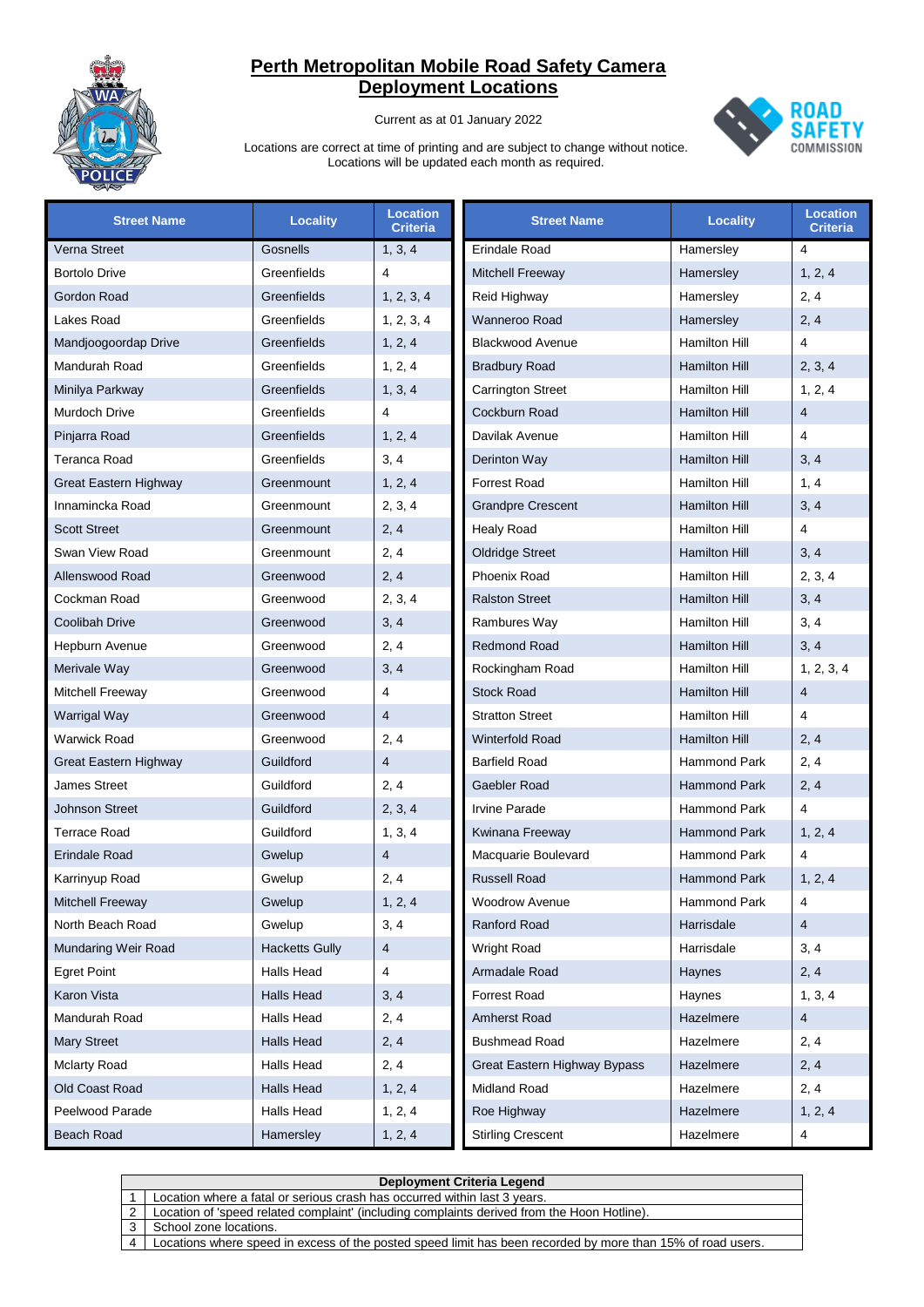

Current as at 01 January 2022



| <b>Street Name</b>            | <b>Locality</b>      | <b>Location</b><br><b>Criteria</b> | <b>Street Name</b>           | <b>Locality</b>    | <b>Location</b><br><b>Criteria</b> |
|-------------------------------|----------------------|------------------------------------|------------------------------|--------------------|------------------------------------|
| <b>Admiral Grove</b>          | Heathridge           | 1, 2, 4                            | Newburn Road                 | High Wycombe       | 2, 3, 4                            |
| Caridean Street               | Heathridge           | 2, 3, 4                            | <b>Plover Road</b>           | High Wycombe       | 4                                  |
| <b>Channel Drive</b>          | Heathridge           | 3, 4                               | Roe Highway                  | High Wycombe       | 1, 2, 4                            |
| Conidae Drive                 | Heathridge           | 2, 4                               | Wittenoom Road               | High Wycombe       | $\overline{4}$                     |
| Eddystone Avenue              | Heathridge           | 3, 4                               | <b>Beaufort Street</b>       | Highgate           | 1, 4                               |
| <b>Hodges Drive</b>           | Heathridge           | 2, 4                               | <b>Forrest Road</b>          | Hilbert            | 2, 3, 4                            |
| Littorina Avenue              | Heathridge           | 3, 4                               | Ninth Road                   | Hilbert            | 3, 4                               |
| <b>Marmion Avenue</b>         | Heathridge           | 1, 2, 4                            | <b>Rowley Road</b>           | Hilbert            | 4                                  |
| Mitchell Freeway              | Heathridge           | 2, 4                               | <b>Campbell Drive</b>        | Hillarys           | 4                                  |
| Ocean Reef Road               | Heathridge           | 1, 2, 4                            | Cook Avenue                  | Hillarys           | 2, 4                               |
| Poseidon Road                 | Heathridge           | 1, 2, 3, 4                         | Endeavour Road               | Hillarys           | 3, 4                               |
| <b>Prince Regent Drive</b>    | Heathridge           | 2, 4                               | <b>Flinders Avenue</b>       | Hillarys           | 2, 4                               |
| <b>Clayton Road</b>           | <b>Helena Valley</b> | $\overline{4}$                     | Hepburn Avenue               | Hillarys           | 1, 2, 4                            |
| Helena Valley Road            | Helena Valley        | 2, 4                               | Lymburner Drive              | Hillarys           | 3, 4                               |
| Ridge Hill Road               | Helena Valley        | 2, 4                               | <b>Marmion Avenue</b>        | Hillarys           | 1, 2, 4                            |
| Roe Highway                   | Helena Valley        | 4                                  | <b>St Marks Drive</b>        | Hillarys           | 3, 4                               |
| <b>Scott Street</b>           | <b>Helena Valley</b> | $\overline{4}$                     | <b>Waterford Drive</b>       | Hillarys           | 2, 4                               |
| Cockburn Road                 | Henderson            | 1, 4                               | <b>Whitfords Avenue</b>      | Hillarys           | 1, 4                               |
| Rockingham Road               | Henderson            | 2, 4                               | Dixon Road                   | Hillman            | $\overline{4}$                     |
| <b>Russell Road</b>           | Henderson            | 1, 4                               | <b>Ennis Avenue</b>          | <b>Hillman</b>     | 1, 4                               |
| <b>Stuart Drive</b>           | Henderson            | 2, 4                               | Kurrawa Street               | Hillman            | $\overline{4}$                     |
| Gnangara Road                 | <b>Henley Brook</b>  | 2, 4                               | <b>Unnaro Street</b>         | Hillman            | 3, 4                               |
| Lawson Road                   | <b>Henley Brook</b>  | $\overline{4}$                     | <b>Carrington Street</b>     | Hilton             | $\overline{\mathbf{4}}$            |
| <b>Park Street</b>            | <b>Henley Brook</b>  | 4                                  | <b>Collick Street</b>        | Hilton             | 2, 3, 4                            |
| West Swan Road                | <b>Henley Brook</b>  | 1, 2, 4                            | <b>Paget Street</b>          | Hilton             | 2, 4                               |
| Jon Sanders Drive             | Herdsman             | 2, 4                               | <b>Rennie Crescent North</b> | Hilton             | 3, 4                               |
| <b>Argyle Street</b>          | Herne Hill           | 3, 4                               | South Street                 | Hilton             | 2, 4                               |
| Campersic Road                | Herne Hill           | 4                                  | <b>Stock Road</b>            | Hilton             | 2, 4                               |
| <b>Great Northern Highway</b> | Herne Hill           | 2, 4                               | Winterfold Road              | Hilton             | 2, 4                               |
| Lefroy Avenue                 | Herne Hill           | 4                                  | East Road                    | Hocking            | 2, 4                               |
| Oakover Road                  | Herne Hill           | 4                                  | Gungurru Avenue              | Hocking            | 2, 3, 4                            |
| Railway Parade                | Herne Hill           | 3, 4                               | <b>Kirkstall Drive</b>       | Hocking            | 4                                  |
| Old Coast Road                | Herron               | 2, 4                               | Lenore Road                  | Hocking            | 1, 2, 4                            |
| Abernethy Road                | High Wycombe         | 2, 4                               | Ranworth Road                | Hocking            | 3, 4                               |
| Dundas Road                   | High Wycombe         | 2, 4                               | Verteramo Way                | Hocking            | 3, 4                               |
| Kalamunda Road                | High Wycombe         | 2, 4                               | Wanneroo Road                | Hocking            | 2, 4                               |
| Kiandra Way                   | High Wycombe         | 3, 4                               | Anketell Road                | <b>Hope Valley</b> | 1, 2, 4                            |
| Maida Vale Road               | High Wycombe         | 1, 2, 4                            | Rockingham Road              | <b>Hope Valley</b> | 4                                  |
| Nardine Close                 | High Wycombe         | $\overline{4}$                     | Great Eastern Highway        | Hovea              | 2, 4                               |

|   | Deployment Criteria Legend                                                                                  |  |  |  |
|---|-------------------------------------------------------------------------------------------------------------|--|--|--|
|   | Location where a fatal or serious crash has occurred within last 3 years.                                   |  |  |  |
| 2 | Location of 'speed related complaint' (including complaints derived from the Hoon Hotline).                 |  |  |  |
|   | School zone locations.                                                                                      |  |  |  |
| 4 | Locations where speed in excess of the posted speed limit has been recorded by more than 15% of road users. |  |  |  |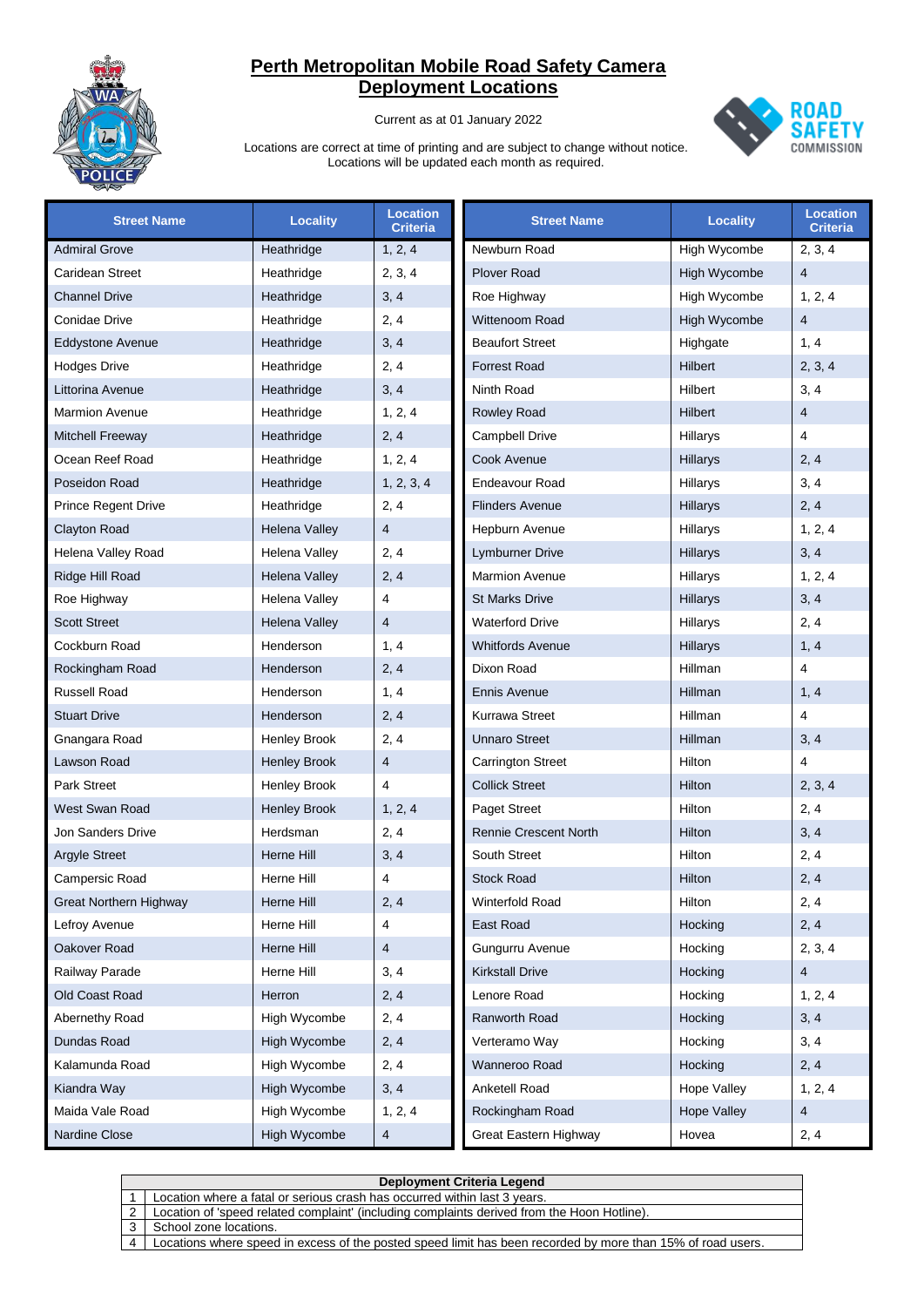

Current as at 01 January 2022



| <b>Street Name</b>              | <b>Locality</b> | <b>Location</b><br><b>Criteria</b> | <b>Street Name</b>         | <b>Locality</b> | <b>Location</b><br><b>Criteria</b> |
|---------------------------------|-----------------|------------------------------------|----------------------------|-----------------|------------------------------------|
| <b>Bullfinch Street</b>         | Huntingdale     | $\overline{4}$                     | Salvado Road               | Jolimont        | 2, 4                               |
| Fountain Way                    | Huntingdale     | 3, 4                               | <b>Selby Street</b>        | Jolimont        | $\overline{4}$                     |
| Matilda Street                  | Huntingdale     | 3, 4                               | <b>Blue Mountain Drive</b> | Joondalup       | 2, 3, 4                            |
| Southern River Road             | Huntingdale     | 1, 4                               | <b>Burns Beach Road</b>    | Joondalup       | 2, 4                               |
| <b>Warton Road</b>              | Huntingdale     | 1, 2, 4                            | Candlewood Boulevard       | Joondalup       | 3, 4                               |
| <b>Marmion Avenue</b>           | Iluka           | 2, 4                               | <b>Grand Boulevard</b>     | Joondalup       | 2, 4                               |
| <b>Shenton Avenue</b>           | Iluka           | $\overline{4}$                     | Jolstra Crescent           | Joondalup       | 3, 4                               |
| <b>Alexander Drive</b>          | Inglewood       | 2, 4                               | Joondalup Drive            | Joondalup       | 1, 2, 4                            |
| <b>Beaufort Street</b>          | Inglewood       | 1, 4                               | Mitchell Freeway           | Joondalup       | 1, 2, 4                            |
| <b>Central Avenue</b>           | Inglewood       | 2, 4                               | Moore Drive                | Joondalup       | 2, 4                               |
| <b>Homer Street</b>             | Inglewood       | $\overline{4}$                     | <b>Shenton Avenue</b>      | Joondalup       | 4                                  |
| <b>Walter Road West</b>         | Inglewood       | 2, 4                               | <b>Green Street</b>        | Joondanna       | $\overline{4}$                     |
| <b>Barnes Street</b>            | Innaloo         | 1, 4                               | Wanneroo Road              | Joondanna       | 1, 2, 4                            |
| <b>Cedric Street</b>            | Innaloo         | 1, 2, 4                            | Alpine Road                | Kalamunda       | $\overline{4}$                     |
| Diana Street                    | Innaloo         | 3, 4                               | Canning Road               | Kalamunda       | 2, 3, 4                            |
| <b>Ellen Stirling Boulevard</b> | Innaloo         | 4                                  | <b>Cotherstone Road</b>    | Kalamunda       | 2, 4                               |
| <b>Ewen Street</b>              | Innaloo         | 4                                  | Heath Road                 | Kalamunda       | 3, 4                               |
| Karrinyup Road                  | Innaloo         | 1, 4                               | Kalamunda Road             | Kalamunda       | $\overline{4}$                     |
| <b>Mitchell Freeway</b>         | Innaloo         | 1, 2, 4                            | Mundaring Weir Road        | Kalamunda       | 1, 2, 4                            |
| Morris Road                     | Innaloo         | 2, 3, 4                            | Sampson Road               | Kalamunda       | 2, 4                               |
| <b>Odin Road</b>                | Innaloo         | 1, 4                               | <b>Bridgewater Drive</b>   | Kallaroo        | 2, 3, 4                            |
| Scarborough Beach Road          | Innaloo         | 1, 2, 4                            | Dampier Avenue             | Kallaroo        | $\overline{4}$                     |
| <b>Franklin Road</b>            | Jandabup        | $\overline{4}$                     | <b>Marmion Avenue</b>      | Kallaroo        | 1, 2, 4                            |
| Hawkins Road                    | Jandabup        | 4                                  | <b>Mullaloo Drive</b>      | Kallaroo        | $\overline{4}$                     |
| Armadale Road                   | Jandakot        | $\overline{4}$                     | <b>Northshore Drive</b>    | Kallaroo        | $\overline{4}$                     |
| Berrigan Drive                  | Jandakot        | 4                                  | Kent Street                | Karawara        | $\overline{4}$                     |
| <b>Jandakot Road</b>            | Jandakot        | 1, 2, 4                            | Manning Road               | Karawara        | 2, 4                               |
| Kwinana Freeway                 | Jandakot        | 1, 2, 4                            | Farrington Road            | Kardinya        | $\overline{4}$                     |
| Roe Highway                     | Jandakot        | 2, 4                               | <b>Garling Street</b>      | Kardinya        | 2, 4                               |
| <b>Talbot Road</b>              | Jane Brook      | 2, 4                               | Gilbertson Road            | Kardinya        | 2, 4                               |
| <b>Toodyay Road</b>             | Jane Brook      | 2, 4                               | North Lake Road            | Kardinya        | 1, 2, 4                            |
| Jarrahdale Road                 | Jarrahdale      | 1, 2, 4                            | South Street               | Kardinya        | 1, 2, 4                            |
| <b>Munro Street</b>             | Jarrahdale      | 3, 4                               | Winterfold Road            | Kardinya        | 3, 4                               |
| South Western Highway           | Jarrahdale      | 4                                  | Amarillo Drive             | Karnup          | 2, 4                               |
| <b>Wanliss Street</b>           | Jarrahdale      | 3, 4                               | Karri Street               | Karnup          | 2, 4                               |
| Jindalee Boulevard              | Jindalee        | 4                                  | Kwinana Freeway            | Karnup          | 2, 4                               |
| <b>Marmion Avenue</b>           | Jindalee        | 2, 4                               | Mandurah Road              | Karnup          | 2, 4                               |
| <b>Hay Street</b>               | Jolimont        | 2, 3, 4                            | Paganoni Road              | Karnup          | 2, 4                               |
| <b>Jersey Street</b>            | Jolimont        | $\overline{\mathcal{A}}$           | Stakehill Road             | Karnup          | 2, 4                               |

|                       | Deployment Criteria Legend                                                                                  |  |  |  |  |
|-----------------------|-------------------------------------------------------------------------------------------------------------|--|--|--|--|
|                       | Location where a fatal or serious crash has occurred within last 3 years.                                   |  |  |  |  |
| $\mathcal{P}$         | Location of 'speed related complaint' (including complaints derived from the Hoon Hotline).                 |  |  |  |  |
|                       | School zone locations.                                                                                      |  |  |  |  |
| $\boldsymbol{\Delta}$ | Locations where speed in excess of the posted speed limit has been recorded by more than 15% of road users. |  |  |  |  |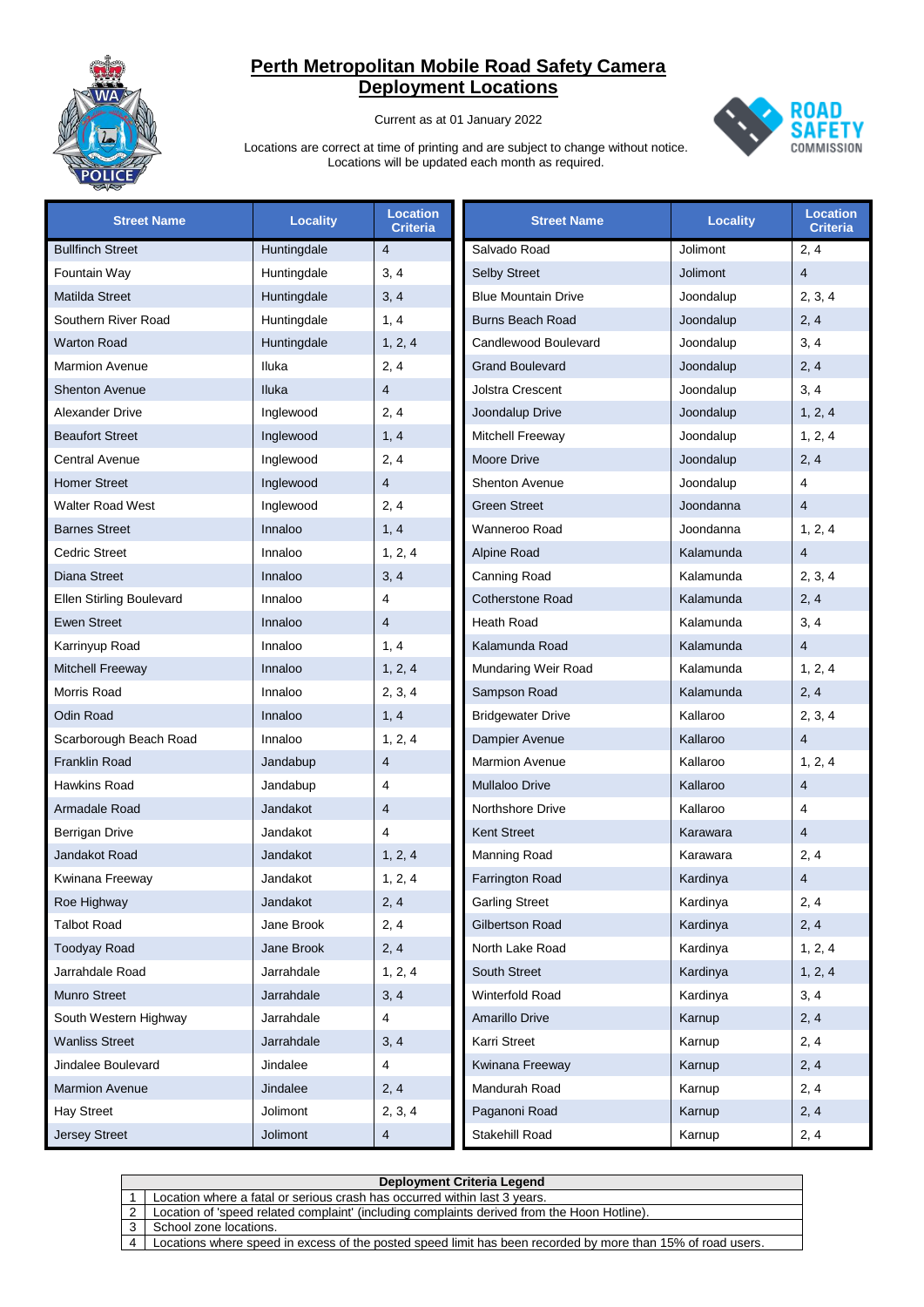

Current as at 01 January 2022



| <b>Street Name</b>      | <b>Locality</b> | <b>Location</b><br><b>Criteria</b> | <b>Street Name</b>       | <b>Locality</b> | <b>Location</b><br><b>Criteria</b> |
|-------------------------|-----------------|------------------------------------|--------------------------|-----------------|------------------------------------|
| <b>Brookton Highway</b> | Karragullen     | 1, 2, 4                            | Albany Highway           | Kenwick         | 1, 2, 4                            |
| <b>Brockway Road</b>    | Karrakatta      | $\overline{4}$                     | <b>Austin Avenue</b>     | Kenwick         | 1, 4                               |
| <b>Lemnos Street</b>    | Karrakatta      | $\overline{4}$                     | <b>Belmont Road</b>      | Kenwick         | 2, 4                               |
| Railway Road            | Karrakatta      | 2, 4                               | <b>Bickley Road</b>      | Kenwick         | 2, 4                               |
| <b>Stubbs Terrace</b>   | Karrakatta      | 4                                  | <b>Brixton Street</b>    | Kenwick         | 2, 3, 4                            |
| <b>Burroughs Road</b>   | Karrinyup       | 2, 4                               | <b>Brook Road</b>        | Kenwick         | 1, 2, 4                            |
| <b>Elliott Road</b>     | Karrinyup       | 3, 4                               | <b>Coldwell Road</b>     | Kenwick         | 2, 4                               |
| <b>Finnerty Street</b>  | Karrinyup       | 2, 4                               | Grove Road               | Kenwick         | $\overline{4}$                     |
| <b>Huntriss Road</b>    | Karrinyup       | 4                                  | Kenwick Link             | Kenwick         | 2, 4                               |
| Jackson Avenue          | Karrinyup       | 3, 4                               | Kenwick Road             | Kenwick         | 3, 4                               |
| Jeanes Road             | Karrinyup       | 2, 4                               | <b>Royal Street</b>      | Kenwick         | $\overline{4}$                     |
| Karrinyup Road          | Karrinyup       | 4                                  | <b>Wanaping Road</b>     | Kenwick         | 1, 2, 4                            |
| <b>Marmion Avenue</b>   | Karrinyup       | 1, 2, 4                            | Kwinana Freeway          | Keralup         | 2, 4                               |
| <b>Miles Street</b>     | Karrinyup       | 3, 4                               | Abernethy Road           | Kewdale         | 1, 2, 4                            |
| <b>Milverton Avenue</b> | Karrinyup       | 4                                  | <b>Belmont Avenue</b>    | Kewdale         | 2, 4                               |
| Newborough Street       | Karrinyup       | 3, 4                               | <b>Fulham Street</b>     | Kewdale         | $\overline{4}$                     |
| North Beach Road        | Karrinyup       | 4                                  | <b>Gabriel Street</b>    | Kewdale         | 4                                  |
| Pascoe Street           | Karrinyup       | $\overline{4}$                     | <b>Kew Street</b>        | Kewdale         | 3, 4                               |
| <b>Rainer Street</b>    | Karrinyup       | 3, 4                               | Kewdale Road             | Kewdale         | $\overline{4}$                     |
| <b>Rinaldi Crescent</b> | Karrinyup       | 3, 4                               | Kooyong Road             | Kewdale         | $\overline{4}$                     |
| <b>Wilding Street</b>   | Karrinyup       | 3, 4                               | Leach Highway            | Kewdale         | 4                                  |
| Albany Highway          | Kelmscott       | 1, 2, 4                            | <b>President Street</b>  | Kewdale         | 3, 4                               |
| <b>Arbuthnot Street</b> | Kelmscott       | 3, 4                               | Tonkin Highway           | Kewdale         | 2, 4                               |
| <b>Brookton Highway</b> | Kelmscott       | 2, 4                               | <b>Wright Street</b>     | Kewdale         | 2, 3, 4                            |
| Cammillo Road           | Kelmscott       | 2, 3, 4                            | South Western Highway    | Keysbrook       | 2, 4                               |
| Canning Mills Road      | Kelmscott       | 4                                  | <b>Benara Road</b>       | Kiara           | 2, 3, 4                            |
| <b>Connell Avenue</b>   | Kelmscott       | 2, 3, 4                            | <b>Bottlebrush Drive</b> | Kiara           | $\overline{\mathbf{4}}$            |
| <b>Marmion Street</b>   | Kelmscott       | 3, 4                               | <b>Morley Drive East</b> | Kiara           | 2, 3, 4                            |
| <b>Orlando Street</b>   | Kelmscott       | 3, 4                               | May Drive                | Kings Park      | 2, 4                               |
| Railway Avenue          | Kelmscott       | 1, 2, 4                            | <b>Barridale Drive</b>   | Kingsley        | 2, 4                               |
| <b>River Road</b>       | Kelmscott       | 3, 4                               | Cadogan Street           | Kingsley        | 3, 4                               |
| Streich Avenue          | Kelmscott       | 1, 4                               | <b>Creaney Drive</b>     | Kingsley        | 3, 4                               |
| <b>Third Avenue</b>     | Kelmscott       | 3, 4                               | <b>Dalmain Street</b>    | Kingsley        | 3, 4                               |
| <b>Westfield Road</b>   | Kelmscott       | 2, 4                               | <b>Goollelal Drive</b>   | Kingsley        | 2, 4                               |
| Douglas Avenue          | Kensington      | 4                                  | <b>Halidon Street</b>    | Kingsley        | 3, 4                               |
| Fourth Avenue           | Kensington      | 3, 4                               | Hepburn Avenue           | Kingsley        | 2, 4                               |
| George Street           | Kensington      | 3, 4                               | <b>Hocking Road</b>      | Kingsley        | 2, 4                               |
| Hayman Road             | Kensington      | 2, 4                               | <b>Kingsley Drive</b>    | Kingsley        | 2, 3, 4                            |
| Kent Street             | Kensington      | 3, 4                               | Malden Road              | Kingsley        | 3, 4                               |

|          | <b>Deployment Criteria Legend</b>                                                                           |  |  |  |  |
|----------|-------------------------------------------------------------------------------------------------------------|--|--|--|--|
|          | Location where a fatal or serious crash has occurred within last 3 years.                                   |  |  |  |  |
|          | Location of 'speed related complaint' (including complaints derived from the Hoon Hotline).                 |  |  |  |  |
|          | School zone locations.                                                                                      |  |  |  |  |
| $\Delta$ | Locations where speed in excess of the posted speed limit has been recorded by more than 15% of road users. |  |  |  |  |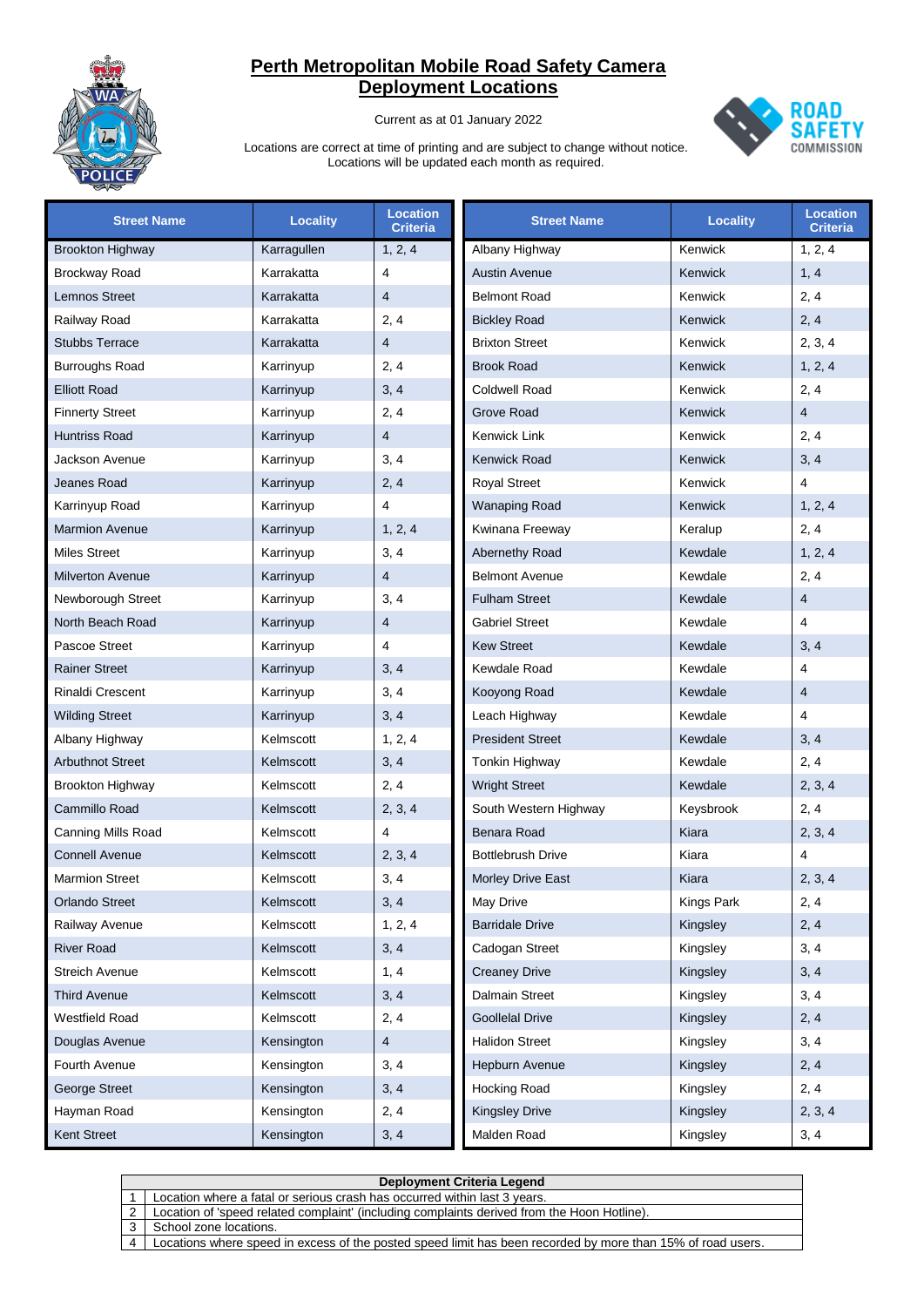

Current as at 01 January 2022



| <b>Street Name</b>       | <b>Locality</b>        | <b>Location</b><br><b>Criteria</b> | <b>Street Name</b>           | <b>Locality</b> | <b>Location</b><br><b>Criteria</b> |
|--------------------------|------------------------|------------------------------------|------------------------------|-----------------|------------------------------------|
| <b>Mcdowell Crescent</b> | Kingsley               | 3, 4                               | Hepburn Avenue               | Landsdale       | 4                                  |
| Mitchell Freeway         | Kingsley               | 2, 4                               | Kingsway                     | Landsdale       | 2, 3, 4                            |
| Moolanda Boulevard       | Kingsley               | 2, 4                               | Landsdale Road               | Landsdale       | 2, 4                               |
| <b>Whitfords Avenue</b>  | Kingsley               | 2, 4                               | Mirrabooka Avenue            | Landsdale       | 2, 4                               |
| <b>Burns Beach Road</b>  | Kinross                | $\overline{4}$                     | Mosey Street                 | Landsdale       | 4                                  |
| <b>Falkland Way</b>      | <b>Kinross</b>         | 3, 4                               | Queensway Road               | Landsdale       | 2, 4                               |
| <b>Kinross Drive</b>     | Kinross                | 2, 3, 4                            | Rangeview Road               | Landsdale       | 2, 4                               |
| <b>Marmion Avenue</b>    | Kinross                | 1, 2, 4                            | <b>Brookman Avenue</b>       | Langford        | 2, 3, 4                            |
| <b>Mitchell Freeway</b>  | <b>Kinross</b>         | 2, 4                               | Jamaica Crossing             | Langford        | 3, 4                               |
| Alexander Drive          | Koondoola              | 2, 4                               | Nicholson Road               | Langford        | 1, 2, 4                            |
| <b>Burbridge Avenue</b>  | Koondoola              | 3, 4                               | Norbury Way                  | Langford        | $\overline{4}$                     |
| Marangaroo Drive         | Koondoola              | 2, 4                               | Prendiville Way              | Langford        | 3, 4                               |
| Mirrabooka Avenue        | Koondoola              | 2, 3, 4                            | Roe Highway                  | Langford        | 1, 4                               |
| <b>Clayton Street</b>    | Koongamia              | 2, 3, 4                            | Spencer Road                 | Langford        | 1, 2, 4                            |
| Jinda Road               | Koongamia              | 3, 4                               | View Avenue                  | Langford        | 3, 4                               |
| <b>Scott Street</b>      | Koongamia              | 4                                  | <b>Bishopsgate Street</b>    | Lathlain        | $\overline{4}$                     |
| <b>Anketell Road</b>     | Kwinana Beach          | 1, 2, 4                            | Goddard Street               | Lathlain        | 1, 4                               |
| <b>Beach Street</b>      | Kwinana Beach          | 2, 4                               | <b>Graham Farmer Freeway</b> | Lathlain        | 2, 4                               |
| <b>Butcher Street</b>    | Kwinana Beach          | 2, 4                               | <b>Howick Street</b>         | Lathlain        | 3, 4                               |
| Gentle Road              | Kwinana Beach          | 4                                  | <b>Orrong Road</b>           | Lathlain        | 1, 4                               |
| Mandurah Road            | Kwinana Beach          | $\overline{4}$                     | Gilmore Avenue               | Leda            | 1, 3, 4                            |
| Ocean Street             | Kwinana Beach          | 2, 4                               | Runnymede Gate               | Leda            | 2, 4                               |
| <b>Office Road</b>       | Kwinana Beach          | 2, 4                               | <b>Wellard Road</b>          | Leda            | 2, 4                               |
| Patterson Road           | Kwinana Beach          | 1, 2, 4                            | <b>Brentham Street</b>       | Leederville     | 3, 4                               |
| <b>Richardson Street</b> | Kwinana Beach          | 2, 4                               | <b>Loftus Street</b>         | Leederville     | 1, 4                               |
| Rockingham Road          | Kwinana Beach          | 2, 4                               | <b>Mitchell Freeway</b>      | Leederville     | 2, 4                               |
| <b>Thomas Road</b>       | Kwinana Beach          | $\overline{4}$                     | <b>Aulberry Parade</b>       | Leeming         | 3, 4                               |
| <b>Wellard Road</b>      | Kwinana Beach          | 2, 4                               | <b>Beasley Road</b>          | Leeming         | 3, 4                               |
| Gilmore Avenue           | Kwinana Town<br>Centre | 4                                  | <b>Casserly Drive</b>        | Leeming         | 4                                  |
| Badgerup Avenue          | Lakelands              | 3, 4                               | <b>Farrington Road</b>       | Leeming         | 1, 4                               |
| Catalina Drive           | Lakelands              | 3, 4                               | <b>Findlay Road</b>          | Leeming         | 3, 4                               |
| Kwinana Freeway          | Lakelands              | 1, 2, 4                            | <b>Hicks Street</b>          | Leeming         | 3, 4                               |
| Lake Valley Drive        | Lakelands              | $\overline{4}$                     | Karel Avenue                 | Leeming         | 2, 4                               |
| Lilydale Drive           | Lakelands              | 4                                  | Kwinana Freeway              | Leeming         | 2, 4                               |
| Mandjoogoordap Drive     | Lakelands              | 2, 4                               | Roe Highway                  | Leeming         | 1, 2, 4                            |
| Mandurah Road            | Lakelands              | 2, 4                               | South Street                 | Leeming         | 1, 2, 4                            |
| <b>Alexander Drive</b>   | Landsdale              | 2, 4                               | Albert Road                  | Lesmurdie       | 3, 4                               |
| <b>Attwell Street</b>    | Landsdale              | 2, 4                               | <b>Burma Road</b>            | Lesmurdie       | 3, 4                               |
| Gnangara Road            | Landsdale              | 1, 2, 4                            | Canning Road                 | Lesmurdie       | 4                                  |

|                        | <b>Deployment Criteria Legend</b>                                                                           |
|------------------------|-------------------------------------------------------------------------------------------------------------|
|                        | Location where a fatal or serious crash has occurred within last 3 years.                                   |
|                        | Location of 'speed related complaint' (including complaints derived from the Hoon Hotline).                 |
|                        | School zone locations.                                                                                      |
| $\boldsymbol{\Lambda}$ | Locations where speed in excess of the posted speed limit has been recorded by more than 15% of road users. |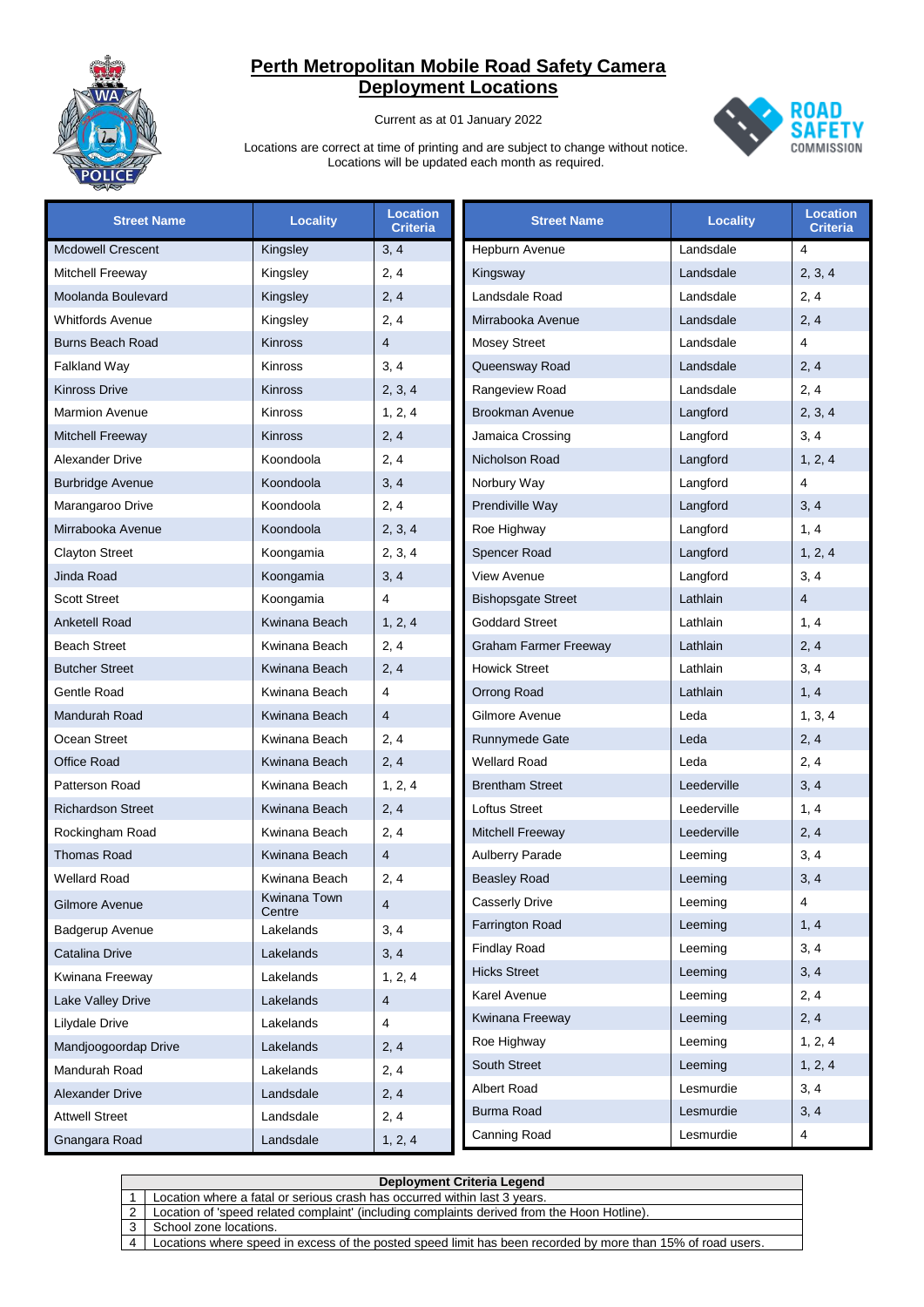

Current as at 01 January 2022



| <b>Street Name</b>         | <b>Locality</b> | <b>Location</b><br><b>Criteria</b> | <b>Street Name</b>       | <b>Locality</b> | <b>Location</b><br><b>Criteria</b> |
|----------------------------|-----------------|------------------------------------|--------------------------|-----------------|------------------------------------|
| <b>Connor Road</b>         | Lesmurdie       | 3, 4                               | <b>Westfield Street</b>  | Maddington      | 1, 3, 4                            |
| <b>Falls Road</b>          | Lesmurdie       | 2, 3, 4                            | <b>Weston Street</b>     | Maddington      | $\overline{4}$                     |
| George Road                | Lesmurdie       | 3, 4                               | <b>Yule Street</b>       | Maddington      | 3, 4                               |
| Gladys Road                | Lesmurdie       | 3, 4                               | Gnangara Road            | Madeley         | $\overline{4}$                     |
| Grove Road                 | Lesmurdie       | $\overline{4}$                     | Hartman Drive            | Madeley         | 2, 3, 4                            |
| Kershaw Avenue             | Lesmurdie       | 4                                  | Kingsway                 | Madeley         | 2, 4                               |
| Lesmurdie Road             | Lesmurdie       | 1, 2, 3, 4                         | Wanneroo Road            | Madeley         | 1, 2, 4                            |
| Orangedale Road            | Lesmurdie       | 2, 4                               | <b>Challenger Road</b>   | Madora Bay      | 2, 4                               |
| <b>Reid Road</b>           | Lesmurdie       | 3, 4                               | Mandurah Road            | Madora Bay      | 2, 4                               |
| Sampson Road               | Lesmurdie       | 2, 4                               | Great Eastern Highway    | Mahogany Creek  | 2, 4                               |
| Sanderson Road             | Lesmurdie       | 3, 4                               | Gooseberry Hill Road     | Maida Vale      | 2, 4                               |
| <b>Trafalgar Road</b>      | Lesmurdie       | 2, 4                               | <b>Hawtin Road</b>       | Maida Vale      | $\overline{4}$                     |
| <b>Tuart Road</b>          | Lesmurdie       | 2, 4                               | <b>Holmes Road</b>       | Maida Vale      | 2, 4                               |
| <b>Welshpool Road East</b> | Lesmurdie       | 1, 2, 4                            | Kalamunda Road           | Maida Vale      | 1, 2, 3, 4                         |
| Willoughby Road            | Lesmurdie       | 2, 3, 4                            | Maida Vale Road          | Maida Vale      | 2, 4                               |
| Tonkin Highway             | Lexia           | 4                                  | <b>Midland Road</b>      | Maida Vale      | 1, 4                               |
| Diana Crescent             | Lockridge       | $\overline{4}$                     | Norwood Road             | Maida Vale      | 2, 4                               |
| <b>Lord Street</b>         | Lockridge       | 2, 4                               | <b>Priory Road</b>       | Maida Vale      | 2, 4                               |
| <b>Morley Drive East</b>   | Lockridge       | $\overline{4}$                     | Ridge Hill Road          | Maida Vale      | 4                                  |
| <b>Rosher Road</b>         | Lockridge       | 2, 3, 4                            | Roe Highway              | Maida Vale      | 1, 2, 4                            |
| Sturtridge Road            | Lockridge       | $\overline{4}$                     | Watsonia Road            | Maida Vale      | 4                                  |
| <b>High Road</b>           | Lynwood         | 2, 4                               | <b>West Terrace</b>      | Maida Vale      | 2, 4                               |
| <b>Iveston Road</b>        | Lynwood         | 2, 4                               | Beach Road               | Malaga          | 2, 4                               |
| Lynwood Avenue             | Lynwood         | 1, 2, 4                            | <b>Cassowary Drive</b>   | Malaga          | $\overline{4}$                     |
| Metcalfe Road              | Lynwood         | $\overline{4}$                     | Malaga Drive             | Malaga          | 4                                  |
| Nicholson Road             | Lynwood         | 2, 4                               | <b>Marshall Road</b>     | Malaga          | 1, 2, 4                            |
| <b>Purley Crescent</b>     | Lynwood         | 3, 4                               | Reid Highway             | Malaga          | 2, 4                               |
| <b>Woodford Road</b>       | Lynwood         | 3, 4                               | <b>Anketell Road</b>     | Mandogalup      | $\overline{4}$                     |
| Albany Highway             | Maddington      | 1, 2, 4                            | Kwinana Freeway          | Mandogalup      | 1, 2, 4                            |
| <b>Alcock Street</b>       | Maddington      | 4                                  | Mandogalup Road          | Mandogalup      | 2, 4                               |
| <b>Bramfield Road</b>      | Maddington      | 4                                  | <b>Allnutt Street</b>    | Mandurah        | 2, 4                               |
| <b>Burslem Drive</b>       | Maddington      | 1, 4                               | Anstruther Road          | Mandurah        | 1, 2, 4                            |
| Dellar Road                | Maddington      | 3, 4                               | <b>Hackett Street</b>    | Mandurah        | 2, 3, 4                            |
| Kelvin Road                | Maddington      | 2, 4                               | Mandurah Road            | Mandurah        | 1, 2, 4                            |
| Maddington Road            | Maddington      | 1, 2, 4                            | Mandurah Terrace         | Mandurah        | 1, 2, 4                            |
| Olga Road                  | Maddington      | 2, 4                               | Park Road                | Mandurah        | 2, 3, 4                            |
| <b>Pitchford Avenue</b>    | Maddington      | 1, 4                               | Pinjarra Road            | Mandurah        | 2, 4                               |
| Tonkin Highway             | Maddington      | 1, 2, 4                            | <b>Challenger Avenue</b> | Manning         | $\overline{4}$                     |
| Warrida Way                | Maddington      | 4                                  | Cloister Avenue          | Manning         | 3, 4                               |

|   | <b>Deployment Criteria Legend</b>                                                                           |  |  |  |
|---|-------------------------------------------------------------------------------------------------------------|--|--|--|
|   | Location where a fatal or serious crash has occurred within last 3 years.                                   |  |  |  |
|   | Location of 'speed related complaint' (including complaints derived from the Hoon Hotline).                 |  |  |  |
|   | School zone locations.                                                                                      |  |  |  |
| 4 | Locations where speed in excess of the posted speed limit has been recorded by more than 15% of road users. |  |  |  |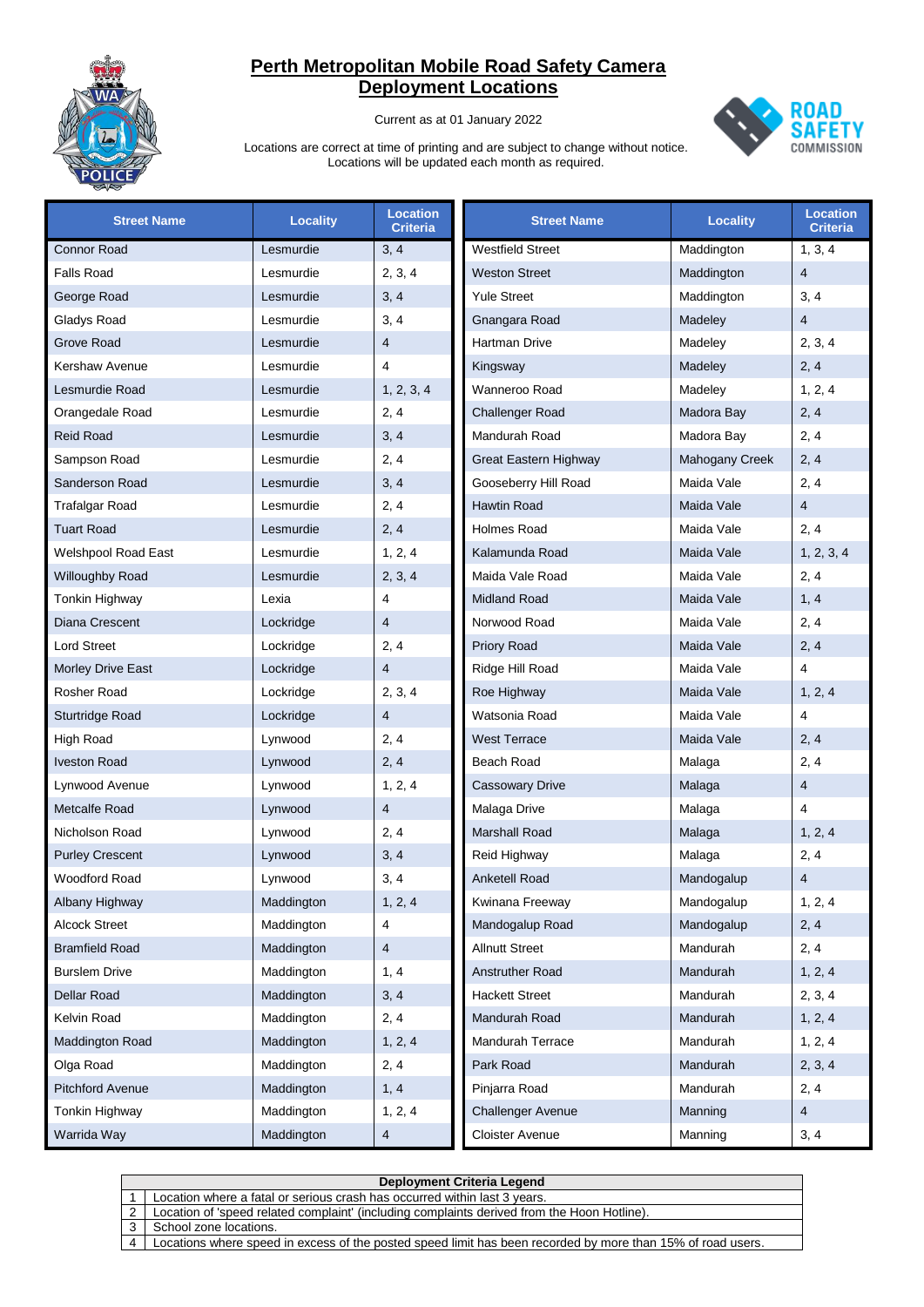

Current as at 01 January 2022



| <b>Street Name</b>      | <b>Locality</b>       | <b>Location</b><br>Criteria | <b>Street Name</b>            | <b>Locality</b> | <b>Location</b><br><b>Criteria</b> |
|-------------------------|-----------------------|-----------------------------|-------------------------------|-----------------|------------------------------------|
| <b>Duckett Drive</b>    | Manning               | 3, 4                        | <b>Tucker Street</b>          | Medina          | 2, 4                               |
| Goss Avenue             | Manning               | 3, 4                        | <b>Westcott Road</b>          | Medina          | 3, 4                               |
| <b>Henley Street</b>    | Manning               | 3, 4                        | Pinjarra-williams Road        | Meelon          | 2, 4                               |
| Ley Street              | Manning               | 2, 3, 4                     | Canning Highway               | Melville        | 1, 2, 4                            |
| <b>Manning Road</b>     | Manning               | 2, 4                        | Kitchener Road                | Melville        | $\overline{4}$                     |
| Addington Way           | Marangaroo            | 2, 3, 4                     | Leach Highway                 | Melville        | 1, 2, 4                            |
| <b>Aylesford Drive</b>  | Marangaroo            | 2, 4                        | <b>Marmion Street</b>         | Melville        | 2, 3, 4                            |
| Giralt Road             | Marangaroo            | 2, 3, 4                     | <b>Potts Street</b>           | Melville        | 3, 4                               |
| Hepburn Avenue          | Marangaroo            | 2, 4                        | Rome Road                     | Melville        | 3, 4                               |
| Jefferson Drive         | Marangaroo            | 2, 4                        | <b>Stock Road</b>             | Melville        | 2, 4                               |
| Marangaroo Drive        | Marangaroo            | 1, 2, 4                     | <b>Alexander Drive</b>        | Menora          | 1, 2, 4                            |
| Mirrabooka Avenue       | Marangaroo            | 1, 2, 4                     | <b>Bradford Street</b>        | Menora          | $\overline{4}$                     |
| <b>Rawlinson Drive</b>  | Marangaroo            | 3, 4                        | <b>Dumbarton Crescent</b>     | Menora          | 4                                  |
| Wanneroo Road           | Marangaroo            | 2, 4                        | <b>Walcott Street</b>         | Menora          | $\overline{4}$                     |
| <b>Wright Road</b>      | Mardella              | 4                           | Addison Gardens               | Merriwa         | 3, 4                               |
| Caporn Street           | Mariginiup            | 2, 4                        | <b>Baltimore Parade</b>       | Merriwa         | 1, 2, 3, 4                         |
| <b>Neaves Road</b>      | Mariginiup            | 2, 4                        | <b>Connolly Drive</b>         | Merriwa         | 2, 4                               |
| Pinjar Road             | Mariginiup            | 2, 4                        | <b>Hester Avenue</b>          | Merriwa         | 1, 4                               |
| <b>Marmion Avenue</b>   | Marmion               | 1, 4                        | Lukin Drive                   | Merriwa         | 2, 4                               |
| Sheppard Way            | Marmion               | 4                           | <b>Marmion Avenue</b>         | Merriwa         | 1, 2, 4                            |
| <b>West Coast Drive</b> | Marmion               | 2, 4                        | <b>Bishop Road</b>            | Middle Swan     | 4                                  |
| Del Park Road           | Marrinup              | 2, 4                        | Campersic Road                | Middle Swan     | $\overline{4}$                     |
| <b>Connell Avenue</b>   | Martin                | $\overline{4}$              | <b>Great Northern Highway</b> | Middle Swan     | 1, 2, 3, 4                         |
| Mills Road East         | Martin                | 4                           | <b>Lloyd Street</b>           | Middle Swan     | $\overline{4}$                     |
| <b>Mills Road West</b>  | <b>Martin</b>         | 3, 4                        | <b>Muriel Street</b>          | Middle Swan     | 3, 4                               |
| Tonkin Highway          | Martin                | 2, 3, 4                     | Oakover Road                  | Middle Swan     | 4                                  |
| <b>Central Avenue</b>   | Maylands              | 4                           | Reid Highway                  | Middle Swan     | 1, 2, 4                            |
| <b>Guildford Road</b>   | Maylands              | 1, 2, 4                     | Roe Highway                   | Middle Swan     | 2, 4                               |
| Peninsula Road          | Maylands              | 1, 2, 4                     | <b>Toodyay Road</b>           | Middle Swan     | 2, 3, 4                            |
| Railway Parade          | Maylands              | 1, 2, 4                     | <b>Clayton Street</b>         | Midland         | $\overline{4}$                     |
| <b>Whatley Crescent</b> | Maylands              | 1, 2, 4                     | Great Eastern Highway         | Midland         | 1, 2, 4                            |
| Gordon Road             | <b>Meadow Springs</b> | 2, 3, 4                     | <b>Great Northern Highway</b> | Midland         | $\overline{4}$                     |
| Mandjoogoordap Drive    | <b>Meadow Springs</b> | 2, 4                        | Lloyd Street                  | Midland         | 1, 4                               |
| Mandurah Road           | <b>Meadow Springs</b> | 1, 2, 4                     | <b>Military Road</b>          | Midland         | 4                                  |
| Oakmont Avenue          | <b>Meadow Springs</b> | 1, 2, 3, 4                  | Morrison Road                 | Midland         | 2, 3, 4                            |
| Gentle Road             | Medina                | 2, 4                        | <b>Muriel Street</b>          | Midland         | 3, 4                               |
| Gilmore Avenue          | Medina                | 4                           | <b>Yelverton Drive</b>        | Midland         | 4                                  |
| Medina Avenue           | Medina                | 2, 3, 4                     | <b>Farrall Road</b>           | Midvale         | $\overline{4}$                     |
| <b>Thomas Road</b>      | Medina                | 2, 4                        | Great Eastern Highway         | Midvale         | 1, 4                               |

|   | Deployment Criteria Legend                                                                                  |  |  |  |
|---|-------------------------------------------------------------------------------------------------------------|--|--|--|
|   | Location where a fatal or serious crash has occurred within last 3 years.                                   |  |  |  |
| 2 | Location of 'speed related complaint' (including complaints derived from the Hoon Hotline).                 |  |  |  |
|   | School zone locations.                                                                                      |  |  |  |
|   | Locations where speed in excess of the posted speed limit has been recorded by more than 15% of road users. |  |  |  |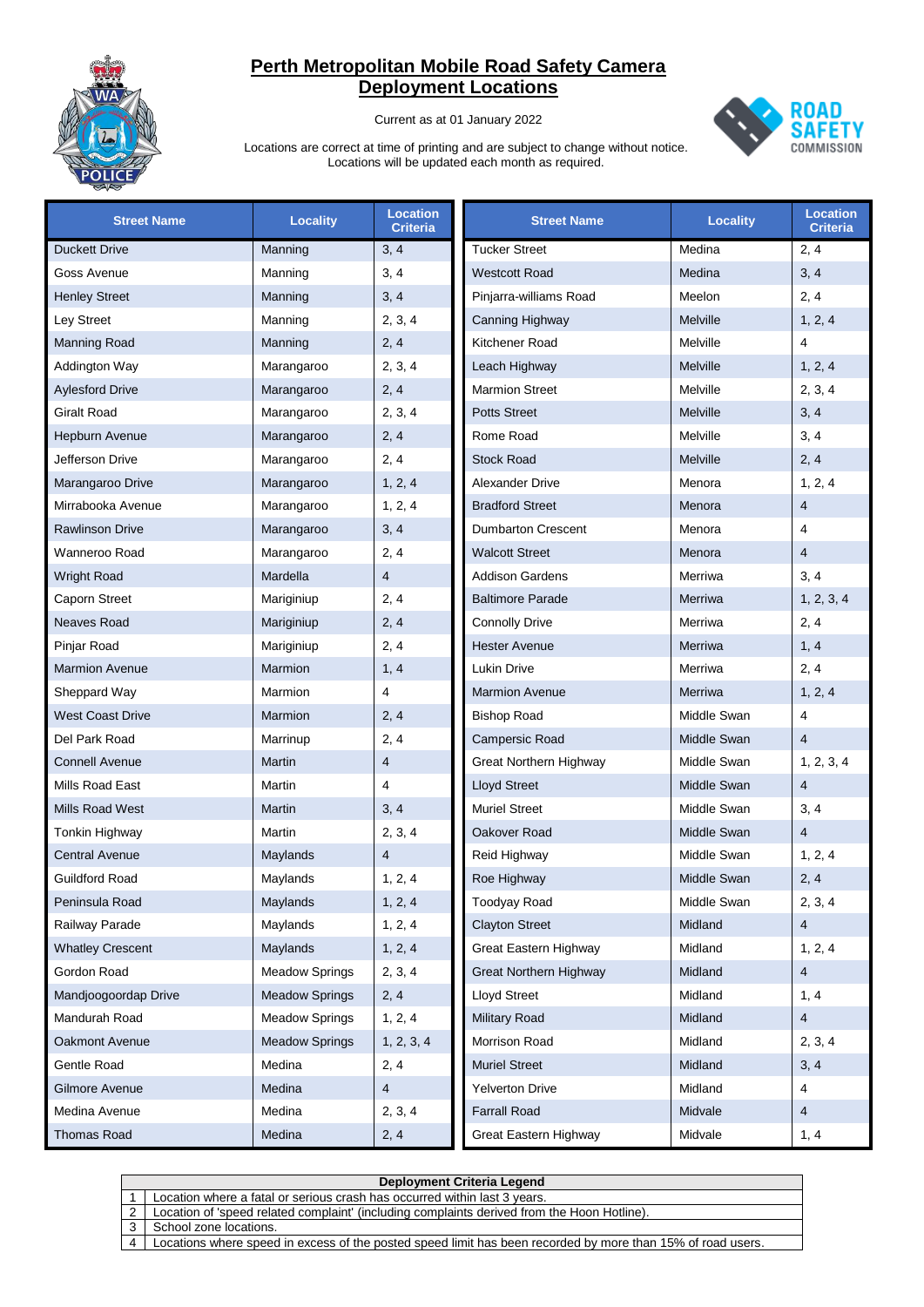

Current as at 01 January 2022



| <b>Street Name</b>     | <b>Locality</b> | <b>Location</b><br><b>Criteria</b> | <b>Street Name</b>       | <b>Locality</b>        | <b>Location</b><br><b>Criteria</b> |
|------------------------|-----------------|------------------------------------|--------------------------|------------------------|------------------------------------|
| Morrison Road          | Midvale         | 3, 4                               | <b>Bay View Terrace</b>  | Mosman Park            | 3, 4                               |
| Roe Highway            | Midvale         | 1, 2, 4                            | <b>Curtin Avenue</b>     | Mosman Park            | 3, 4                               |
| <b>Wellaton Street</b> | Midvale         | 2, 3, 4                            | Mccabe Street            | Mosman Park            | $\overline{4}$                     |
| Campersic Road         | Millendon       | 4                                  | <b>Palmerston Street</b> | <b>Mosman Park</b>     | 3, 4                               |
| Great Northern Highway | Millendon       | 2, 4                               | <b>Stirling Highway</b>  | Mosman Park            | 1, 2, 4                            |
| Abbeville Circle       | Mindarie        | 3, 4                               | Victoria Street          | Mosman Park            | 3, 4                               |
| Anchorage Drive        | Mindarie        | 2, 4                               | <b>Wellington Street</b> | Mosman Park            | $\overline{4}$                     |
| Anchorage Drive North  | Mindarie        | 2, 4                               | <b>Alfred Road</b>       | <b>Mount Claremont</b> | $\overline{4}$                     |
| <b>Fairport Vista</b>  | Mindarie        | 2, 4                               | <b>Brockway Road</b>     | Mount Claremont        | 2, 3, 4                            |
| Kinsale Drive          | Mindarie        | 4                                  | Mooro Drive              | <b>Mount Claremont</b> | 3, 4                               |
| <b>Marmion Avenue</b>  | Mindarie        | 1, 4                               | Rochdale Road            | Mount Claremont        | 2, 4                               |
| Rothesay Heights       | Mindarie        | 3, 4                               | Stephenson Avenue        | <b>Mount Claremont</b> | 1, 4                               |
| <b>Alexander Drive</b> | Mirrabooka      | $\overline{4}$                     | <b>Stubbs Terrace</b>    | <b>Mount Claremont</b> | $\overline{4}$                     |
| Beach Road             | Mirrabooka      | 1, 2, 3, 4                         | West Coast Highway       | <b>Mount Claremont</b> | $\overline{4}$                     |
| Dryandra Drive         | Mirrabooka      | 3, 4                               | <b>Brady Street</b>      | Mount Hawthorn         | $\overline{4}$                     |
| Honeywell Boulevard    | Mirrabooka      | 4                                  | <b>Fairfield Street</b>  | Mount Hawthorn         | $\overline{4}$                     |
| Mirrabooka Avenue      | Mirrabooka      | 2, 3, 4                            | London Street            | Mount Hawthorn         | 2, 4                               |
| Northwood Drive        | Mirrabooka      | 4                                  | <b>Mitchell Freeway</b>  | Mount Hawthorn         | 1, 4                               |
| Reid Highway           | Mirrabooka      | 2, 4                               | Scarborough Beach Road   | Mount Hawthorn         | 2, 4                               |
| Threadleaf Way         | Mirrabooka      | 3, 4                               | <b>Evans Street</b>      | Mount Helena           | 2, 4                               |
| <b>Yirrigan Drive</b>  | Mirrabooka      | 1, 4                               | Sawyers Road             | Mount Helena           | $\overline{4}$                     |
| Beechboro Road North   | Morley          | 1, 2, 3, 4                         | <b>Beaufort Street</b>   | Mount Lawley           | 1, 3, 4                            |
| Benara Road            | Morley          | $\overline{4}$                     | Central Avenue           | Mount Lawley           | 1, 2, 4                            |
| <b>Broun Avenue</b>    | Morley          | 2, 3, 4                            | <b>Guildford Road</b>    | <b>Mount Lawley</b>    | 1, 4                               |
| Crimea Street          | Morley          | 2, 4                               | North Street             | Mount Lawley           | 2, 4                               |
| <b>Drake Street</b>    | Morley          | 4                                  | Railway Parade           | Mount Lawley           | 1, 4                               |
| <b>Emberson Road</b>   | Morley          | $\overline{4}$                     | <b>Walcott Street</b>    | Mount Lawley           | $\overline{4}$                     |
| Lincoln Road           | Morley          | 2, 4                               | <b>Whatley Crescent</b>  | <b>Mount Lawley</b>    | 2, 4                               |
| Mangini Street         | Morley          | 3, 4                               | Woodsome Street          | Mount Lawley           | 3, 4                               |
| Mcgilvray Avenue       | Morley          | 2, 4                               | Albany Highway           | Mount Nasura           | $\overline{4}$                     |
| <b>Morley Drive</b>    | Morley          | 1, 2, 4                            | <b>Brookton Highway</b>  | <b>Mount Nasura</b>    | $\overline{4}$                     |
| Morley Drive East      | Morley          | 2, 3, 4                            | Carradine Road           | Mount Nasura           | 3, 4                               |
| Robinson Road          | Morley          | 2, 4                               | Bateman Road             | Mount Pleasant         | 2, 4                               |
| <b>Russell Street</b>  | Morley          | 1, 3, 4                            | Coomoora Road            | Mount Pleasant         | $\overline{4}$                     |
| Tonkin Highway         | Morley          | 1, 2, 4                            | Reynolds Road            | Mount Pleasant         | 1, 2, 4                            |
| Vera Street            | Morley          | 3, 4                               | Albany Highway           | Mount Richon           | 2, 4                               |
| Walter Road East       | Morley          | 2, 4                               | South Western Highway    | Mount Richon           | 2, 4                               |
| Walter Road West       | Morley          | 1, 2, 4                            | Anzac Road               | Mt Hawthorn            | 2, 4                               |
| <b>Wellington Road</b> | Morley          | 3, 4                               | <b>Oxford Street</b>     | Mt Hawthorn            | 4                                  |

|                | Deployment Criteria Legend                                                                                  |  |  |  |
|----------------|-------------------------------------------------------------------------------------------------------------|--|--|--|
|                | Location where a fatal or serious crash has occurred within last 3 years.                                   |  |  |  |
|                | Location of 'speed related complaint' (including complaints derived from the Hoon Hotline).                 |  |  |  |
|                | School zone locations.                                                                                      |  |  |  |
| $\overline{A}$ | Locations where speed in excess of the posted speed limit has been recorded by more than 15% of road users. |  |  |  |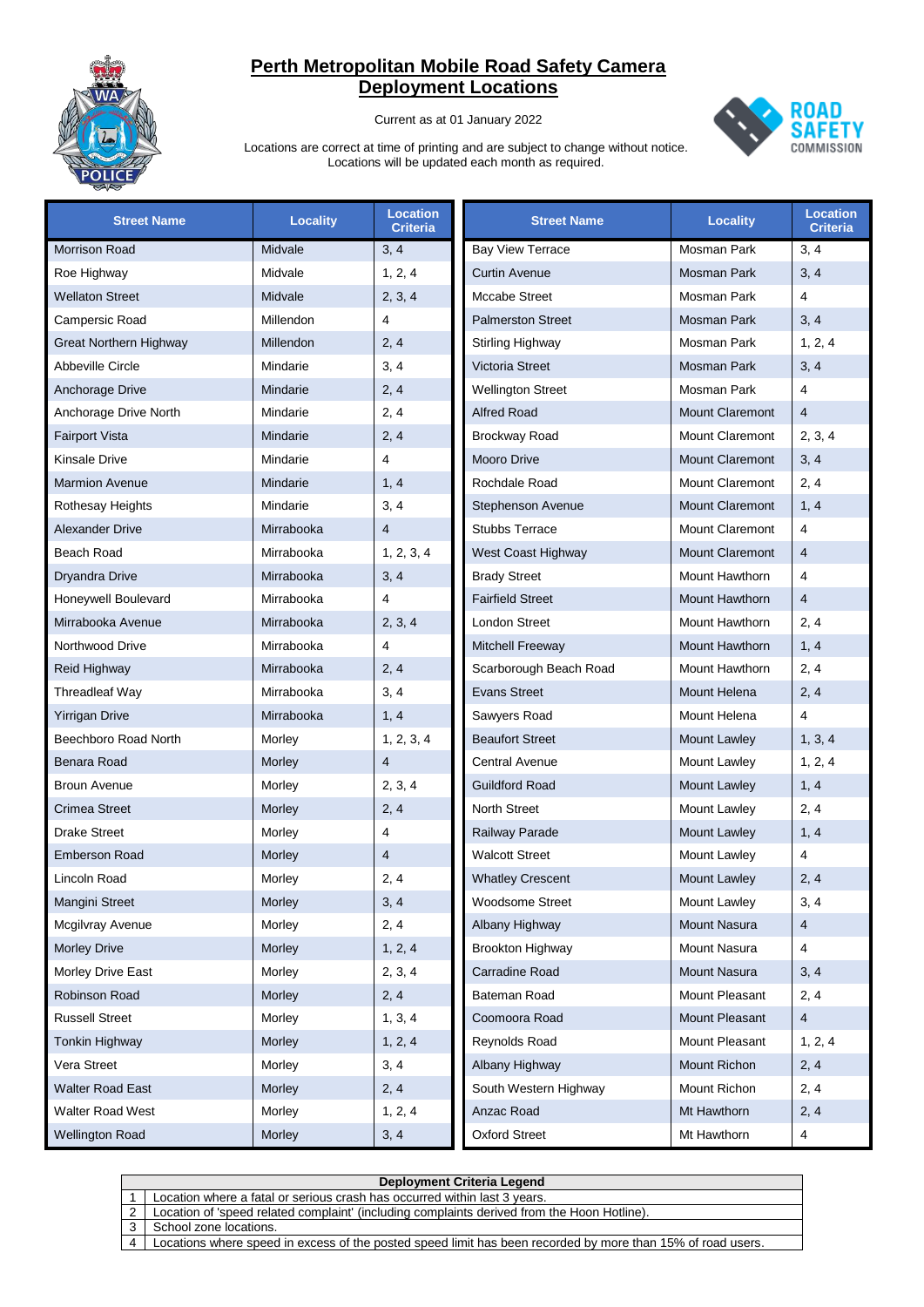

Current as at 01 January 2022



| <b>Street Name</b>           | <b>Locality</b> | <b>Location</b><br><b>Criteria</b> | <b>Street Name</b>      | Locality         | <b>Location</b><br><b>Criteria</b> |
|------------------------------|-----------------|------------------------------------|-------------------------|------------------|------------------------------------|
| <b>Collins Parade</b>        | Mullaloo        | $\overline{4}$                     | Kingsway                | Nedlands         | 3, 4                               |
| Dampier Avenue               | Mullaloo        | 2, 4                               | <b>Princess Road</b>    | <b>Nedlands</b>  | 2, 4                               |
| <b>Marmion Avenue</b>        | Mullaloo        | 1, 2, 4                            | Smyth Road              | Nedlands         | 3, 4                               |
| <b>Meridian Drive</b>        | Mullaloo        | 2, 4                               | <b>Stanley Street</b>   | <b>Nedlands</b>  | 3, 4                               |
| <b>Mullaloo Drive</b>        | Mullaloo        | 2, 4                               | Stirling Highway        | Nedlands         | 2, 4                               |
| Ocean Reef Road              | Mullaloo        | 2, 4                               | The Avenue              | <b>Nedlands</b>  | 2, 4                               |
| <b>Great Eastern Highway</b> | Mundaring       | 2, 4                               | Viewway                 | Nedlands         | 3, 4                               |
| Mundaring Weir Road          | Mundaring       | 2, 4                               | <b>Webster Street</b>   | <b>Nedlands</b>  | 3, 4                               |
| <b>Stevens Street</b>        | Mundaring       | 3, 4                               | <b>Winthrop Avenue</b>  | Nedlands         | 4                                  |
| Stoneville Road              | Mundaring       | 1, 4                               | <b>Flynn Drive</b>      | Neerabup         | 1, 4                               |
| <b>Anstey Street</b>         | Mundijong       | 2, 3, 4                            | Mitchell Freeway        | Neerabup         | 2, 4                               |
| Kargotich Road               | Mundijong       | 2, 4                               | Old Yanchep Road        | Neerabup         | $\overline{4}$                     |
| <b>Livesey Street</b>        | Mundijong       | 3, 4                               | Wanneroo Road           | Neerabup         | 1, 2, 4                            |
| Mundijong Road               | Mundijong       | 1, 2, 4                            | <b>Flinders Street</b>  | Nollamara        | 2, 4                               |
| <b>Richardson Street</b>     | Mundijong       | 3, 4                               | Mirrabooka Avenue       | Nollamara        | 2, 3, 4                            |
| South Western Highway        | Mundijong       | 4                                  | <b>Morley Drive</b>     | Nollamara        | $\overline{4}$                     |
| <b>Watkins Road</b>          | Mundijong       | 2, 4                               | Nollamara Avenue        | Nollamara        | 2, 3, 4                            |
| <b>Wright Road</b>           | Mundijong       | 2, 4                               | Ravenswood Drive        | Nollamara        | 2, 3, 4                            |
| Cockburn Road                | <b>Munster</b>  | 2, 4                               | Wanneroo Road           | Nollamara        | 2, 4                               |
| Mcgrath Road                 | Munster         | 2, 4                               | <b>Benara Road</b>      | Noranda          | 1, 2, 4                            |
| Rockingham Road              | <b>Munster</b>  | 1, 3, 4                            | Crimea Street           | Noranda          | 2, 4                               |
| Russell Road                 | Munster         | 1, 2, 4                            | Malaga Drive            | Noranda          | 2, 4                               |
| <b>Stock Road</b>            | Munster         | 2, 4                               | Mcgilvray Avenue        | Noranda          | 4                                  |
| West Churchill Avenue        | Munster         | 4                                  | Reid Highway            | Noranda          | 2, 4                               |
| Farrington Road              | Murdoch         | 2, 4                               | Tonkin Highway          | Noranda          | 1, 2, 4                            |
| <b>Murdoch Drive</b>         | Murdoch         | 4                                  | <b>Walmsley Drive</b>   | Noranda          | $\overline{4}$                     |
| Somerville Boulevard         | Murdoch         | $\overline{4}$                     | Widgee Road             | Noranda          | 2, 3, 4                            |
| South Street                 | Murdoch         | 1, 2, 4                            | <b>Kitchener Street</b> | North Beach      | 3, 4                               |
| Leach Highway                | Myaree          | 1, 4                               | Marmion Avenue          | North Beach      | 2, 4                               |
| <b>Marmion Street</b>        | Myaree          | 2, 4                               | North Beach Road        | North Beach      | 3, 4                               |
| North Lake Road              | <b>Myaree</b>   | 3, 4                               | West Coast Drive        | North Beach      | 2, 4                               |
| Rome Road                    | Myaree          | 3, 4                               | Cockburn Road           | North Coogee     | 1, 2, 4                            |
| Kwinana Freeway              | Nambeelup       | 2, 4                               | Del Park Road           | North Dandalup   | 2, 4                               |
| Cockburn Road                | Naval Base      | 4                                  | Lakes Road              | North Dandalup   | 4                                  |
| Rockingham Road              | Naval Base      | 1, 2, 4                            | South Western Highway   | North Dandalup   | 4                                  |
| Aberdare Road                | Nedlands        | 4                                  | <b>Curtin Avenue</b>    | North Freamantle | 3, 4                               |
| <b>Broadway</b>              | <b>Nedlands</b> | 1, 4                               | <b>Curtin Avenue</b>    | North Fremantle  | 4                                  |
| <b>Bruce Street</b>          | Nedlands        | 4                                  | Port Beach Road         | North Fremantle  | $\overline{4}$                     |
| <b>Elizabeth Street</b>      | <b>Nedlands</b> | 3, 4                               | Queen Victoria Street   | North Fremantle  | 2, 4                               |

|           | <b>Deployment Criteria Legend</b>                                                                           |  |  |  |  |  |
|-----------|-------------------------------------------------------------------------------------------------------------|--|--|--|--|--|
|           | Location where a fatal or serious crash has occurred within last 3 years.                                   |  |  |  |  |  |
|           | Location of 'speed related complaint' (including complaints derived from the Hoon Hotline).                 |  |  |  |  |  |
|           | School zone locations.                                                                                      |  |  |  |  |  |
| $\Lambda$ | Locations where speed in excess of the posted speed limit has been recorded by more than 15% of road users. |  |  |  |  |  |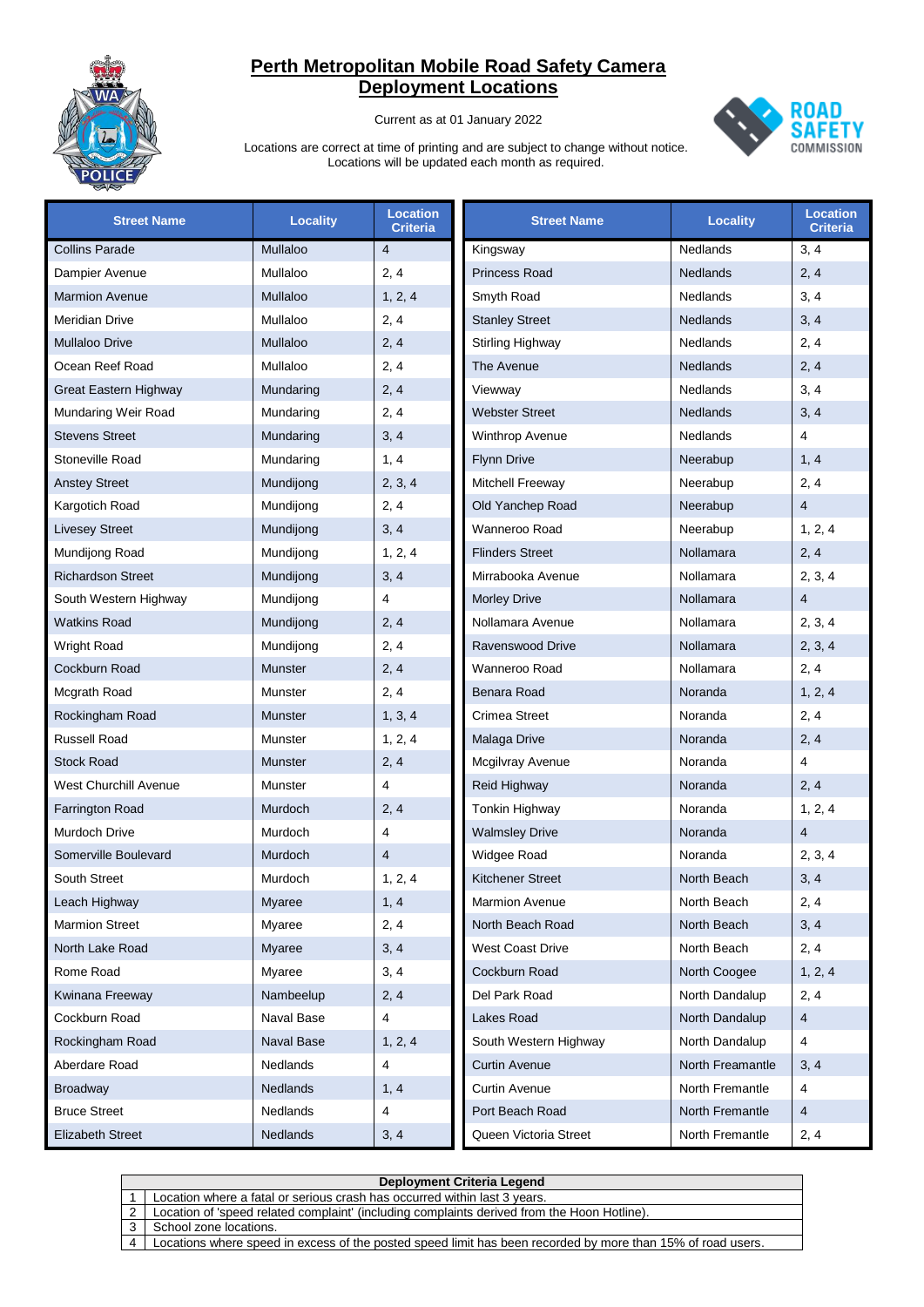

Current as at 01 January 2022



| <b>Street Name</b>           | <b>Locality</b>      | <b>Location</b><br><b>Criteria</b> | <b>Street Name</b>       | <b>Locality</b> | <b>Location</b><br><b>Criteria</b> |
|------------------------------|----------------------|------------------------------------|--------------------------|-----------------|------------------------------------|
| <b>Stirling Highway</b>      | North Fremantle      | 2, 4                               | Maddington Road          | Orange Grove    | 2, 4                               |
| <b>Bibra Drive</b>           | North Lake           | 4                                  | <b>Tonkin Highway</b>    | Orange Grove    | 2, 4                               |
| <b>Farrington Road</b>       | North Lake           | 2, 4                               | Gilmore Avenue           | Orelia          | 4                                  |
| Kwinana Freeway              | North Lake           | 4                                  | Sulphur Road             | Orelia          | 3, 4                               |
| North Lake Road              | North Lake           | 2, 4                               | Thomas Road              | Orelia          | 2, 4                               |
| Angove Street                | North Perth          | 1, 4                               | <b>Harborne Street</b>   | Osborne Park    | 2, 4                               |
| <b>Charles Street</b>        | North Perth          | 1, 4                               | <b>Hutton Street</b>     | Osborne Park    | 1, 3, 4                            |
| <b>Loftus Street</b>         | North Perth          | 2, 4                               | <b>Jon Sanders Drive</b> | Osborne Park    | 1, 2, 4                            |
| <b>London Street</b>         | North Perth          | $\overline{4}$                     | <b>Main Street</b>       | Osborne Park    | 1, 2, 4                            |
| Scarborough Beach Road       | North Perth          | 2, 4                               | Mitchell Freeway         | Osborne Park    | 1, 2, 4                            |
| <b>Walcott Street</b>        | North Perth          | $\overline{4}$                     | Scarborough Beach Road   | Osborne Park    | 2, 4                               |
| Forrest Highway              | North Yunderup       | 2, 4                               | Alexander Road           | Padbury         | 2, 3, 4                            |
| <b>Graham Farmer Freeway</b> | Northbridge          | 2, 4                               | Forrest Road             | Padbury         | 2, 4                               |
| Mitchell Freeway             | Northbridge          | 4                                  | Gibson Avenue            | Padbury         | 1, 2, 3, 4                         |
| <b>Hester Avenue</b>         | Nowergup             | 1, 4                               | Giles Avenue             | Padbury         | 2, 3, 4                            |
| Wanneroo Road                | Nowergup             | 1, 2, 4                            | Gosse Road               | Padbury         | 3, 4                               |
| <b>Stirling Highway</b>      | <b>Nth Fremantle</b> | 2, 4                               | Hepburn Avenue           | Padbury         | 1, 2, 4                            |
| Anketell Road                | Oakford              | 2, 4                               | <b>Macdonald Avenue</b>  | Padbury         | 3, 4                               |
| Hopkinson Road               | Oakford              | 2, 4                               | Macgregor Drive          | Padbury         | 4                                  |
| Kargotich Road               | Oakford              | 1, 2, 4                            | <b>Marmion Avenue</b>    | Padbury         | 1, 4                               |
| Nicholson Road               | Oakford              | 1, 2, 4                            | Mitchell Freeway         | Padbury         | 2, 4                               |
| <b>Thomas Road</b>           | Oakford              | 1, 2, 4                            | Pinnaroo Drive           | Padbury         | $\overline{4}$                     |
| <b>Beaumaris Boulevard</b>   | Ocean Reef           | 3, 4                               | <b>Whitfords Avenue</b>  | Padbury         | 2, 4                               |
| <b>Constellation Drive</b>   | Ocean Reef           | 2, 3, 4                            | Canning Highway          | Palmyra         | 2, 4                               |
| <b>Herreshoff Ramble</b>     | Ocean Reef           | 2, 4                               | <b>Carrington Street</b> | Palmyra         | 2, 4                               |
| <b>Hodges Drive</b>          | Ocean Reef           | 3, 4                               | <b>Hammad Street</b>     | Palmyra         | 3, 4                               |
| <b>Marmion Avenue</b>        | Ocean Reef           | 1, 2, 4                            | Leach Highway            | Palmyra         | 2, 4                               |
| Ocean Reef Road              | Ocean Reef           | 1, 2, 4                            | <b>Marmion Street</b>    | Palmyra         | $\overline{4}$                     |
| <b>Prendiville Avenue</b>    | Ocean Reef           | 3, 4                               | Mckimmie Road            | Palmyra         | 3, 4                               |
| Santiago Parkway             | Ocean Reef           | 3, 4                               | Petra Street             | Palmyra         | 2, 4                               |
| <b>Shenton Avenue</b>        | Ocean Reef           | 4                                  | <b>Stock Road</b>        | Palmyra         | 2, 4                               |
| Venturi Drive                | Ocean Reef           | 2, 3, 4                            | Zenobia Street           | Palmyra         | 3, 4                               |
| <b>Carrington Street</b>     | Oconnor              | $\overline{4}$                     | Great Eastern Highway    | Parkerville     | 2, 4                               |
| <b>Garling Street</b>        | Oconnor              | 2, 4                               | <b>Richardson Road</b>   | Parkerville     | 1, 4                               |
| Sainsbury Road               | Oconnor              | 4                                  | <b>Roland Road</b>       | Parkerville     | 3, 4                               |
| South Street                 | Oconnor              | 2, 4                               | Seaborne Street          | Parkerville     | $\overline{4}$                     |
| <b>Stock Road</b>            | Oconnor              | 2, 4                               | Gordon Road              | Parklands       | $\overline{4}$                     |
| Mundijong Road               | Oldbury              | 2, 4                               | Kwinana Freeway          | Parklands       | 2, 4                               |
| Kelvin Road                  | Orange Grove         | 2, 4                               | Mandjoogoordap Drive     | Parklands       | 2, 4                               |

|               | Deployment Criteria Legend                                                                                  |  |  |  |
|---------------|-------------------------------------------------------------------------------------------------------------|--|--|--|
|               | Location where a fatal or serious crash has occurred within last 3 years.                                   |  |  |  |
| $\mathcal{P}$ | Location of 'speed related complaint' (including complaints derived from the Hoon Hotline).                 |  |  |  |
|               | School zone locations.                                                                                      |  |  |  |
|               | Locations where speed in excess of the posted speed limit has been recorded by more than 15% of road users. |  |  |  |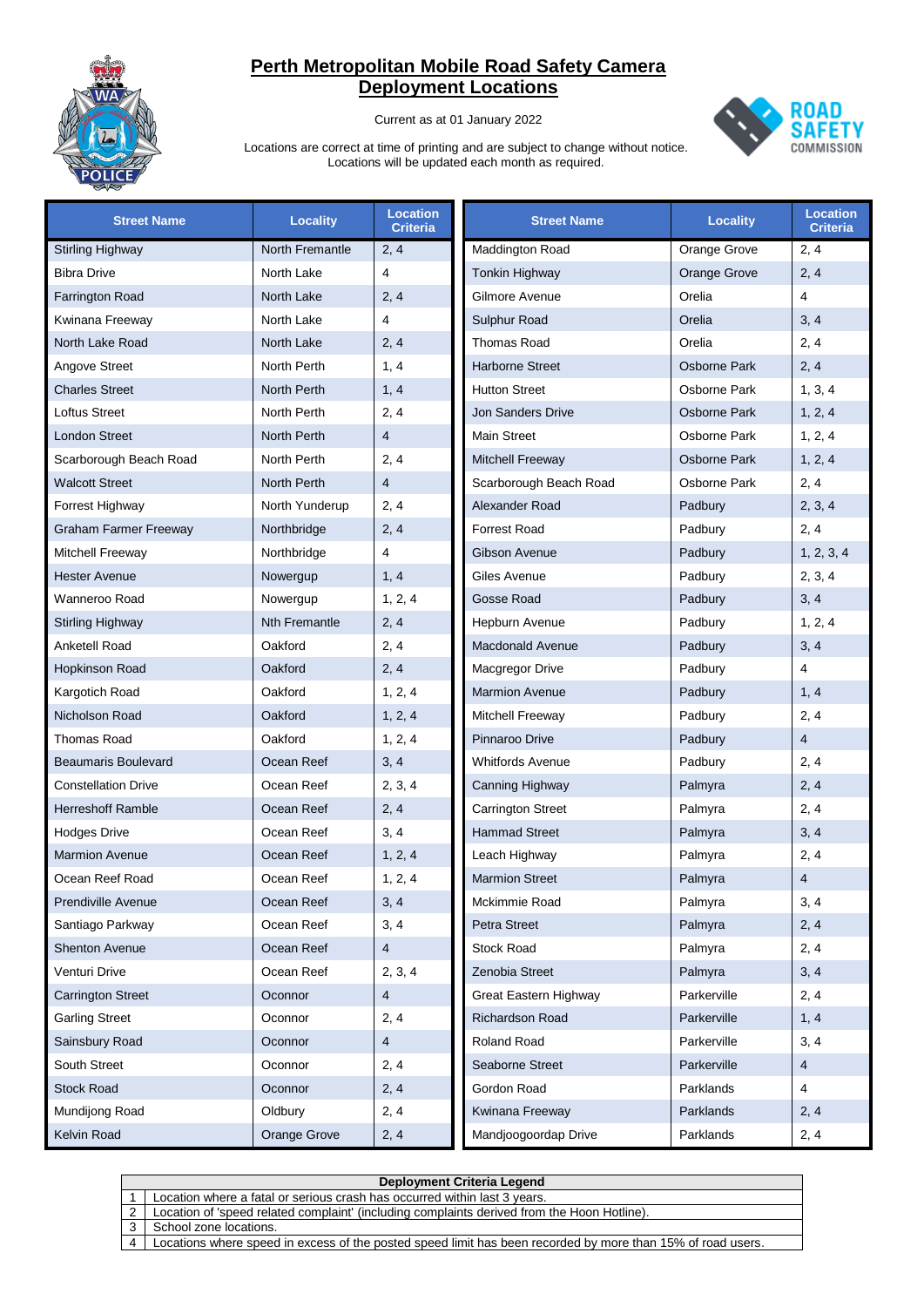

Current as at 01 January 2022



| <b>Street Name</b>           | <b>Locality</b>         | <b>Location</b><br><b>Criteria</b> | <b>Street Name</b>           | <b>Locality</b>     | <b>Location</b><br><b>Criteria</b> |
|------------------------------|-------------------------|------------------------------------|------------------------------|---------------------|------------------------------------|
| <b>High Road</b>             | Parkwood                | 3, 4                               | <b>Blackburn Drive</b>       | Port Kennedy        | 2, 4                               |
| Metcalfe Road                | Parkwood                | 2, 3, 4                            | <b>Endeavour Drive</b>       | Port Kennedy        | 3, 4                               |
| Poseidon Way                 | Parkwood                | $\overline{4}$                     | <b>Ennis Avenue</b>          | Port Kennedy        | 1, 2, 4                            |
| Roe Highway                  | Parkwood                | 1, 2, 4                            | <b>Grand Ocean Boulevard</b> | Port Kennedy        | 1, 3, 4                            |
| <b>Whaleback Avenue</b>      | Parkwood                | $\overline{4}$                     | Laguardia Loop               | Port Kennedy        | 3, 4                               |
| Willeri Drive                | Parkwood                | 4                                  | <b>Mandurah Road</b>         | Port Kennedy        | 2, 4                               |
| Zelkova Way                  | Parkwood                | 3, 4                               | Port Kennedy Drive           | Port Kennedy        | 1, 2, 4                            |
| Parmelia Avenue              | Parmelia                | 2, 4                               | <b>Warnbro Sound Avenue</b>  | Port Kennedy        | 1, 2, 4                            |
| Sicklemore Road              | Parmelia                | $\overline{4}$                     | <b>Anketell Road</b>         | Postans             | $\overline{\mathbf{4}}$            |
| <b>Wellard Road</b>          | Parmelia                | 3, 4                               | <b>Thomas Road</b>           | Postans             | 1, 2, 4                            |
| Mundaring Weir Road          | Paulls Valley           | $\overline{4}$                     | <b>Centre Street</b>         | Queens Park         | $\overline{\mathbf{4}}$            |
| <b>Archer Street</b>         | Pearsall                | 2, 4                               | <b>Hamilton Street</b>       | Queens Park         | 2, 4                               |
| Ashbrook Avenue              | Pearsall                | 3, 4                               | Railway Parade               | Queens Park         | 1, 3, 4                            |
| <b>Kemp Street</b>           | Pearsall                | 2, 4                               | <b>Thomas Street</b>         | Queens Park         | 1, 4                               |
| Ocean Reef Road              | Pearsall                | 1, 4                               | <b>Treasure Road</b>         | Queens Park         | 2, 3, 4                            |
| Shiraz Boulevard             | Pearsall                | 2, 4                               | Welshpool Road               | Queens Park         | 2, 4                               |
| <b>Wanneroo Road</b>         | Pearsall                | 2, 4                               | Welshpool Road               | Queens Pk           | 2, 4                               |
| <b>Johnston Street</b>       | <b>Peppermint Grove</b> | 3, 4                               | <b>Burt Street</b>           | <b>Quinns Rocks</b> | 2, 4                               |
| <b>Mcneil Street</b>         | <b>Peppermint Grove</b> | 3, 4                               | Hampshire Drive              | Quinns Rocks        | 2, 4                               |
| Stirling Highway             | <b>Peppermint Grove</b> | 4                                  | <b>Marmion Avenue</b>        | <b>Quinns Rocks</b> | $\overline{4}$                     |
| Safety Bay Road              | Peron                   | 2, 4                               | Quinns Road                  | Quinns Rocks        | 2, 4                               |
| <b>Bulwer Street</b>         | Perth                   | 3, 4                               | <b>Tapping Way</b>           | <b>Quinns Rocks</b> | $\overline{4}$                     |
| <b>Lincoln Street</b>        | Perth                   | 3, 4                               | Forrest Highway              | Ravenswood          | 1, 2, 4                            |
| Mitchell Freeway             | Perth                   | 2, 4                               | Kwinana Freeway              | Ravenswood          | 2, 4                               |
| Mounts Bay Road              | Perth                   | 2, 4                               | Pinjarra Road                | Ravenswood          | 1, 2, 4                            |
| <b>Brearley Avenue</b>       | Perth Airport           | 4                                  | South Yunderup Road          | Ravenswood          | 2, 4                               |
| Great Eastern Highway Bypass | Perth Airport           | 2, 4                               | <b>Toodyay Road</b>          | <b>Red Hill</b>     | 2, 4                               |
| <b>Horrie Miller Drive</b>   | Perth Airport           | 1, 2, 4                            | <b>Brearley Avenue</b>       | Redcliffe           | $\overline{4}$                     |
| Kalamunda Road               | Perth Airport           | $\overline{4}$                     | Dunreath Drive               | Redcliffe           | 4                                  |
| Tonkin Highway               | Perth Airport           | 2, 4                               | Epsom Avenue                 | Redcliffe           | 1, 3, 4                            |
| Armadale Road                | Piara Waters            | 2, 4                               | <b>First Street</b>          | Redcliffe           | 4                                  |
| Pickering Brook Road         | Pickering Brook         | 2, 3, 4                            | <b>Great Eastern Highway</b> | Redcliffe           | 2, 4                               |
| Mundaring Weir Road          | Piesse Brook            | 1, 4                               | Kanowna Avenue East          | Redcliffe           | 4                                  |
| <b>Mclarty Road</b>          | Pinjarra                | 3, 4                               | <b>Morrison Street</b>       | Redcliffe           | $\overline{4}$                     |
| Pinjarra Road                | Pinjarra                | 1, 2, 4                            | Stanton Road                 | Redcliffe           | 4                                  |
| Pinjarra-williams Road       | Pinjarra                | 4                                  | Tonkin Highway               | Redcliffe           | 1, 2, 4                            |
| Roe Avenue                   | Pinjarra                | 3, 4                               | <b>Connolly Drive</b>        | Ridgewood           | 2, 4                               |
| South Western Highway        | Pinjarra                | 4                                  | Adenia Road                  | Riverton            | $\overline{4}$                     |
| Achiever Avenue              | Port Kennedy            | 3, 4                               | Corinthian Road East         | Riverton            | 2, 3, 4                            |

|   | Deployment Criteria Legend                                                                                  |  |  |  |  |
|---|-------------------------------------------------------------------------------------------------------------|--|--|--|--|
|   | Location where a fatal or serious crash has occurred within last 3 years.                                   |  |  |  |  |
| 2 | Location of 'speed related complaint' (including complaints derived from the Hoon Hotline).                 |  |  |  |  |
|   | School zone locations.                                                                                      |  |  |  |  |
|   | Locations where speed in excess of the posted speed limit has been recorded by more than 15% of road users. |  |  |  |  |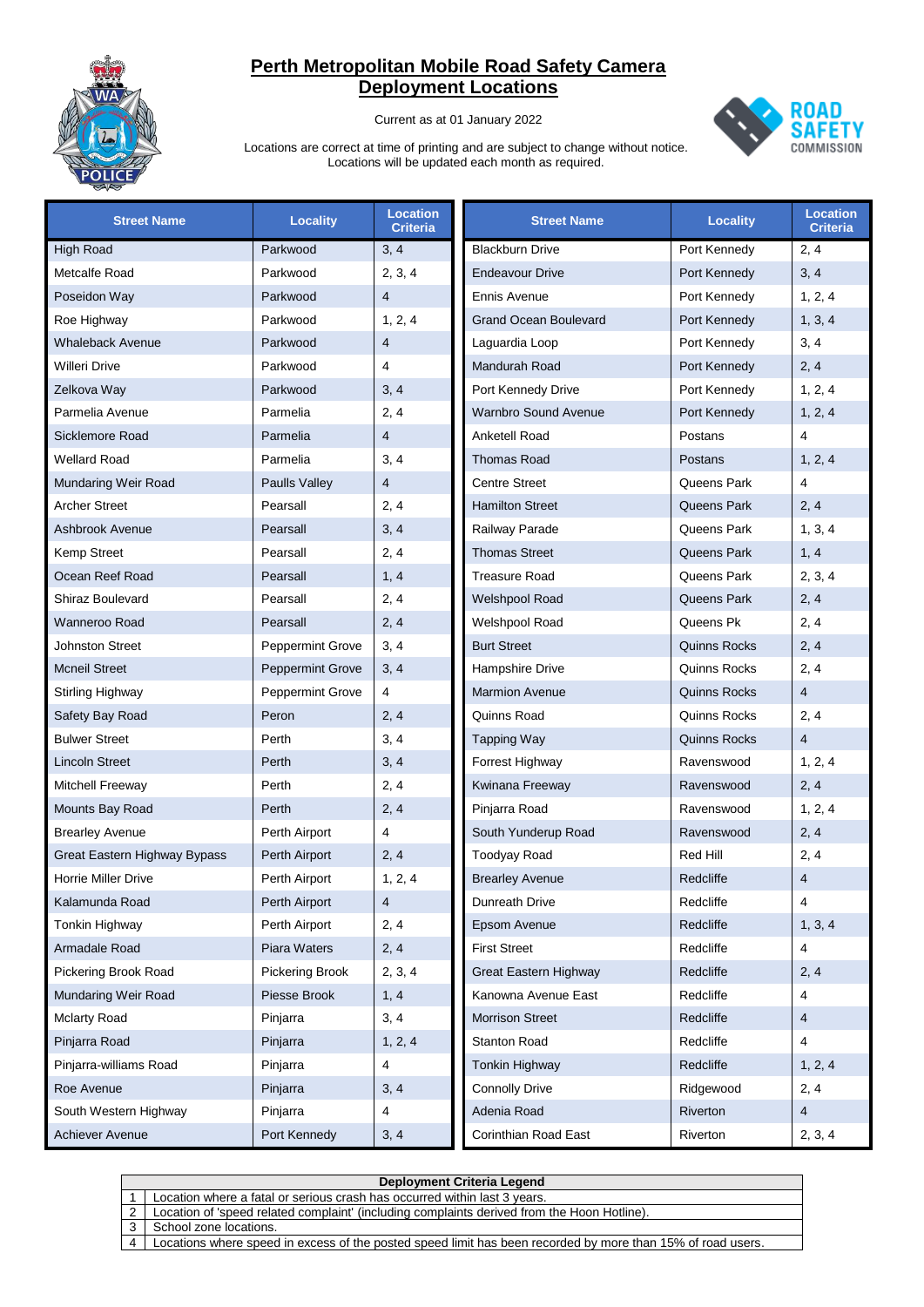

Current as at 01 January 2022



| <b>Street Name</b>           | <b>Locality</b> | <b>Location</b><br><b>Criteria</b> | <b>Street Name</b>         | <b>Locality</b>     | <b>Location</b><br><b>Criteria</b> |
|------------------------------|-----------------|------------------------------------|----------------------------|---------------------|------------------------------------|
| <b>High Road</b>             | <b>Riverton</b> | 1, 2, 4                            | <b>Heritage Drive</b>      | Roleystone          | $\overline{4}$                     |
| Leach Avenue                 | Riverton        | 4                                  | Jarrah Road                | Roleystone          | 2, 4                               |
| Leach Highway                | Riverton        | 2, 4                               | Peet Road                  | Roleystone          | 2, 4                               |
| Noongar Way                  | Riverton        | 4                                  | Raeburn Road               | Roleystone          | 2, 3, 4                            |
| <b>Tudor Avenue South</b>    | Riverton        | 4                                  | Urch Road                  | Roleystone          | 1, 2, 4                            |
| <b>Vahland Avenue</b>        | Riverton        | 4                                  | <b>Central Road</b>        | Rossmoyne           | 2, 4                               |
| <b>Acton Avenue</b>          | Rivervale       | 3, 4                               | <b>Fifth Avenue</b>        | Rossmoyne           | 4                                  |
| Alexander Road               | Rivervale       | 1, 2, 4                            | Karel Avenue               | Rossmoyne           | 3, 4                               |
| Armadale Road                | Rivervale       | $\overline{4}$                     | Leach Highway              | Rossmoyne           | 2, 4                               |
| <b>Belmont Avenue</b>        | Rivervale       | 1, 4                               | <b>Riverton Drive West</b> | Rossmoyne           | $\overline{4}$                     |
| <b>Campbell Street</b>       | Rivervale       | 3, 4                               | Second Avenue              | Rossmoyne           | 2, 3, 4                            |
| <b>Francisco Street</b>      | Rivervale       | 4                                  | <b>Third Avenue</b>        | Rossmoyne           | 2, 3, 4                            |
| <b>Graham Farmer Freeway</b> | Rivervale       | 4                                  | <b>Wilber Street</b>       | Rossmoyne           | 3, 4                               |
| Great Eastern Highway        | Rivervale       | 4                                  | <b>Charthouse Road</b>     | Safety Bay          | 2, 4                               |
| Kooyong Road                 | Rivervale       | $\overline{4}$                     | June Road                  | Safety Bay          | 2, 4                               |
| Orrong Road                  | Rivervale       | 2, 4                               | <b>Malibu Road</b>         | Safety Bay          | 1, 2, 3, 4                         |
| <b>Arkwell Avenue</b>        | Rockingham      | $\overline{4}$                     | Rae Road                   | Safety Bay          | 3, 4                               |
| Attwood Way                  | Rockingham      | 3, 4                               | <b>Read Street</b>         | Safety Bay          | 2, 4                               |
| Belgravia Terrace            | Rockingham      | 1, 4                               | Safety Bay Road            | Safety Bay          | $\overline{4}$                     |
| <b>Boyle Avenue</b>          | Rockingham      | 2, 4                               | Kwinana Freeway            | <b>Salter Point</b> | 1, 2, 4                            |
| <b>Centaurus Street</b>      | Rockingham      | 2, 3, 4                            | Mount Henry Road           | <b>Salter Point</b> | 3, 4                               |
| Council Avenue               | Rockingham      | 2, 4                               | <b>Redmond Street</b>      | <b>Salter Point</b> | 3, 4                               |
| <b>Cygnus Street</b>         | Rockingham      | 2, 4                               | <b>Roebuck Drive</b>       | <b>Salter Point</b> | 3, 4                               |
| Dixon Road                   | Rockingham      | 2, 4                               | Lawrence Way               | Samson              | 3, 4                               |
| <b>Dowling Street</b>        | Rockingham      | 3, 4                               | Letchford Street           | Samson              | 3, 4                               |
| Ennis Avenue                 | Rockingham      | 2, 4                               | <b>Marchant Road</b>       | Samson              | $\overline{4}$                     |
| Esplanade                    | Rockingham      | $\overline{4}$                     | Mccombe Avenue             | Samson              | 2, 4                               |
| Lewington Street             | Rockingham      | 2, 4                               | <b>South Street</b>        | Samson              | 1, 2, 4                            |
| <b>Parkin Street</b>         | Rockingham      | 1, 2, 4                            | Stock Road                 | Samson              | 2, 4                               |
| Patterson Road               | Rockingham      | 1, 2, 4                            | Winterfold Road            | Samson              | 4                                  |
| Rae Road                     | Rockingham      | 1, 4                               | Mandurah Road              | San Remo            | 4                                  |
| <b>Read Street</b>           | Rockingham      | 1, 2, 3, 4                         | Great Eastern Highway      | Sawyers Valley      | 1, 2, 4                            |
| Rockingham Beach Road        | Rockingham      | $\overline{4}$                     | Sawyers Road               | Sawyers Valley      | 2, 4                               |
| Safety Bay Road              | Rockingham      | 4                                  | <b>Brighton Road</b>       | Scarborough         | 2, 4                               |
| Seabrooke Avenue             | Rockingham      | 2, 4                               | Duke Street                | Scarborough         | 4                                  |
| Simpson Avenue               | Rockingham      | 4                                  | <b>Ewen Street</b>         | Scarborough         | $\overline{4}$                     |
| <b>Swinstone Street</b>      | Rockingham      | 3, 4                               | Newborough Street          | Scarborough         | 4                                  |
| <b>Brookton Highway</b>      | Roleystone      | 1, 2, 4                            | Sackville Terrace          | Scarborough         | 2, 4                               |
| Canning Mills Road           | Roleystone      | 4                                  | Scarborough Beach Road     | Scarborough         | 1, 2, 3, 4                         |

|   | Deployment Criteria Legend                                                                                  |  |  |  |  |
|---|-------------------------------------------------------------------------------------------------------------|--|--|--|--|
|   | Location where a fatal or serious crash has occurred within last 3 years.                                   |  |  |  |  |
| 2 | Location of 'speed related complaint' (including complaints derived from the Hoon Hotline).                 |  |  |  |  |
|   | School zone locations.                                                                                      |  |  |  |  |
|   | Locations where speed in excess of the posted speed limit has been recorded by more than 15% of road users. |  |  |  |  |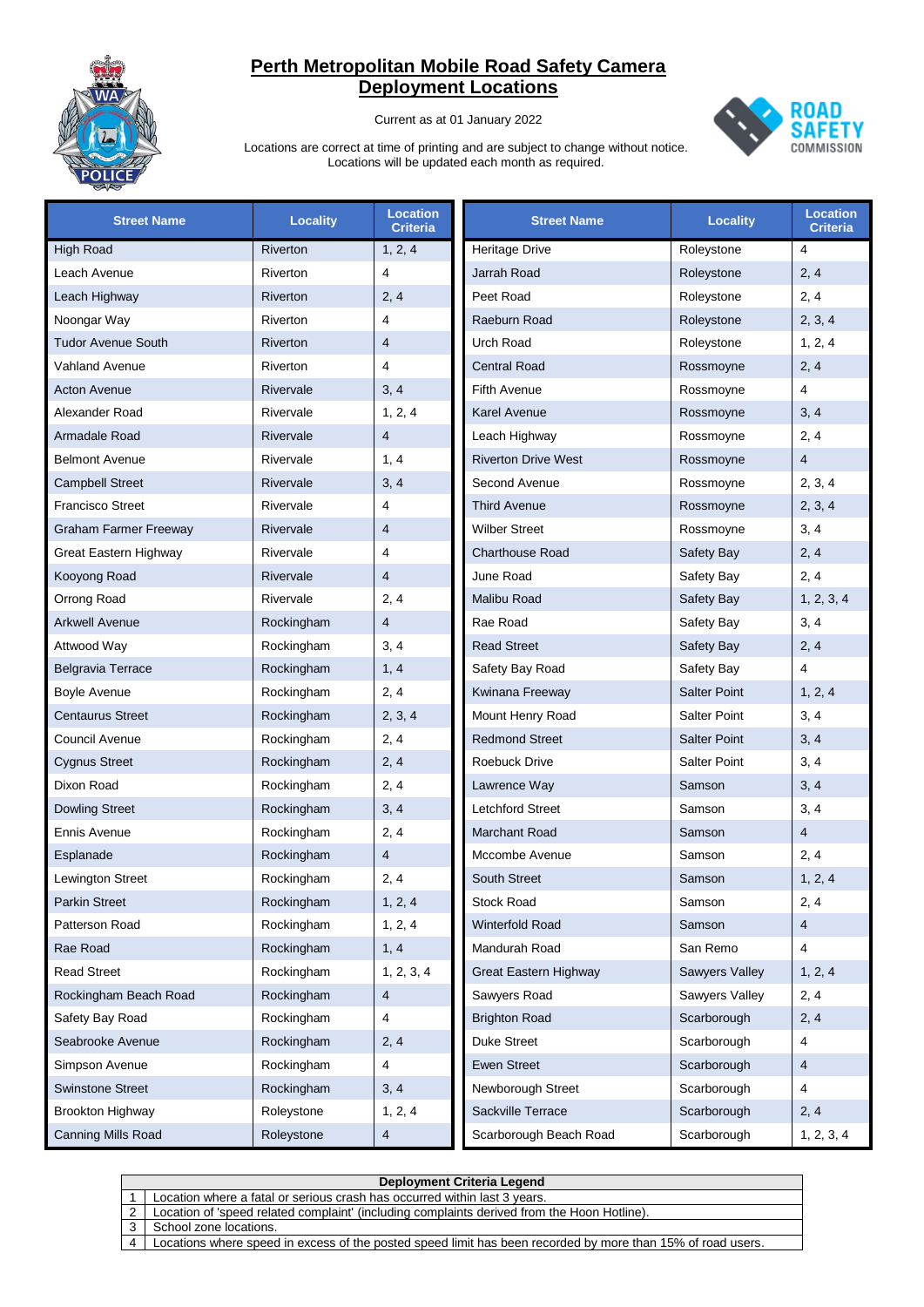

Current as at 01 January 2022



| <b>Street Name</b>         | <b>Locality</b>     | <b>Location</b><br><b>Criteria</b> | <b>Street Name</b>           | <b>Locality</b> | <b>Location</b><br><b>Criteria</b> |
|----------------------------|---------------------|------------------------------------|------------------------------|-----------------|------------------------------------|
| <b>Weaponess Road</b>      | Scarborough         | 1, 4                               | Elfreda Avenue               | Sorrento        | 3, 4                               |
| West Coast Highway         | Scarborough         | 2, 4                               | Hepburn Avenue               | Sorrento        | 1, 4                               |
| <b>Anstey Road</b>         | Secret Harbour      | $\overline{4}$                     | <b>Hocking Parade</b>        | Sorrento        | 3, 4                               |
| Mandurah Road              | Secret Harbour      | 1, 2, 4                            | <b>Marmion Avenue</b>        | Sorrento        | 2, 4                               |
| Maratea Parade             | Secret Harbour      | 3, 4                               | Nuytsia Avenue               | Sorrento        | $\overline{\mathbf{4}}$            |
| Warnbro Sound Avenue       | Secret Harbour      | 1, 2, 3, 4                         | <b>Seacrest Drive</b>        | Sorrento        | $\overline{4}$                     |
| Karnup Road                | Serpentine          | 1, 2, 4                            | <b>West Coast Drive</b>      | Sorrento        | $\overline{\mathbf{4}}$            |
| South Western Highway      | Serpentine          | 1, 2, 4                            | Douro Road                   | South Fremantle | 2, 4                               |
| Armadale Road              | Seville Grove       | $\overline{4}$                     | South Terrace                | South Fremantle | 4                                  |
| <b>Braemore Street</b>     | Seville Grove       | 3, 4                               | Great Eastern Highway        | South Guildford | 2, 4                               |
| <b>Champion Drive</b>      | Seville Grove       | $\overline{4}$                     | Great Eastern Highway Bypass | South Guildford | 2, 4                               |
| Seville Drive              | Seville Grove       | 2, 3, 4                            | Kalamunda Road               | South Guildford | 2, 4                               |
| <b>Strawberry Drive</b>    | Seville Grove       | 2, 3, 4                            | <b>West Parade</b>           | South Guildford | 4                                  |
| Williams Road              | Seville Grove       | 4                                  | <b>Berrigan Drive</b>        | South Lake      | 2, 4                               |
| <b>Corbel Street</b>       | Shelley             | 2, 4                               | <b>Elderberry Drive</b>      | South Lake      | 2, 3, 4                            |
| Leach Highway              | Shelley             | 2, 4                               | <b>Mason Court</b>           | South Lake      | 3, 4                               |
| <b>Tribute Street West</b> | Shelley             | 3, 4                               | North Lake Road              | South Lake      | 2, 4                               |
| Aberdare Road              | <b>Shenton Park</b> | $\overline{\mathbf{4}}$            | South Lake Drive             | South Lake      | 3, 4                               |
| <b>Brockway Road</b>       | <b>Shenton Park</b> | $\overline{4}$                     | Canning Highway              | South Perth     | 1, 2, 4                            |
| <b>Lemnos Street</b>       | <b>Shenton Park</b> | $\overline{\mathbf{4}}$            | Coode Street                 | South Perth     | $\overline{4}$                     |
| <b>Onslow Road</b>         | <b>Shenton Park</b> | $\overline{4}$                     | <b>Forrest Street</b>        | South Perth     | 4                                  |
| Railway Road               | <b>Shenton Park</b> | $\overline{\mathbf{4}}$            | Kwinana Freeway              | South Perth     | 1, 2, 4                            |
| <b>Selby Street</b>        | <b>Shenton Park</b> | $\overline{4}$                     | Labouchere Road              | South Perth     | 1, 2, 4                            |
| <b>Stubbs Terrace</b>      | <b>Shenton Park</b> | $\overline{\mathbf{4}}$            | Mill Point Road              | South Perth     | 1, 2, 4                            |
| <b>Thomas Street</b>       | <b>Shenton Park</b> | $\overline{4}$                     | South Terrace                | South Perth     | $\overline{\mathbf{4}}$            |
| <b>Underwood Avenue</b>    | <b>Shenton Park</b> | $\overline{4}$                     | South Yunderup Road          | South Yunderup  | 1, 2, 4                            |
| Arcadia Drive              | Shoalwater          | 1, 2, 4                            | <b>Balfour Street</b>        | Southern River  | $\overline{\mathbf{4}}$            |
| <b>Frederick Street</b>    | Shoalwater          | $\overline{\mathbf{4}}$            | <b>Furley Road</b>           | Southern River  | 3, 4                               |
| Safety Bay Road            | Shoalwater          | 1, 4                               | <b>Holmes Street</b>         | Southern River  | 2, 4                               |
| Hickman Road               | Silver Sands        | 2, 4                               | <b>Matison Street</b>        | Southern River  | 2, 4                               |
| <b>Mandurah Terrace</b>    | <b>Silver Sands</b> | 2, 4                               | Ranford Road                 | Southern River  | 4                                  |
| Pinjar Road                | Sinagra             | 4                                  | Southern River Road          | Southern River  | 1, 4                               |
| <b>Vincent Road</b>        | Sinagra             | 4                                  | Tonkin Highway               | Southern River  | 2, 4                               |
| Wanneroo Road              | Sinagra             | 4                                  | <b>Warton Road</b>           | Southern River  | 4                                  |
| Harmony Parade             | Singleton           | 4                                  | Angus Avenue                 | Spearwood       | 2, 4                               |
| Mandurah Road              | Singleton           | 1, 2, 4                            | <b>Barrington Street</b>     | Spearwood       | $\overline{\mathbf{4}}$            |
| Naval Avenue               | Singleton           | 3, 4                               | Coleville Crescent           | Spearwood       | 3, 4                               |
| Navigator Drive            | Singleton           | 3, 4                               | Hamilton Road                | Spearwood       | 2, 4                               |
| Singleton Beach Road       | Singleton           | 4                                  | Phoenix Road                 | Spearwood       | 1, 2, 3, 4                         |

|   | Deployment Criteria Legend                                                                                  |  |  |  |
|---|-------------------------------------------------------------------------------------------------------------|--|--|--|
|   | Location where a fatal or serious crash has occurred within last 3 years.                                   |  |  |  |
| 2 | Location of 'speed related complaint' (including complaints derived from the Hoon Hotline).                 |  |  |  |
|   | School zone locations.                                                                                      |  |  |  |
|   | Locations where speed in excess of the posted speed limit has been recorded by more than 15% of road users. |  |  |  |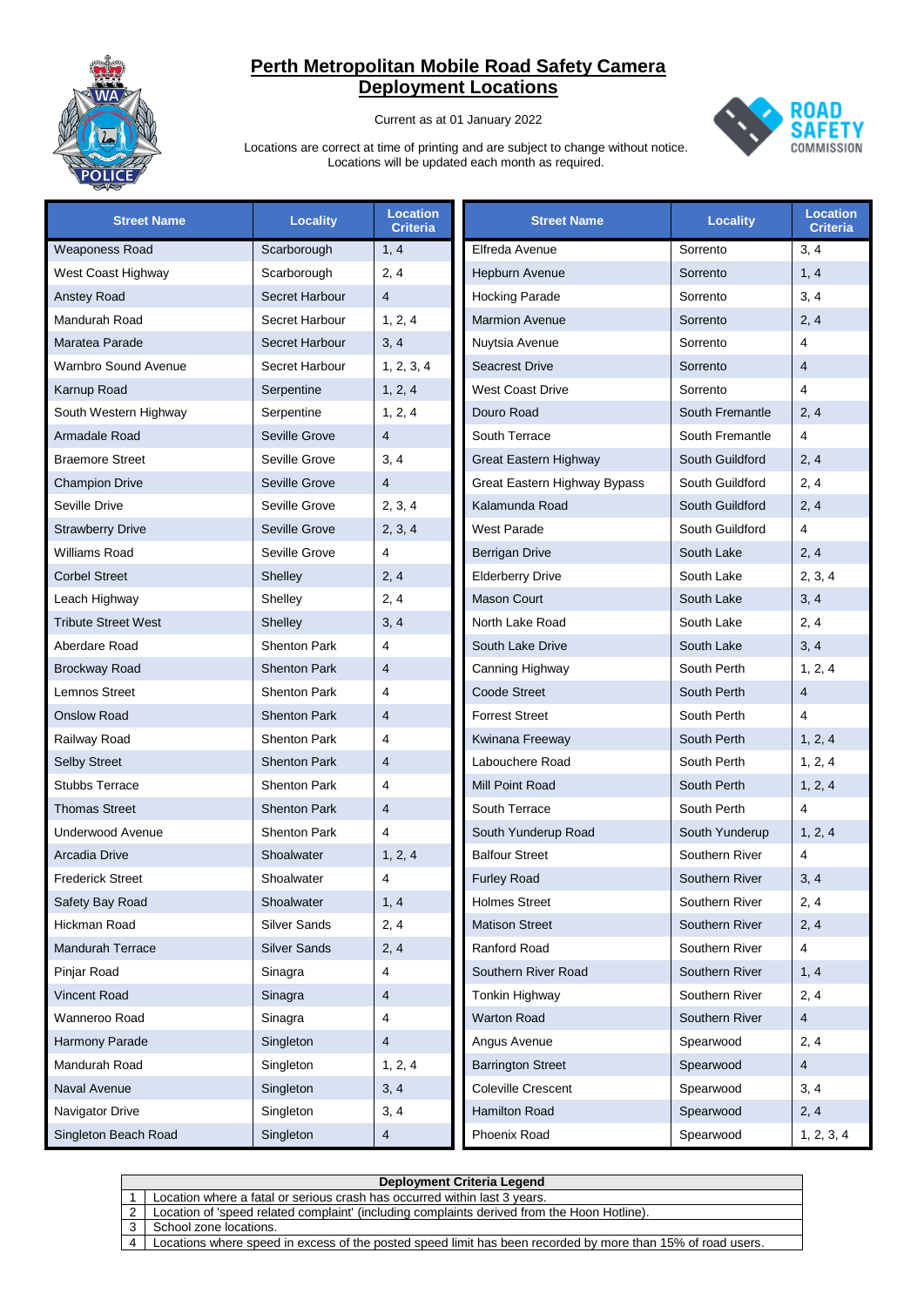

Current as at 01 January 2022



| <b>Street Name</b>         | <b>Locality</b> | <b>Location</b><br>Criteria | <b>Street Name</b>            | <b>Locality</b>  | <b>Location</b><br><b>Criteria</b> |
|----------------------------|-----------------|-----------------------------|-------------------------------|------------------|------------------------------------|
| Rockingham Road            | Spearwood       | 1, 2, 3, 4                  | Morrison Road                 | Swan View        | 3, 4                               |
| Spearwood Avenue           | Spearwood       | 2, 3, 4                     | <b>Myles Road</b>             | Swan View        | 2, 4                               |
| <b>Stock Road</b>          | Spearwood       | $\overline{4}$              | Pechey Road                   | Swan View        | $\overline{\mathbf{4}}$            |
| <b>Travers Street</b>      | Spearwood       | 3, 4                        | <b>Talbot Road</b>            | <b>Swan View</b> | $\overline{4}$                     |
| Albany Highway             | St James        | $\overline{4}$              | <b>Alfred Road</b>            | Swanbourne       | 4                                  |
| <b>Hill View Terrace</b>   | St James        | $\overline{\mathbf{4}}$     | <b>Claremont Crescent</b>     | Swanbourne       | 3, 4                               |
| <b>Pollock Street</b>      | St James        | $\overline{4}$              | North Street                  | Swanbourne       | $\overline{\mathbf{4}}$            |
| Kwinana Freeway            | Stake Hill      | 2, 4                        | <b>Servetus Street</b>        | Swanbourne       | $\overline{4}$                     |
| Lakes Road                 | Stake Hill      | 2, 4                        | <b>Shenton Road</b>           | Swanbourne       | 3, 4                               |
| Paterson Road              | Stake Hill      | 4                           | West Coast Highway            | Swanbourne       | 2, 4                               |
| <b>Cedric Street</b>       | Stirling        | 1, 2, 3, 4                  | <b>Connolly Drive</b>         | Tamala Park      | 1, 2, 4                            |
| Erindale Road              | Stirling        | 2, 4                        | <b>Marmion Avenue</b>         | Tamala Park      | 2, 4                               |
| <b>Jones Street</b>        | Stirling        | 1, 4                        | Mitchell Freeway              | Tamala Park      | 2, 4                               |
| Karrinyup Road             | Stirling        | 1, 2, 4                     | <b>Ashley Road</b>            | Tapping          | 2, 4                               |
| <b>Mitchell Freeway</b>    | Stirling        | 1, 2, 4                     | <b>Clarkson Avenue</b>        | Tapping          | 2, 3, 4                            |
| Richardson Road            | Stoneville      | 4                           | Joondalup Drive               | Tapping          | $\overline{4}$                     |
| <b>Stoneville Road</b>     | Stoneville      | 1, 4                        | Pinjar Road                   | Tapping          | 2, 4                               |
| Cockman Cross              | Stratton        | 3, 4                        | Wanneroo Road                 | Tapping          | 1, 4                               |
| <b>Talbot Road</b>         | Stratton        | 2, 4                        | Great Eastern Highway         | The Lakes        | 2, 4                               |
| Toodyay Road               | Stratton        | 1, 2, 4                     | <b>Great Southern Highway</b> | The Lakes        | 2, 4                               |
| <b>Bagot Road</b>          | Subiaco         | 3, 4                        | Kwinana Freeway               | The Spectacles   | 2, 4                               |
| <b>Hay Street</b>          | Subiaco         | 3, 4                        | <b>Thomas Road</b>            | The Spectacles   | $\overline{4}$                     |
| Nicholson Road             | Subiaco         | $\overline{4}$              | <b>Vines Avenue</b>           | The Vines        | 2, 4                               |
| Railway Road               | Subiaco         | $\overline{\mathbf{4}}$     | Berehaven Avenue              | Thornlie         | 1, 2, 4                            |
| <b>Roberts Road</b>        | Subiaco         | $\overline{4}$              | <b>Burslem Drive</b>          | Thornlie         | 2, 4                               |
| Salvado Road               | Subiaco         | $\overline{\mathbf{4}}$     | <b>Camberley Street</b>       | Thornlie         | 3, 4                               |
| Subiaco Road               | Subiaco         | $\overline{4}$              | <b>Discovery Drive</b>        | Thornlie         | 3, 4                               |
| <b>Thomas Street</b>       | Subiaco         | 1, 4                        | <b>Forest Crescent</b>        | Thornlie         | 3, 4                               |
| Baningan Avenue            | <b>Success</b>  | 3, 4                        | <b>Forest Lakes Drive</b>     | Thornlie         | 2, 4                               |
| <b>Beeliar Drive</b>       | <b>Success</b>  | 1, 2, 4                     | <b>Garden Street</b>          | Thornlie         | 2, 4                               |
| <b>Brushfoot Boulevard</b> | <b>Success</b>  | 1, 4                        | Murdoch Road                  | Thornlie         | $\overline{4}$                     |
| Carmel Way                 | <b>Success</b>  | 3, 4                        | <b>Ovens Road</b>             | Thornlie         | 3, 4                               |
| Hammond Road               | <b>Success</b>  | 2, 3, 4                     | <b>Redheart Drive</b>         | Thornlie         | $\overline{4}$                     |
| Kwinana Freeway            | <b>Success</b>  | 1, 2, 4                     | Roe Highway                   | Thornlie         | 2, 4                               |
| <b>Russell Road</b>        | <b>Success</b>  | 2, 4                        | Spencer Road                  | Thornlie         | 1, 2, 4                            |
| <b>Steiner Avenue</b>      | <b>Success</b>  | 4                           | Spring Road                   | Thornlie         | 4                                  |
| <b>Wentworth Parade</b>    | <b>Success</b>  | 1, 2, 3, 4                  | <b>Thornlie Avenue</b>        | Thornlie         | 1, 3, 4                            |
| <b>Blanchard Road</b>      | Swan View       | 2, 4                        | <b>Towncentre Drive</b>       | Thornlie         | 4                                  |
| <b>Gladstone Avenue</b>    | Swan View       | 2, 4                        | Warton Road                   | Thornlie         | 2, 4                               |

|   | Deployment Criteria Legend                                                                                  |  |  |  |
|---|-------------------------------------------------------------------------------------------------------------|--|--|--|
|   | Location where a fatal or serious crash has occurred within last 3 years.                                   |  |  |  |
| 2 | Location of 'speed related complaint' (including complaints derived from the Hoon Hotline).                 |  |  |  |
|   | School zone locations.                                                                                      |  |  |  |
|   | Locations where speed in excess of the posted speed limit has been recorded by more than 15% of road users. |  |  |  |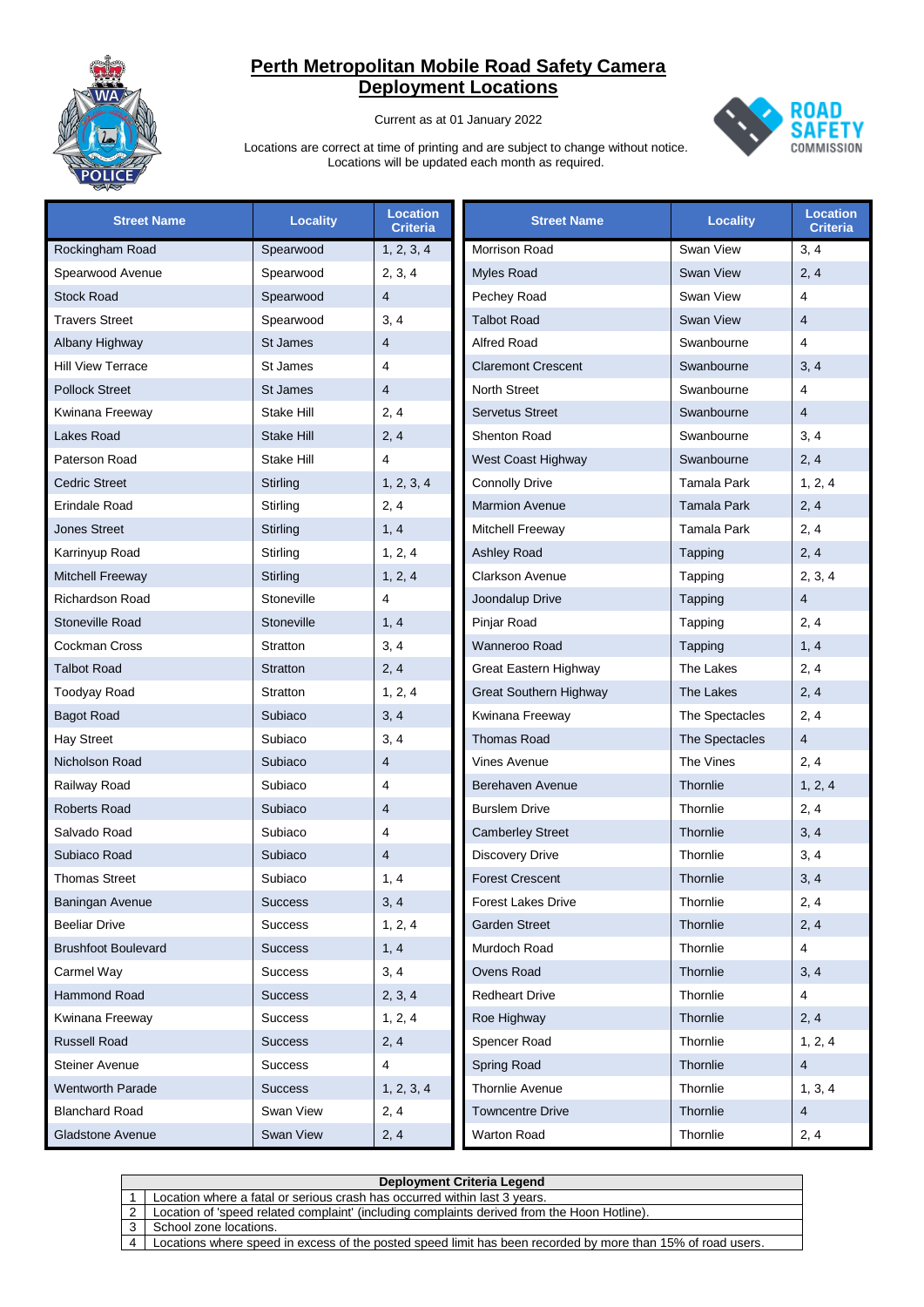

Current as at 01 January 2022



| <b>Street Name</b>      | <b>Locality</b>      | <b>Location</b><br><b>Criteria</b> | <b>Street Name</b>       | <b>Locality</b> | <b>Location</b><br><b>Criteria</b> |
|-------------------------|----------------------|------------------------------------|--------------------------|-----------------|------------------------------------|
| <b>Wilfred Road</b>     | Thornlie             | 1, 4                               | <b>Hartman Drive</b>     | Wangara         | 1, 2, 4                            |
| Yale Road               | Thornlie             | 3, 4                               | Ocean Reef Road          | Wangara         | 1, 4                               |
| <b>Acourt Road</b>      | Treeby               | 2, 4                               | <b>Paramount Drive</b>   | Wangara         | 2, 4                               |
| Jandakot Road           | Treeby               | 2, 4                               | <b>Prindiville Drive</b> | Wangara         | $\overline{4}$                     |
| <b>Warton Road</b>      | Treeby               | 1, 4                               | Wanneroo Road            | Wangara         | 1, 2, 4                            |
| <b>Arnott Street</b>    | Trigg                | 4                                  | Old Coast Road           | Wannanup        | 1, 2, 4                            |
| <b>Elliott Road</b>     | Trigg                | 3, 4                               | <b>Princeton Drive</b>   | Wannanup        | $\overline{4}$                     |
| Karrinyup Road          | Trigg                | 4                                  | Badgerup Road            | Wanneroo        | 2, 4                               |
| <b>Marmion Avenue</b>   | Trigg                | 2, 4                               | <b>Belgrade Road</b>     | Wanneroo        | $\overline{4}$                     |
| <b>West Coast Drive</b> | Trigg                | 2, 4                               | <b>Caporn Street</b>     | Wanneroo        | $\overline{4}$                     |
| West Coast Highway      | Trigg                | 2, 4                               | <b>Celestine Street</b>  | Wanneroo        | 2, 4                               |
| <b>Cape Street</b>      | <b>Tuart Hill</b>    | 3, 4                               | <b>Church Street</b>     | Wanneroo        | 3, 4                               |
| <b>Morley Drive</b>     | <b>Tuart Hill</b>    | 2, 4                               | Dundebar Road            | Wanneroo        | $\overline{4}$                     |
| <b>Royal Street</b>     | <b>Tuart Hill</b>    | 1, 2, 4                            | <b>Elliot Road</b>       | Wanneroo        | 2, 4                               |
| Wanneroo Road           | <b>Tuart Hill</b>    | 1, 2, 4                            | Franklin Road            | Wanneroo        | $\overline{\mathbf{4}}$            |
| Damepattie Drive        | <b>Two Rocks</b>     | 4                                  | <b>Frederick Street</b>  | Wanneroo        | 1, 3, 4                            |
| <b>Two Rocks Road</b>   | <b>Two Rocks</b>     | 2, 4                               | <b>Hawkins Road</b>      | Wanneroo        | $\overline{4}$                     |
| Great Northern Highway  | Upper Swan           | 1, 4                               | <b>High Road</b>         | Wanneroo        | 3, 4                               |
| Albany Highway          | Victoria Park        | 1, 2, 4                            | Lenore Road              | Wanneroo        | 1, 4                               |
| <b>Berwick Street</b>   | Victoria Park        | 1, 4                               | Ocean Reef Road          | Wanneroo        | 2, 4                               |
| Canning Highway         | Victoria Park        | 1, 4                               | Paltara Way              | Wanneroo        | 3, 4                               |
| <b>Mcmillan Street</b>  | Victoria Park        | 2, 4                               | <b>Quarkum Street</b>    | Wanneroo        | 3, 4                               |
| Shepperton Road         | <b>Victoria Park</b> | 1, 2, 4                            | <b>Scenic Drive</b>      | Wanneroo        | 2, 4                               |
| Shepperton Road         | Victoria Pk          | 1, 2, 4                            | Shaw Road                | Wanneroo        | $\overline{4}$                     |
| <b>Charthouse Road</b>  | Waikiki              | 3, 4                               | Wanneroo Road            | Wanneroo        | 1, 2, 4                            |
| Ennis Avenue            | Waikiki              | 2, 4                               | <b>Axminster Street</b>  | Warnbro         | 3, 4                               |
| <b>Gnangara Drive</b>   | Waikiki              | 2, 3, 4                            | Coronata Drive           | Warnbro         | 3, 4                               |
| <b>Rand Avenue</b>      | Waikiki              | 3, 4                               | <b>Currie Street</b>     | Warnbro         | 1, 2, 3, 4                         |
| <b>Read Street</b>      | Waikiki              | 1, 2, 4                            | Ennis Avenue             | Warnbro         | 1, 2, 4                            |
| Safety Bay Road         | Waikiki              | 2, 4                               | <b>Fendam Street</b>     | Warnbro         | 1, 2, 4                            |
| <b>Canning Road</b>     | Walliston            | 3, 4                               | Grand Ocean Boulevard    | Warnbro         | 3, 4                               |
| Dianella Road           | Walliston            | 3, 4                               | Holcombe Road            | Warnbro         | $\overline{4}$                     |
| Grove Road              | Walliston            | 3, 4                               | Juania Place             | Warnbro         | 3, 4                               |
| Lawnbrook Road West     | Walliston            | 3, 4                               | Mandurah Road            | Warnbro         | 2, 4                               |
| Kwinana Freeway         | Wandi                | 2, 4                               | Royal Palm Drive         | Warnbro         | $\overline{4}$                     |
| Berriman Drive          | Wangara              | 2, 4                               | Safety Bay Road          | Warnbro         | 2, 4                               |
| <b>Buckingham Drive</b> | Wangara              | 2, 4                               | Swallowtail Parade       | Warnbro         | 3, 4                               |
| Dellamarta Road         | Wangara              | 4                                  | The Avenue               | Warnbro         | 2, 4                               |
| Gnangara Road           | Wangara              | 1, 4                               | Warnbro Sound Avenue     | Warnbro         | 1, 2, 3, 4                         |

|                | <b>Deployment Criteria Legend</b>                                                                           |  |  |
|----------------|-------------------------------------------------------------------------------------------------------------|--|--|
|                | Location where a fatal or serious crash has occurred within last 3 years.                                   |  |  |
|                | Location of 'speed related complaint' (including complaints derived from the Hoon Hotline).                 |  |  |
|                | School zone locations.                                                                                      |  |  |
| $\overline{4}$ | Locations where speed in excess of the posted speed limit has been recorded by more than 15% of road users. |  |  |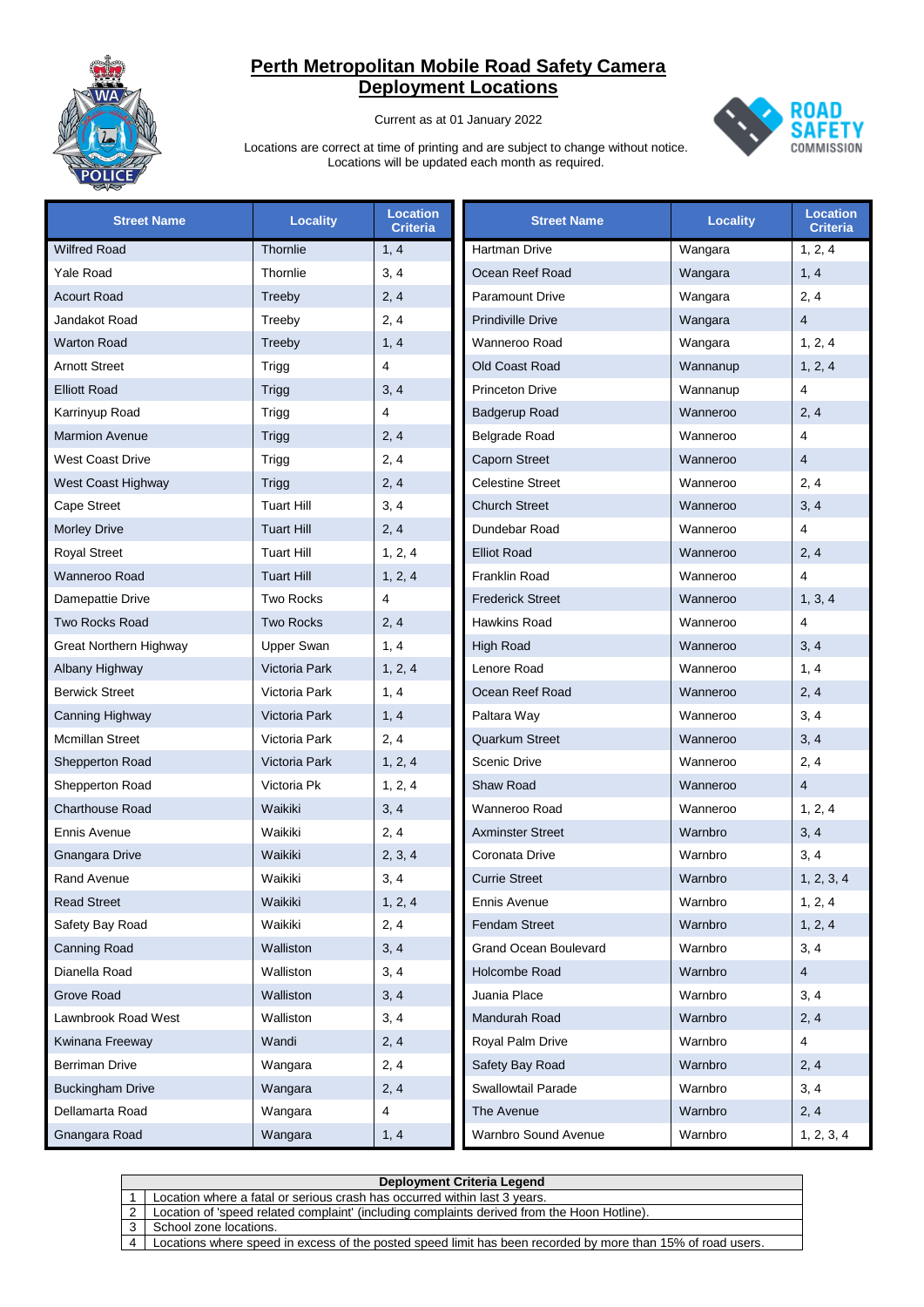

Current as at 01 January 2022



| <b>Street Name</b>         | <b>Locality</b>      | <b>Location</b><br><b>Criteria</b> | <b>Street Name</b>           | <b>Locality</b>         | <b>Location</b><br>Criteria |
|----------------------------|----------------------|------------------------------------|------------------------------|-------------------------|-----------------------------|
| Dorchester Avenue          | <b>Warwick</b>       | 2, 4                               | <b>Selby Street</b>          | Wembley                 | 4                           |
| Erindale Road              | Warwick              | 2, 3, 4                            | <b>Bushey Road</b>           | <b>Wembley Downs</b>    | 3, 4                        |
| <b>Millport Drive</b>      | Warwick              | $\overline{4}$                     | Cobb Street                  | <b>Wembley Downs</b>    | 3, 4                        |
| Mitchell Freeway           | Warwick              | 1, 4                               | <b>Empire Avenue</b>         | <b>Wembley Downs</b>    | 2, 4                        |
| <b>Warwick Road</b>        | <b>Warwick</b>       | 1, 2, 4                            | Hale Road                    | <b>Wembley Downs</b>    | 1, 2, 3, 4                  |
| Manning Road               | Waterford            | 1, 2, 4                            | The Boulevard                | <b>Wembley Downs</b>    | $\overline{4}$              |
| <b>Beach Road</b>          | <b>Watermans Bay</b> | $\overline{4}$                     | Weaponess Road               | <b>Wembley Downs</b>    | 4                           |
| <b>Marmion Avenue</b>      | Watermans Bay        | 4                                  | Forrest Highway              | <b>West Coolup</b>      | 2, 4                        |
| <b>West Coast Drive</b>    | Watermans Bay        | $\overline{4}$                     | <b>Cambridge Street</b>      | West Leederville        | 1, 2, 4                     |
| Arthur Road                | <b>Wattle Grove</b>  | 2, 4                               | Lake Monger Drive            | West Leederville        | 2, 4                        |
| Crystal Brook Road         | <b>Wattle Grove</b>  | 1, 2, 4                            | Mitchell Freeway             | West Leederville        | 2, 4                        |
| Hale Road                  | <b>Wattle Grove</b>  | 1, 4                               | Railway Parade               | West Leederville        | 4                           |
| Lewis Road                 | <b>Wattle Grove</b>  | $\overline{4}$                     | <b>Charles Street</b>        | West Perth              | 1, 2, 4                     |
| St John Road               | <b>Wattle Grove</b>  | 4                                  | <b>Graham Farmer Freeway</b> | West Perth              | 2, 4                        |
| <b>Tonkin Highway</b>      | <b>Wattle Grove</b>  | 1, 2, 4                            | Kings Park Road              | West Perth              | 4                           |
| <b>Welshpool Road East</b> | <b>Wattle Grove</b>  | 1, 2, 4                            | <b>Loftus Street</b>         | <b>West Perth</b>       | $\overline{4}$              |
| Rockingham Road            | Wattleup             | 2, 4                               | Mitchell Freeway             | West Perth              | 1, 2, 4                     |
| Russell Road               | Wattleup             | 1, 2, 4                            | <b>Thomas Street</b>         | <b>West Perth</b>       | 1, 2, 4                     |
| Wattleup Road              | Wattleup             | 1, 2, 4                            | <b>Winthrop Avenue</b>       | West Perth              | 2, 4                        |
| Bertram Road               | Wellard              | 3, 4                               | Forrest Highway              | West Pinjarra           | 1, 2, 4                     |
| Kwinana Freeway            | Wellard              | 2, 4                               | Greenlands Road              | West Pinjarra           | 4                           |
| Lambeth Circle             | Wellard              | $\overline{4}$                     | <b>Coast Road</b>            | West Swan               | 3, 4                        |
| Leda Boulevard             | Wellard              | 2, 4                               | Reid Highway                 | West Swan               | 2, 4                        |
| Mortimer Road              | Wellard              | 2, 4                               | West Swan Road               | <b>West Swan</b>        | 2, 4                        |
| Wellard Road               | Wellard              | $\overline{4}$                     | Arkana Road                  | Westminster             | $\overline{4}$              |
| Kewdale Road               | Welshpool            | 4                                  | <b>Deering Street</b>        | Westminster             | $\overline{4}$              |
| Leach Highway              | Welshpool            | 1, 2, 4                            | Majella Road                 | Westminster             | 3, 4                        |
| Orrong Road                | Welshpool            | 2, 4                               | Marloo Road                  | Westminster             | 2, 3, 4                     |
| Railway Parade             | Welshpool            | 4                                  | Princess Road                | Westminster             | 4                           |
| Welshpool Road             | Welshpool            | 2, 4                               | Ravenswood Drive             | Westminster             | 1, 3, 4                     |
| <b>Cambridge Street</b>    | Wembley              | 1, 2, 4                            | Reid Highway                 | Westminster             | 2, 4                        |
| Dodd Street                | Wembley              | 3, 4                               | Stroughton Road              | Westminster             | 1, 2, 4                     |
| <b>Grantham Street</b>     | Wembley              | 1, 3, 4                            | Wanneroo Road                | Westminster             | 1, 4                        |
| Harborne Street            | Wembley              | 1, 2, 3, 4                         | South Western Highway        | Whitby                  | 1, 4                        |
| Herdsman Parade            | Wembley              | 1, 4                               | <b>Hope Street</b>           | White Gum Valley        | 3, 4                        |
| <b>Jersey Street</b>       | Wembley              | 3, 4                               | South Street                 | <b>White Gum Valley</b> | 1, 4                        |
| Lake Monger Drive          | Wembley              | 2, 4                               | <b>Stevens Street</b>        | White Gum Valley        | 1, 4                        |
| Powis Street               | Wembley              | 2, 4                               | <b>Watkins Street</b>        | White Gum Valley        | 3, 4                        |
| Salvado Road               | Wembley              | 2, 4                               | <b>Wood Street</b>           | White Gum Valley        | 4                           |

|   | Deployment Criteria Legend                                                                                  |
|---|-------------------------------------------------------------------------------------------------------------|
|   | Location where a fatal or serious crash has occurred within last 3 years.                                   |
| 2 | Location of 'speed related complaint' (including complaints derived from the Hoon Hotline).                 |
|   | School zone locations.                                                                                      |
| 4 | Locations where speed in excess of the posted speed limit has been recorded by more than 15% of road users. |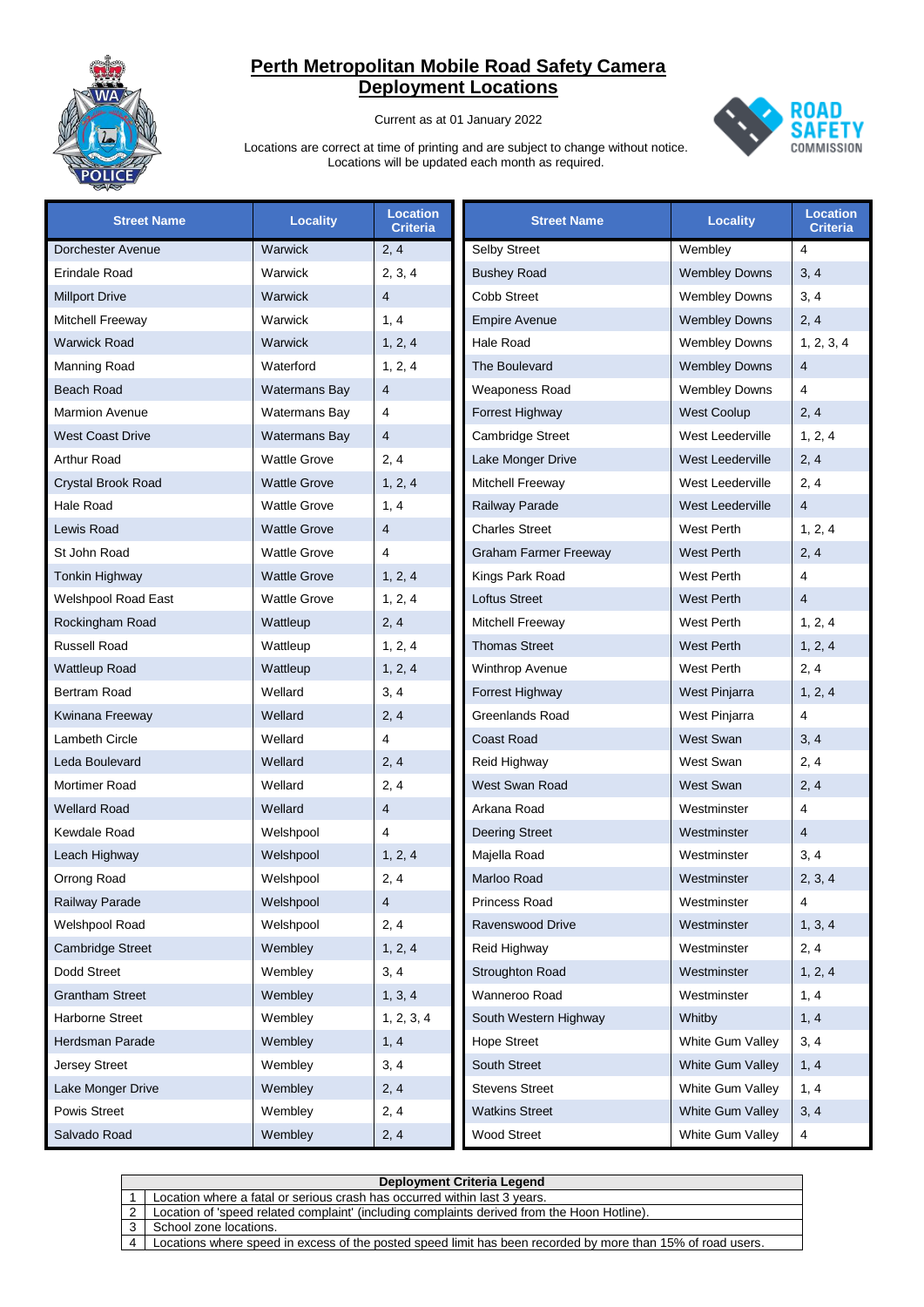

Current as at 01 January 2022



| <b>Street Name</b>         | <b>Locality</b> | <b>Location</b><br><b>Criteria</b> | <b>Street Name</b>        | <b>Locality</b> | <b>Location</b><br><b>Criteria</b> |
|----------------------------|-----------------|------------------------------------|---------------------------|-----------------|------------------------------------|
| Beechboro Road North       | Whiteman        | 1, 2, 4                            | <b>Hale Road</b>          | Woodlands       | 3, 4                               |
| Gnangara Road              | Whiteman        | 1, 2, 4                            | <b>Pearson Street</b>     | Woodlands       | $\overline{4}$                     |
| <b>Lord Street</b>         | Whiteman        | 1, 2, 4                            | Rosewood Avenue           | Woodlands       | 1, 4                               |
| <b>Marshall Road</b>       | Whiteman        | 2, 3, 4                            | Scarborough Beach Road    | Woodlands       | 2, 4                               |
| <b>Tonkin Highway</b>      | Whiteman        | $\overline{4}$                     | Althaea Way               | Woodvale        | 3, 4                               |
| <b>Archibald Street</b>    | Willagee        | 4                                  | <b>Chichester Drive</b>   | Woodvale        | 3, 4                               |
| <b>Drury Street</b>        | Willagee        | 3, 4                               | Duffy Terrace             | Woodvale        | 3, 4                               |
| <b>Garling Street</b>      | Willagee        | 2, 4                               | <b>Keatley Crescent</b>   | Woodvale        | 3, 4                               |
| Leach Highway              | Willagee        | 2, 4                               | Mitchell Freeway          | Woodvale        | 2, 4                               |
| North Lake Road            | Willagee        | 1, 2, 4                            | Ocean Reef Road           | Woodvale        | 2, 4                               |
| <b>Stock Road</b>          | Willagee        | 1, 4                               | <b>Timberlane Drive</b>   | Woodvale        | $\overline{4}$                     |
| <b>Winnacott Street</b>    | Willagee        | 2, 3, 4                            | <b>Trappers Drive</b>     | Woodvale        | 2, 3, 4                            |
| <b>Apsley Road</b>         | Willetton       | 3, 4                               | Wanneroo Road             | Woodvale        | 2, 4                               |
| <b>Burren Gate</b>         | Willetton       | 1, 2, 4                            | <b>Whitfords Avenue</b>   | Woodvale        | 1, 2, 4                            |
| <b>Burrendah Boulevard</b> | Willetton       | 1, 4                               | <b>Woodvale Drive</b>     | Woodvale        | 2, 3, 4                            |
| <b>Collins Road</b>        | Willetton       | 4                                  | Great Eastern Highway     | Wooroloo        | 2, 4                               |
| Concraige Way              | Willetton       | $\overline{4}$                     | <b>Eleventh Road</b>      | Wungong         | 1, 2, 4                            |
| <b>High Road</b>           | Willetton       | 2, 4                               | South Western Highway     | Wungong         | 1, 2, 4                            |
| <b>Karel Avenue</b>        | Willetton       | 3, 4                               | <b>Beachside Parade</b>   | Yanchep         | 2, 4                               |
| Leach Highway              | Willetton       | 4                                  | <b>Indian Ocean Drive</b> | Yanchep         | 1, 2, 4                            |
| <b>Pinetree Gully Road</b> | Willetton       | 2, 3, 4                            | Lagoon Drive              | Yanchep         | 1, 4                               |
| <b>Portcullis Drive</b>    | Willetton       | 2, 4                               | <b>Marmion Avenue</b>     | Yanchep         | $\overline{4}$                     |
| <b>Querrin Avenue</b>      | Willetton       | 3, 4                               | <b>St Andrews Drive</b>   | Yanchep         | 2, 4                               |
| Roe Highway                | Willetton       | 2, 4                               | <b>Two Rocks Road</b>     | Yanchep         | 1, 4                               |
| Rostrata Avenue            | Willetton       | 2, 3, 4                            | Wanneroo Road             | Yanchep         | 1, 4                               |
| South Street               | Willetton       | 4                                  | Yanchep Beach Road        | Yanchep         | 1, 2, 4                            |
| <b>Vahland Avenue</b>      | Willetton       | 1, 4                               | <b>Beeliar Drive</b>      | Yangebup        | 1, 4                               |
| Willeri Drive              | Willetton       | 2, 4                               | <b>Moorhen Drive</b>      | Yangebup        | 3, 4                               |
| Armstrong Road             | Wilson          | 3, 4                               | North Lake Road           | Yangebup        | 3, 4                               |
| Fern Road                  | Wilson          | 4                                  | <b>Osprey Drive</b>       | Yangebup        | 2, 3, 4                            |
| Leach Highway              | Wilson          | 2, 4                               | <b>Stock Road</b>         | Yangebup        | 1, 4                               |
| Manning Road               | Wilson          | 4                                  | Yangebup Road             | Yangebup        | 1, 2, 3, 4                         |
| Leach Highway              | Winthrop        | 2, 4                               | Alexander Drive           | Yokine          | 2, 4                               |
| Murdoch Drive              | Winthrop        | 3, 4                               | <b>Blythe Avenue</b>      | Yokine          | $\overline{4}$                     |
| North Lake Road            | Winthrop        | 2, 4                               | <b>Bradford Street</b>    | Yokine          | 2, 4                               |
| Somerville Boulevard       | Winthrop        | 4                                  | <b>Cresswell Road</b>     | Yokine          | 2, 3, 4                            |
| <b>Winthrop Drive</b>      | Winthrop        | 2, 4                               | <b>Flinders Street</b>    | Yokine          | 2, 4                               |
| Amherst Road               | Woodbridge      | 3, 4                               | Hayes Avenue              | Yokine          | 4                                  |
| Great Eastern Highway      | Woodbridge      | 1, 2, 4                            | Morley Drive              | Yokine          | 4                                  |

| Deployment Criteria Legend |                                                                                                             |  |  |  |
|----------------------------|-------------------------------------------------------------------------------------------------------------|--|--|--|
|                            | Location where a fatal or serious crash has occurred within last 3 years.                                   |  |  |  |
|                            | Location of 'speed related complaint' (including complaints derived from the Hoon Hotline).                 |  |  |  |
|                            | School zone locations.                                                                                      |  |  |  |
|                            | Locations where speed in excess of the posted speed limit has been recorded by more than 15% of road users. |  |  |  |